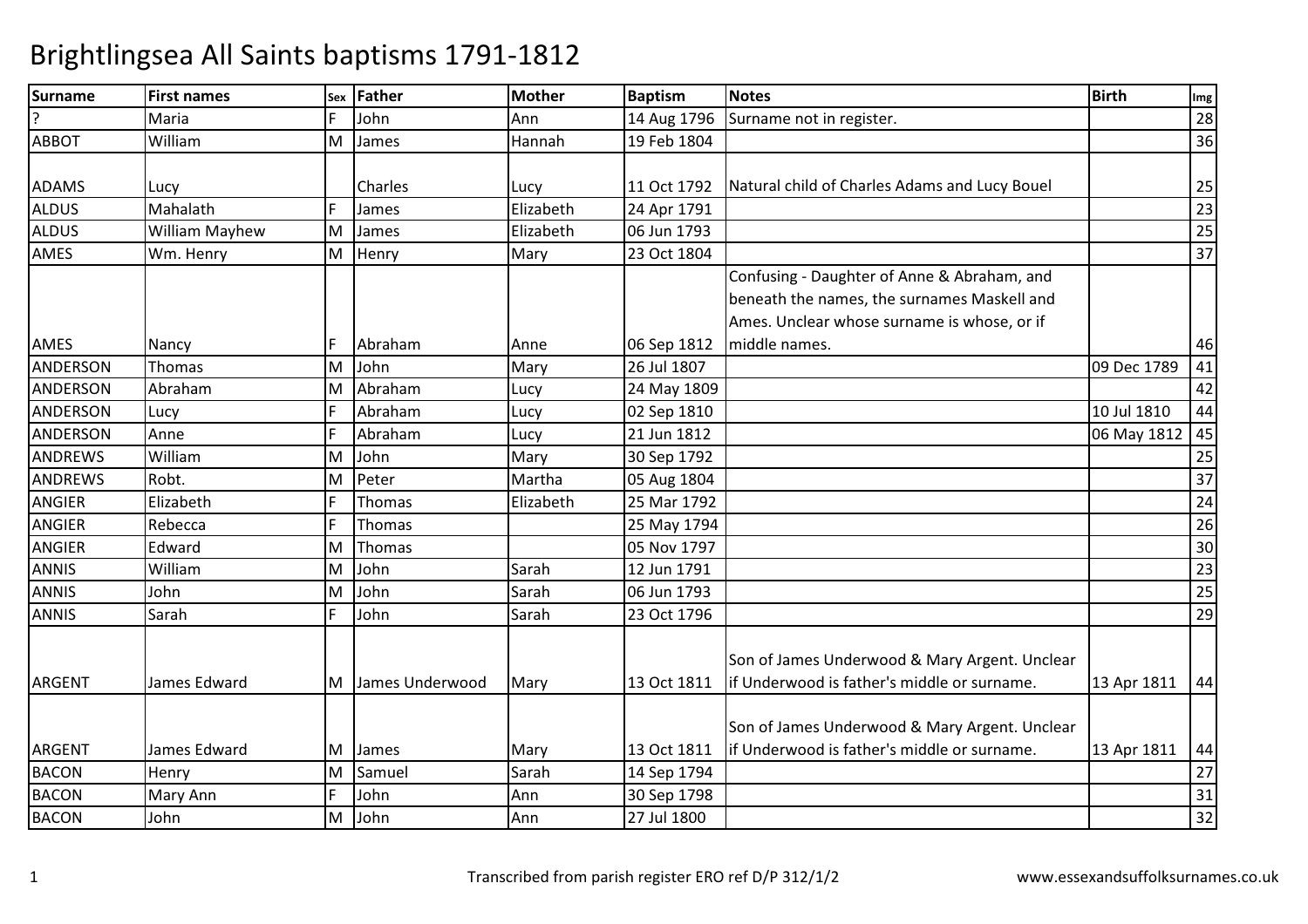| <b>Surname</b> | <b>First names</b> | Sex | <b>Father</b> | <b>Mother</b> | <b>Baptism</b> | <b>Notes</b>                                       | <b>Birth</b> | Img             |
|----------------|--------------------|-----|---------------|---------------|----------------|----------------------------------------------------|--------------|-----------------|
| <b>BACON</b>   | Joseph             | M   | John          | Ann           | 18 Feb 1802    |                                                    |              | 34              |
| <b>BACON</b>   | Thomas             | M   | John          | Ann           | 07 Aug 1803    |                                                    |              | 36              |
|                |                    |     |               |               |                | Parents' names not in register. Unclear if surname |              |                 |
| <b>BACON</b>   | Marshal            |     |               |               | 21 Aug 1805    | is that of mother or father.                       |              | 38              |
| <b>BACON</b>   | Thomas             | M   | John          | Ann           | 02 Feb 1806    |                                                    |              | 39              |
| <b>BACON</b>   | Susan              | F   | John          | Ann           | 06 Mar 1808    |                                                    |              | 41              |
| <b>BACON</b>   | Susan              | F   | John          | Ann           | 06 Mar 1808    |                                                    |              | 41              |
| <b>BACON</b>   | Joseph             | M   | John          | Anne          | 01 Jul 1810    |                                                    |              | 44              |
| <b>BAGLEY</b>  | James Tester       | M   | William       | Mary          | 07 Apr 1811    |                                                    |              | 44              |
| <b>BALCOMB</b> | Sarah Ann          | F   | John          | Sarah         | 01 Jul 1804    |                                                    |              | 37              |
| <b>BARBER</b>  | John               | M   | John          | Ann           | 17 Jul 1791    |                                                    |              | 24              |
| <b>BARBER</b>  | William            | M   | James         | Susan         | 28 Apr 1793    |                                                    |              | $\overline{25}$ |
| <b>BARBER</b>  | Susannah           | F   | John          | Ann           | 25 Aug 1793    |                                                    |              | 26              |
| <b>BARBER</b>  | Samuel             | M   | John          | Hannah        | 29 Nov 1795    |                                                    |              | 28              |
| <b>BARBER</b>  | John               | M   | John          | Sarah         | 15 Dec 1799    |                                                    |              | 32              |
| <b>BARBER</b>  | Sarah              | F   | John          | Sarah         | 04 Jul 1803    |                                                    |              | 35              |
| <b>BARBER</b>  | James Wade         | M   | John          | Sarah         | 04 Aug 1805    |                                                    |              | 38              |
| <b>BARKER</b>  | George Fieldgate   | M   | George        | Sarah         | 26 Dec 1802    |                                                    |              | 35              |
| <b>BARNES</b>  | Susan              |     | Joseph        | Mary          | 29 Apr 1810    |                                                    |              | 43              |
|                |                    |     |               |               |                | Son of John Daniel & Anne Barnes. Unclear if       |              |                 |
| <b>BARNES</b>  | John Daniel        | M   | John          | Anne          | 30 Jun 1811    | Daniel is father's middle or surname.              |              | 44              |
|                |                    |     |               |               |                | Son of John Daniel & Anne Barnes. Unclear if       |              |                 |
| <b>BARNES</b>  | John Daniel        | M   | John Daniel   | Anne          | 30 Jun 1811    | Daniel is father's middle or surname.              |              | 44              |
| <b>BARNES</b>  | Amey               | F   | James         | Amey          | 12 Jul 1812    |                                                    | 10 Apr 1811  | 46              |
| <b>BARNES</b>  | Daniel             | M   | John          | Anne          | 15 Nov 1812    |                                                    |              | 46              |
| <b>BARNS</b>   | William            | M   | Joseph        | Mary          | 24 Jun 1792    |                                                    |              | 24              |
| <b>BARNS</b>   | Hannah Elizabeth   |     | John          | Hannah        | 25 Nov 1792    |                                                    |              | $\overline{25}$ |
| <b>BARNS</b>   | Mary               | F.  | Joseph        | Mary          | 07 Jun 1795    |                                                    |              | $\overline{27}$ |
| <b>BARNS</b>   | Hannah             | F   | John          | Hannah        | 23 Aug 1795    |                                                    |              | 28              |
| <b>BARNS</b>   | James              | M   | John          | Hannah        | 28 May 1797    |                                                    |              | 29              |
| <b>BARNS</b>   | Walter             | M   | Joseph        | Mary          | 16 Jul 1797    |                                                    |              | 29              |
| <b>BARNS</b>   | Elizabeth          | F.  | Joseph        | Eli.          | 17 Jun 1798    |                                                    |              | 30              |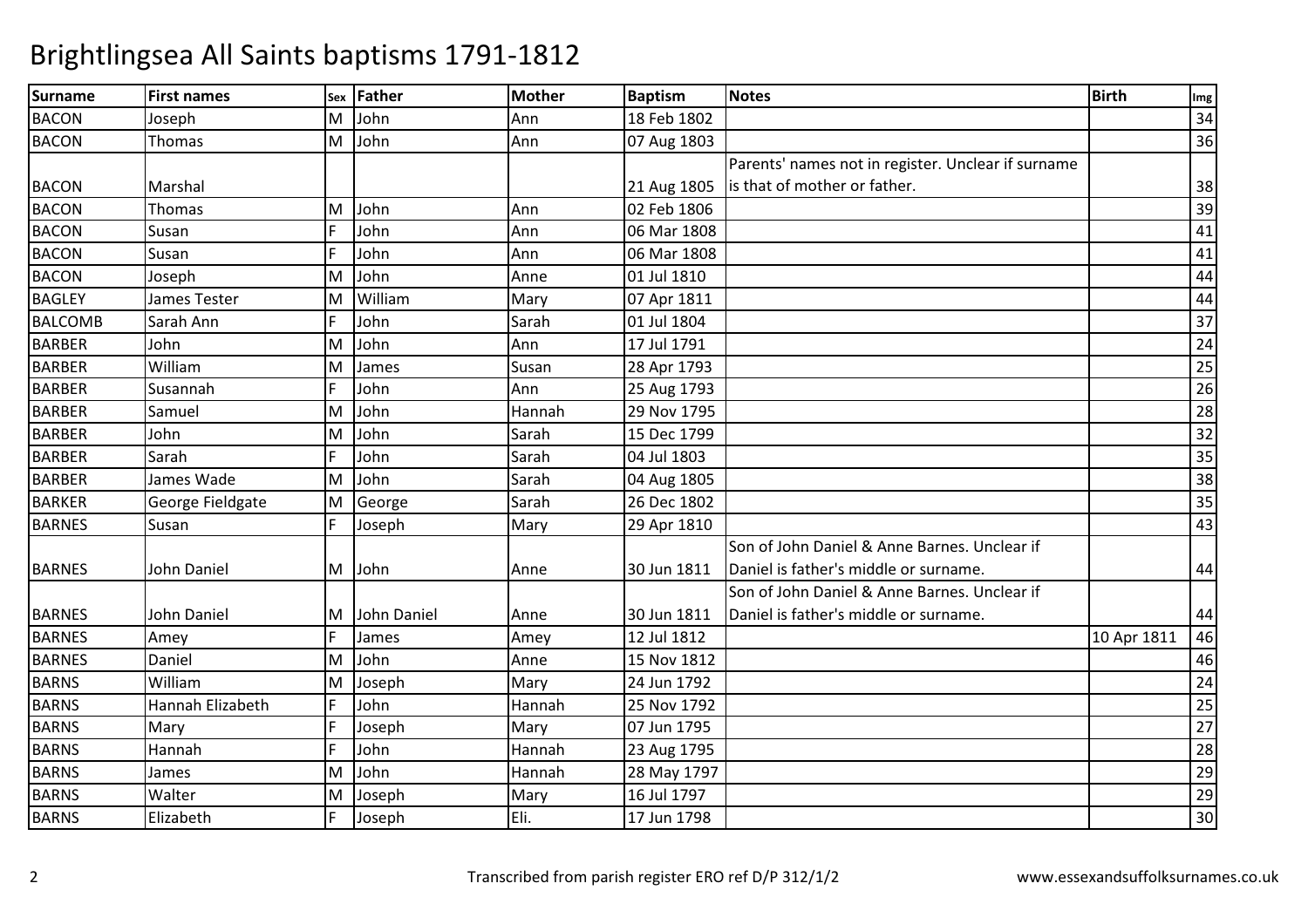| <b>Surname</b>  | <b>First names</b>   | Sex | Father  | <b>Mother</b> | <b>Baptism</b> | <b>Notes</b>                                       | <b>Birth</b> | Img             |
|-----------------|----------------------|-----|---------|---------------|----------------|----------------------------------------------------|--------------|-----------------|
| <b>BARNS</b>    | Mary                 | F.  | John    | Hannah        | 18 Oct 1801    |                                                    |              | 34              |
| <b>BARNS</b>    | Joseph               | M   | Joseph  | Mary          | 08 Jun 1806    |                                                    |              | 39              |
| <b>BARNS</b>    | James                | M   | James   | Amy           | 11 Jun 1809    |                                                    |              | 42              |
| <b>BARTON</b>   | James                | M   | Joseph  | Ann           | 09 Jun 1793    |                                                    |              | $\overline{25}$ |
| <b>BARTON</b>   | Robert               | м   | Joseph  | Ann           | 05 Jul 1795    |                                                    |              | $\overline{27}$ |
| <b>BARTON</b>   | Susan                | Ë   | Joseph  | Ann           | 06 May 1798    |                                                    |              | 30              |
| <b>BARTON</b>   | John                 | M   | Joseph  | Ann           | 01 Dec 1799    |                                                    |              | $\overline{32}$ |
| <b>BAWTREE</b>  | Deborah              |     | Joseph  | Elizabeth     | 08 May 1791    |                                                    |              | $\overline{23}$ |
| <b>BELL</b>     | Elizabeth            |     | James   | Mary          | 18 Mar 1792    |                                                    |              | $\overline{24}$ |
| <b>BELL</b>     | William              | M   | James   | Mary          | 26 May 1793    |                                                    |              | 25              |
| <b>BENNET</b>   | Thomas Henry         | M   | Thomas  | Sarah         | 29 Jan 1804    |                                                    |              | 36              |
|                 |                      |     |         |               |                | Parents' names not in register. Unclear if surname |              |                 |
| <b>BENNET</b>   | <b>William Henry</b> |     |         |               | 07 Feb 1805    | is that of mother or father.                       |              | 38              |
| <b>BENNET</b>   | <b>Henry Stuttle</b> | M   | Thomas  | Sarah         | 23 Mar 1807    |                                                    |              | 40              |
| <b>BEXFIELD</b> | Joseph               | м   | Joseph  | Maria         | 09 Dec 1804    |                                                    |              | 37              |
| <b>BLY</b>      | Hannah               |     | Ezekiel | Hannah        | 18 Sep 1796    |                                                    |              | 29              |
| <b>BLY</b>      | Elizabeth            | Ė   | Ezekiel | Hannah        | 19 Nov 1797    |                                                    |              | 30              |
| <b>BLY</b>      | Mary Ann             | F.  | Ezekiel | Mary          | 06 Apr 1800    |                                                    |              | 32              |
| <b>BLY</b>      | Ezekiel              | M   | Ezekiel | Elizabeth     | 01 Aug 1802    |                                                    |              | 34              |
| <b>BLY</b>      | John                 | M   | Ezekiel | Hannah        | 05 Aug 1804    |                                                    |              | $\overline{37}$ |
| <b>BLY</b>      | Thomas               | M   | Ezekiel | Hannah        | 21 Feb 1808    |                                                    |              | 41              |
| <b>BOCKIN</b>   | Charles              | M   | Samuel  | Mary          | 06 Jul 1794    |                                                    |              | 26              |
| <b>BOCKIN</b>   | Mary                 | Ē   | Samuel  | Mary          | 25 Oct 1795    |                                                    |              | 28              |
| <b>BOCKIN</b>   | Charlotte            |     | Samuel  | Mary          | 23 mar 1800    |                                                    |              | 32              |
| <b>BOCKIN</b>   | James                | M   | Sam.    | Mary          | 03 Oct 1802    |                                                    |              | 34              |
| <b>BOCKING</b>  | Charlotte            |     | Samuel  | Mary          | 01 Jan 1792    |                                                    |              | 24              |
| <b>BOCKING</b>  | John Dove            | M   | Samuel  | Mary          | 07 May 1797    |                                                    |              | 29              |
| <b>BOCKING</b>  | <b>Samuel Dove</b>   | м   | Samuel  | Mary          | 08 Jan 1799    |                                                    |              | 31              |
| <b>BOCKING</b>  | John                 | м   | Samuel  | Mary          | 23 Aug 1801    |                                                    |              | 34              |
| <b>BOCKING</b>  | Thomas               | м   | Samuel  | Sarah         | 27 Nov 1803    |                                                    |              | 36              |
| <b>BOCKING</b>  | <b>Mary Ann</b>      |     | Samuel  | Mary          | 23 Mar 1806    |                                                    |              | 39              |
| <b>BOCKING</b>  | <b>Charles Adams</b> | M   | Samuel  | Mary          | 24 Apr 1808    |                                                    |              | 41              |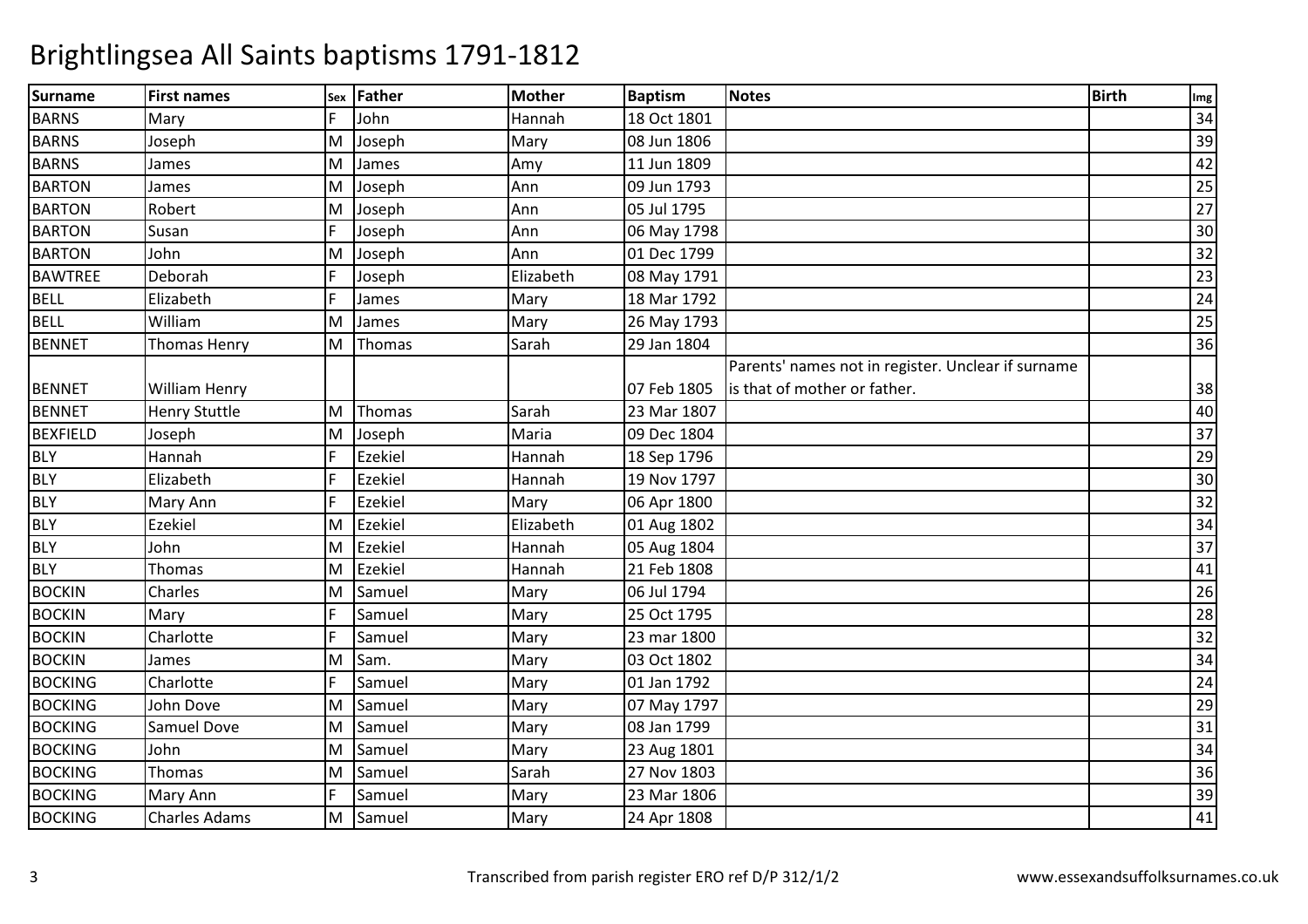| Surname           | <b>First names</b> | Sex | <b>Father</b>  | <b>Mother</b> | <b>Baptism</b> | <b>Notes</b>                                  | <b>Birth</b> | Img             |
|-------------------|--------------------|-----|----------------|---------------|----------------|-----------------------------------------------|--------------|-----------------|
| <b>BOCKING</b>    | William            | M   | Samuel         | Mary          | 20 Aug 1809    |                                               |              | 43              |
| BON[D_]           | James Samuel       | м   | James          | Elizabeth     | 06 Jun 1794    |                                               |              | 26              |
| <b>BOND</b>       | Robert             | M   | Robert         | Elizabeth     | 24 May 1807    |                                               |              | 40              |
| <b>BOND</b>       | Mary Elizabeth     |     | Robert         | Elizabeth     | 25 Dec 1809    |                                               |              | 43              |
| <b>BOND</b>       | William Taylor     | M   | Robert         | Elizabeth     | 09 Aug 1812    |                                               | 31 Mar 1812  | 46              |
| <b>BOUEL</b>      | Lucy               |     | <b>Charles</b> | Lucy          | 11 Oct 1792    | Natural child of Charles Adams and Lucy Bouel |              | 25              |
| <b>BOX</b>        | Charlotte          | F   | Samuel         | Elizabeth     | 15 Mar 1792    |                                               |              | 24              |
| <b>BOX</b>        | Louisa             |     | Samuel         | Elizabeth     | 01 Jan 1794    |                                               |              | 26              |
| <b>BOYS</b>       | <b>Mary Anne</b>   | F   | David          | Maria         | 30 Sep 1810    |                                               |              | 44              |
| <b>BRADSTREET</b> | William            | M   | Wm.            | Elizabeth     | 27 Mar 1791    |                                               |              | 23              |
| <b>BRADSTREET</b> | Elizabeth          |     | Wm.            | Elizabeth     | 09 Sep 1798    | <b>Bradstreet alias Brasted</b>               |              | 31              |
| <b>BRADSTREET</b> | Maria Ann          |     | Wm.            | Mary          | 29 Jun 1800    |                                               |              | $\overline{32}$ |
| <b>BRAGG</b>      | Susan              |     | John           | Elizabeth     | 08 Sep 1793    |                                               |              | 26              |
| <b>BRAGG</b>      | Mary               |     | John           | Elizabeth     | 08 Sep 1793    |                                               |              | 26              |
| <b>BRAGG</b>      | Mary               | F   | John           | Elizabeth     | 30 Aug 1795    |                                               |              | $\overline{28}$ |
| <b>BRAGG</b>      | John               | M   | John           | Susan         | 24 Aug 1806    |                                               |              | $\overline{39}$ |
| <b>BRAGG</b>      | Susan              |     | John           | Susan         | 24 Apr 1808    |                                               |              | 41              |
| <b>BRAGG</b>      | Sarah              |     | John           | Susan         | 15 Jul 1810    |                                               |              | 44              |
| <b>BRASTED</b>    | Frederick          | M   | William        | Elizabeth     | 14 Apr 1793    |                                               |              | $\overline{25}$ |
| <b>BRASTED</b>    | Robert             | M   | William        | Elizabeth     | 01 May 1796    |                                               |              | 28              |
| <b>BRASTED</b>    | Elizabeth          |     | Wm.            | Elizabeth     | 09 Sep 1798    | Bradstreet alias Brasted                      |              | $\overline{31}$ |
| <b>BRASTED</b>    | Sarah              |     | William        | Mary          | 04 Jul 1803    | First name also Sally                         |              | $\overline{35}$ |
| <b>BRIANT</b>     | Elizabeth          |     | John           | Susan         | 29 Apr 1792    |                                               |              | 24              |
| <b>BRIANT</b>     | James              | M   | John           | Elizabeth     | 02 Nov 1794    |                                               |              | $\overline{27}$ |
| <b>BRIANT</b>     | Elizabeth          | F   | John           | Elizabeth     | 08 May 1796    |                                               |              | 28              |
| <b>BRIANT</b>     | Mary               | F   |                | Elizabeth     | 02 Oct 1803    |                                               |              | 36              |
| <b>BROOKS</b>     | Joseph             | M   | Joseph         | Elizabeth     | 18 May 1794    |                                               |              | 26              |
| <b>BROOKS</b>     | George             | M   | Joseph         | Elizabeth     | 13 Nov 1796    |                                               |              | $\overline{29}$ |
| <b>BROOKS</b>     | Deborah            |     | Joseph         | Elizabeth     | 14 Sep 1800    |                                               |              | 33              |
| <b>BROOKS</b>     | Joseph             | M   | Joseph         | Elizabeth     | 03 Apr 1803    |                                               |              | $\overline{35}$ |
| <b>BROOKS</b>     | Charity            | F   | Joseph         | Elizabeth     | 12 Jan 1806    |                                               |              | 39              |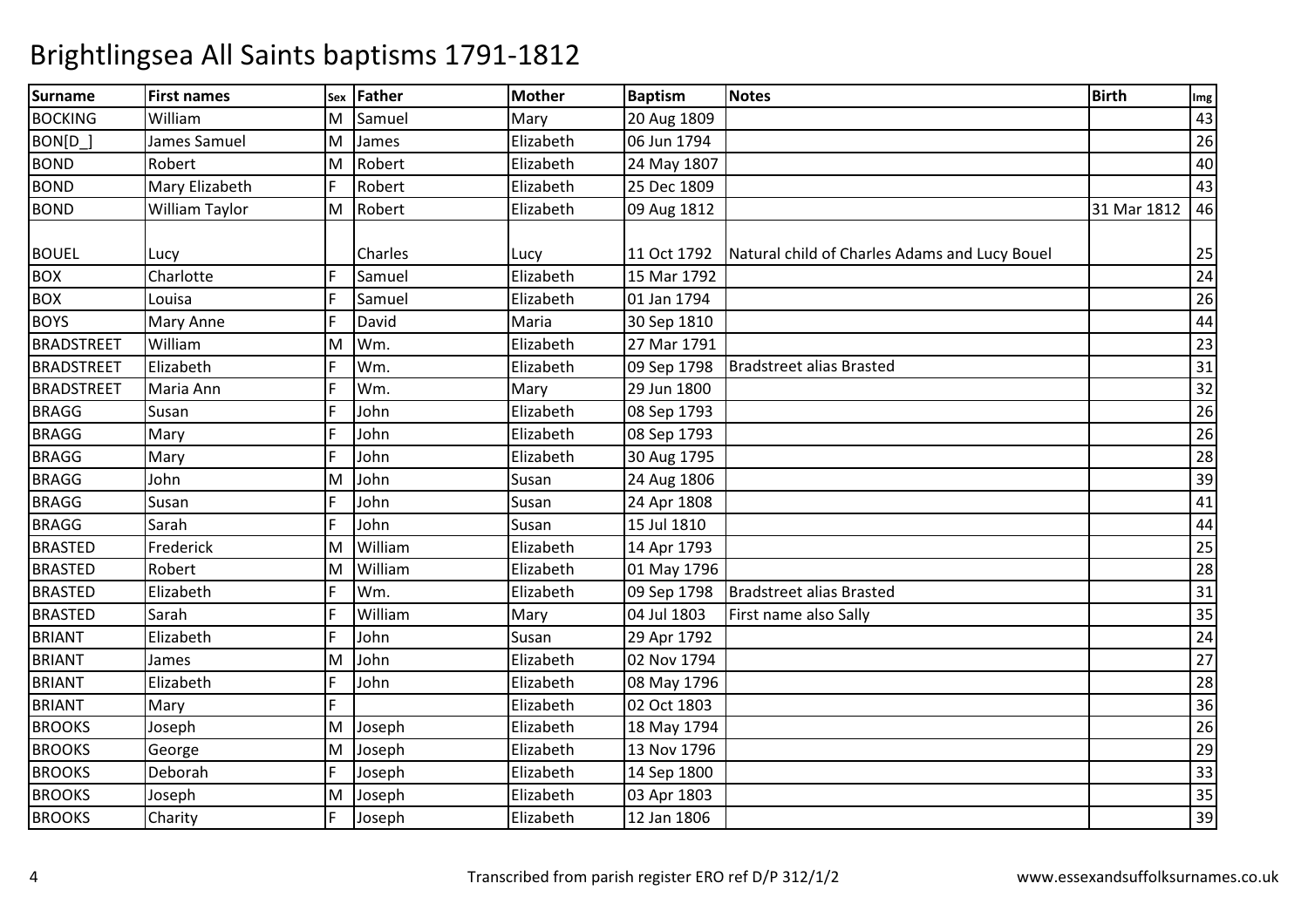| Surname        | <b>First names</b>    | Sex | Father  | <b>Mother</b> | <b>Baptism</b> | Notes                                              | <b>Birth</b> | Img |
|----------------|-----------------------|-----|---------|---------------|----------------|----------------------------------------------------|--------------|-----|
| <b>BROOKS</b>  | Joseph                | M   | James   | Hannah        | 03 Jul 1808    |                                                    | 02 Sep 1805  | 41  |
| <b>BROWN</b>   | Robert William        | M   | Robt.   | Lucy          | 12 Jan 1791    |                                                    |              | 23  |
| <b>BROWN</b>   | Frederick Joseph      | M   | Robt.   | Lucy          | 21 Dec 1791    |                                                    |              | 24  |
| <b>BROWN</b>   | Sally                 | F   | Robt.   | Lucy          | 05 Jun 1795    |                                                    |              | 27  |
| <b>BROWN</b>   | Maria                 |     | Robert  | Sarah         | 02 Jun 1796    |                                                    |              | 28  |
| <b>BROWN</b>   | Mary                  |     | William | Mary          | 19 Sep 1802    |                                                    |              | 34  |
| <b>BRUCE</b>   | Jemima Susan          |     | Thomas  | Susan         | 10 Aug 1800    |                                                    |              | 33  |
| <b>BRUCE</b>   | Thomas                | м   | Thomas  | Susan         | 04 Aug 1805    |                                                    | 11 Apr 1802  | 38  |
| <b>BUN</b>     | John Crowder          | м   | John    | Ann           | 22 Feb 1804    |                                                    |              | 36  |
| <b>BUNN</b>    | Ann                   | F   | John    | Ann           | 29 Nov 1801    |                                                    |              | 34  |
| <b>BUNN</b>    | John Crowden          | M   | John    | Ann           | 09 Jun 1805    |                                                    |              | 38  |
| <b>BUNN</b>    | John James Crowden    | M   | John    | Ann           | 09 Feb 1806    |                                                    |              | 39  |
| <b>BUNN</b>    | James                 | M   | John    | Ann           | 04 Sep 1808    |                                                    |              | 42  |
|                |                       |     |         |               |                | Daughter of John Burgess & Sarah Everet. Is        |              |     |
| <b>BURGESS</b> | Sarah                 | F   | John    | Sarah         | 13 Aug 1809    | Burgess the father's middle or surname?            |              | 43  |
|                |                       |     |         |               |                | Son of John Burgess & Sarah Everitt. Unclear if    |              |     |
| <b>BURGESS</b> | John                  | M   | John    | Sarah         | 09 Jun 1811    | Burgess is father's middle or surname.             |              | 44  |
|                |                       |     |         |               |                |                                                    |              |     |
|                |                       |     |         |               |                | Pauper. Parent's names not in register. Unclear if |              |     |
| <b>BURNHAM</b> | Joseph                |     |         |               | 23 Mar 1794    | surname is that of mother or father.               |              | 26  |
| <b>BURNHAM</b> | Maria Elizabeth       | F   | Joseph  | Mary          | 07 Jun 1795    |                                                    |              | 27  |
| <b>BURREL</b>  | James                 | M   | James   | Elizabeth     | 07 Jun 1801    |                                                    |              | 33  |
| <b>BURREL</b>  | <b>Elizabeth Good</b> | M   | James   | Elizabeth     | 09 Aug 1802    |                                                    |              | 34  |
| <b>BUTCHER</b> | John                  | M   | John    | Maria         | 30 Nov 1806    |                                                    |              | 39  |
| <b>BUTCHER</b> | William               | M   | John    | Maria         | 23 Oct 1808    |                                                    |              | 42  |
| <b>BUTCHER</b> | William               | м   | John    | Maria         | 26 Mar 1809    |                                                    |              | 42  |
| <b>BUTTON</b>  | Philip                | M   | Philip  | Elizabeth     | 04 Dec 1803    |                                                    |              | 36  |
| <b>BUTTON</b>  | <b>Mary Ann</b>       | F   | Philip  | Elizabeth     | 01 Jun 1806    |                                                    |              | 39  |
| <b>BUTTON</b>  | George                | M   | Philip  | Elizabeth     | 25 Jun 1809    |                                                    |              | 42  |
| <b>BUTTON</b>  | Anne                  | F   | Philip  | Elizabeth     | 15 Nov 1812    |                                                    |              | 46  |
| <b>CANT</b>    | George                | M   | George  | Hannah        | 24 Aug 1806    |                                                    |              | 39  |
| <b>CANT</b>    | Samuel                | M   | George  | Hannah        | 04 Feb 1810    |                                                    |              | 43  |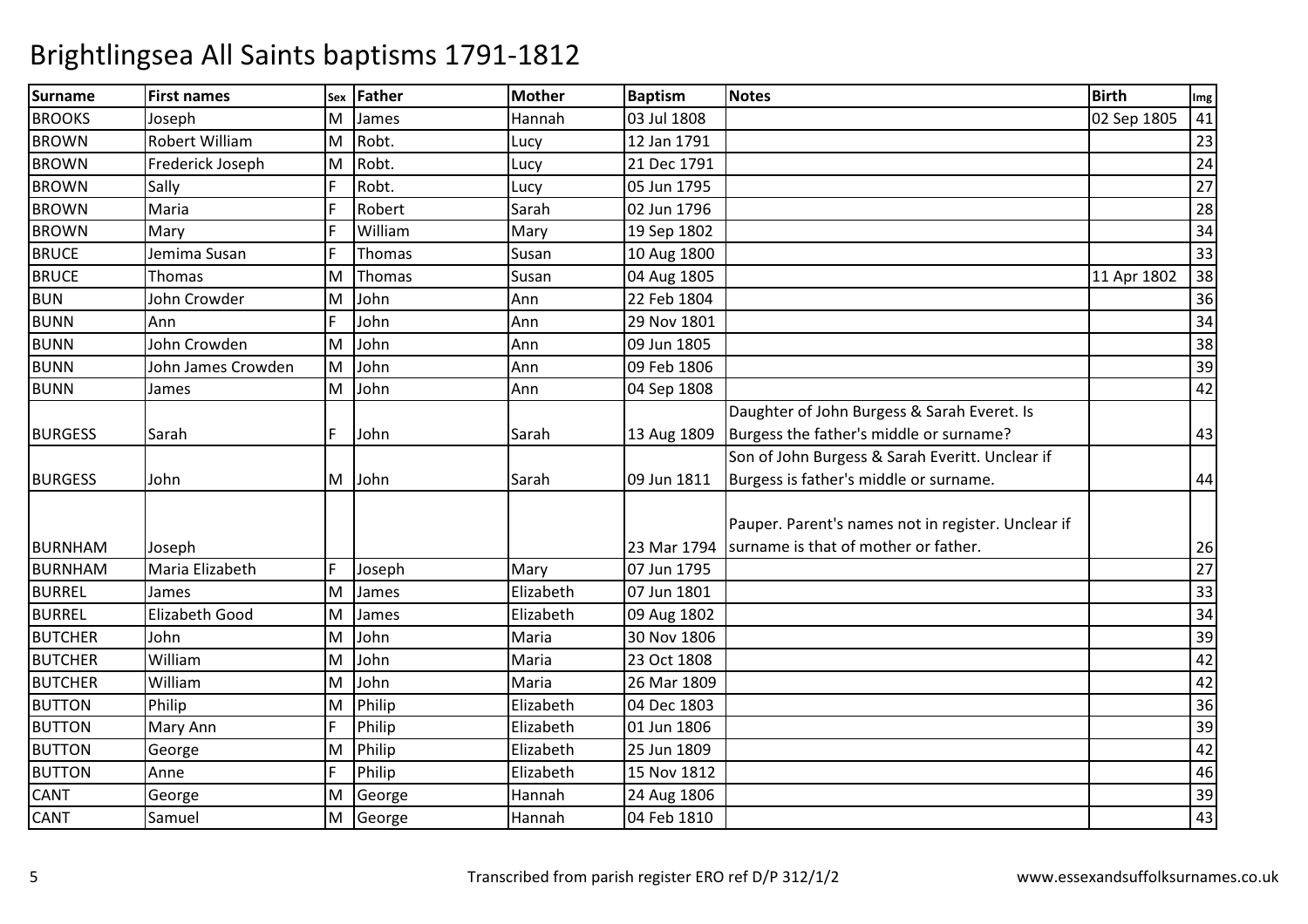| <b>Surname</b>  | <b>First names</b> | Sex | Father  | <b>Mother</b> | <b>Baptism</b> | <b>Notes</b>                           | <b>Birth</b> | Img             |
|-----------------|--------------------|-----|---------|---------------|----------------|----------------------------------------|--------------|-----------------|
| <b>CANT</b>     | Hannah             | F   | George  | Hannah        | 23 Aug 1812    |                                        |              | 46              |
| <b>CAPON</b>    | Sarah              | F   | Philip  | Sarah         | 19 May 1799    |                                        |              | 31              |
| <b>CAPON</b>    | Judith             | F   | Philip  | Judith        | 13 Jan 1802    |                                        |              | 34              |
| <b>CAPON</b>    | John               | M   | John    | Elizabeth     | 09 Sep 1804    |                                        | 02 Jan 1803  | 37              |
| <b>CAPON</b>    | Sarah              | F   | Thomas  | Sarah         | 08 Sep 1811    |                                        |              | 44              |
| <b>CARDEY</b>   | Jemima             | F   | James   | Sarah         | 06 Oct 1811    |                                        |              | 44              |
| <b>CARR</b>     | Susan              |     | Argente | Eli.          | 19 Sep 1802    |                                        |              | 34              |
| <b>CARR</b>     | Rebecca Mary       | F   | Argent  | Elizabeth     | 18 Mar 1804    |                                        |              | 36              |
| <b>CARR</b>     | Nancy Treehearn    | F.  | Argent  | Elizabeth     | 18 Mar 1804    |                                        |              | 36              |
| <b>CHAMBERS</b> | Edmund             | M   | Edmund  | Sarah         | 13 Aug 1797    |                                        |              | 29              |
| <b>CHAMBERS</b> | John               | M   | Edward  | Sarah         | 17 Nov 1799    |                                        |              | 32              |
| <b>CHAMBERS</b> | Sarah              | F   | Edward  | Sarah         | 09 May 1802    |                                        |              | $\overline{34}$ |
| <b>CHAMBERS</b> | James              | M   | Edmund  | Sarah         | 05 May 1805    |                                        |              | 38              |
| <b>CHAPLIN</b>  | Elizabeth          | F   | James   | Susan         | 03 Feb 1793    |                                        |              | 25              |
| <b>CHAPLIN</b>  | Joseph             | M   | James   | Susan         | 24 Aug 1794    |                                        |              | 26              |
| <b>CHAPLIN</b>  | Charles            | M   | James   | Susan         | 16 Jun 1799    |                                        |              | $\overline{31}$ |
| <b>CHAPLIN</b>  | Sarah              | F.  | James   | Susan         | 16 Jun 1799    |                                        |              | $\overline{31}$ |
| <b>CHAPLIN</b>  | Benjamin           | M   | James   | Susan         | 01 Nov 1801    |                                        |              | 34              |
| <b>CHAPLIN</b>  | Hannah             | F   | James   | Susan         | 03 Apr 1803    |                                        |              | 35              |
| <b>CHAPLIN</b>  | Benjamin           | M   | James   | Susan         | 20 Sep 1807    |                                        |              | 41              |
| <b>CHIDDOCK</b> | Robert             | M   | William | Susan         | 29 Oct 1809    |                                        |              | 43              |
| <b>CHIDOCK</b>  | Mary               | F   | William | Susan         | 31 Oct 1802    | Chidwick alias Chidock                 |              | 35              |
| <b>CHIDWICK</b> | Mary               |     | William | Susan         | 31 Oct 1802    | Chidwick alias Chidock                 |              | 35              |
| <b>CHIDWICK</b> | Susannah           | F   | William | Susan         | 02 Jun 1805    |                                        |              | 38              |
| <b>CHIDWICK</b> | Maria              | F   | William | Susan         | 26 Jul 1807    |                                        |              | 41              |
| <b>CHIGNAL</b>  | Thomas             | M   | James   | Mary          | 18 Jun 1809    |                                        |              | 42              |
| <b>CLARK</b>    | Ann                | F   | Thomas  | Frances       | 15 Apr 1792    |                                        |              | 24              |
| <b>CLARK</b>    | John               | M   | Samuel  | Sarah         | 03 Mar 1793    |                                        |              | $\overline{25}$ |
| <b>CLARK</b>    | John               | M   | John    | Jane          | 24 Jan 1796    |                                        |              | 28              |
| <b>CLARK</b>    | Martha             | F   | Samuel  | Jane          | 21 May 1797    |                                        |              | 29              |
| <b>CLARK</b>    | William            | M   | Robt.   | Mary          | 01 Jun 1800    | Natural son of Robt. Rose & Mary Clark |              | 32              |
| <b>CLARK</b>    | Sarah              | F   | John    | Jane          | 11 Jan 1801    |                                        |              | 33              |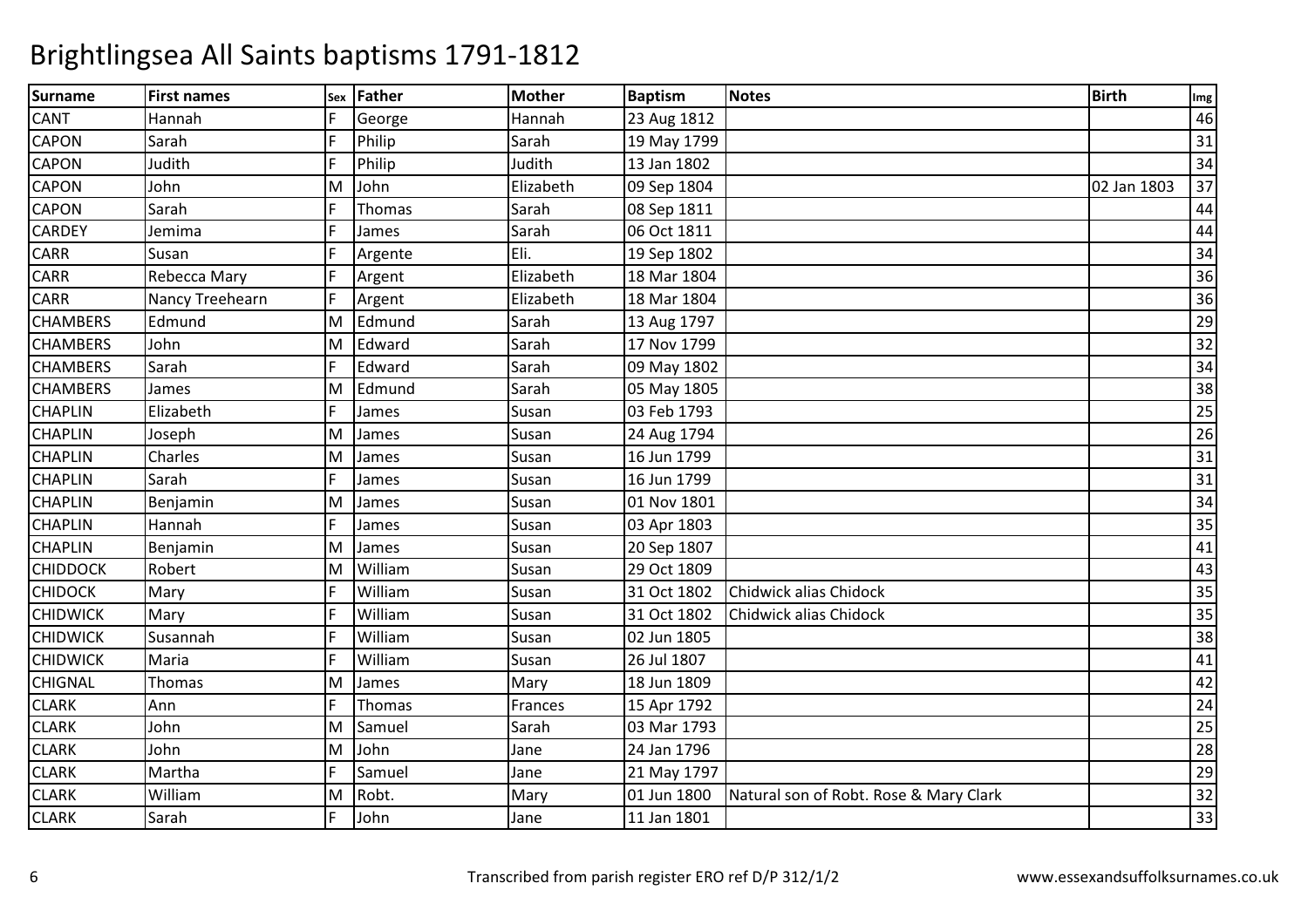| Surname        | <b>First names</b> | Sex | Father   | <b>Mother</b> | <b>Baptism</b> | Notes                                        | <b>Birth</b> | Img             |
|----------------|--------------------|-----|----------|---------------|----------------|----------------------------------------------|--------------|-----------------|
| <b>CLARK</b>   | Mary               | E   |          | Mary          | 23 Sep 1808    |                                              |              | 42              |
| <b>CLARK</b>   | Isaac              | M   |          | Mary          | 19 Apr 1812    | Illegitimate                                 |              | 45              |
| <b>COOK</b>    | William            | M   | Edward   | Sarah         | 24 Jul 1791    |                                              |              | 24              |
| <b>COOK</b>    | Sally Maria        | F   | Edward   | Sarah         | 27 Oct 1793    |                                              |              | 26              |
| <b>COOK</b>    | Elizabeth          | F   | Edward   | Sarah         | 24 Jan 1796    |                                              |              | 28              |
| <b>COOK</b>    | Lydia              | F   | Edward   | Sarah         | 30 Mar 1803    |                                              | 28 Feb 1803  | 35              |
| <b>COOK</b>    | Mary Matilda       |     | Edward   | Sarah         | 07 Sep 1806    |                                              |              | 39              |
| <b>COOK</b>    | Anne Amelia        | F   | James    | Anne          | 06 Sep 1812    |                                              |              | 46              |
| <b>COPPEN</b>  | James              | M   | Thomas   | Mary          | 26 Jul 1807    |                                              |              | 41              |
| <b>COPPIN</b>  | Mary               | F   | Thomas   | Mary          | 11 Aug 1792    |                                              |              | 25              |
| <b>COPPIN</b>  | Thomas             | M   | Thomas   | Mary          | 28 Sep 1794    |                                              |              | 27              |
| <b>COPPIN</b>  | Samuel Lettenwell  | M   | Thomas   | Mary          | 14 May 1797    |                                              |              | $\overline{29}$ |
| <b>COPPIN</b>  | George             | M   | Thomas   | Mary          | 15 Dec 1799    |                                              |              | $\overline{32}$ |
| <b>COPPIN</b>  | Ann                | F   | Thomas   | Mary          | 12 Sep 1802    |                                              |              | 34              |
| <b>COPPIN</b>  | Elizabeth          |     | Thomas   | Mary          | 07 Jul 1805    |                                              |              | 38              |
| <b>COPPIN</b>  | John               | M   | Thomas   | Mary          | 22 Apr 1810    |                                              |              | 43              |
| <b>COPSEY</b>  | William            | M   | William  | Mary          | 02 Jun 1793    | Pauper                                       |              | $\overline{25}$ |
| <b>COPSEY</b>  | Mary               |     | William  | Mary          | 02 Jun 1793    | Pauper                                       |              | $\overline{25}$ |
| <b>COPSEY</b>  | Mary Ann           |     | William  | Mary          | 27 Dec 1807    |                                              |              | 41              |
| <b>COPSEY</b>  | William            | M   | William  | Mary Ann      | 01 Oct 1809    |                                              |              | $\overline{43}$ |
| <b>COPSEY</b>  | Martha             | F   | John     | Martha        | 01 Apr 1810    |                                              |              | 43              |
| <b>COPSEY</b>  | William            | M   | William  | Mary Anne     | 07 Jun 1812    |                                              | 20 Jan 1811  | 45              |
| <b>COPSEY</b>  | Kesiah             |     | Willm.   | Mary Anne     | 07 Jun 1812    |                                              |              | 45              |
| <b>COPSY</b>   | John               | M   | John     | Elizabeth     | 17 Jul 1791    | Pauper                                       | 16 Mar 1787  | 24              |
| <b>COPSY</b>   | Joseph             | M   | John     | Elizabeth     | 17 Jul 1791    | Pauper                                       |              | 24              |
| <b>CURTIS</b>  | Jephthah           | M   | Jephthah | Sarah         | 20 Nov 1791    | Pauper                                       |              | 24              |
|                |                    |     |          |               |                | Son of John Daniel & Anne Barnes. Unclear if |              |                 |
| <b>DANIELL</b> | John Daniel        | M   | John     | Anne          | 30 Jun 1811    | Daniel is father's middle or surname.        |              | 44              |
| <b>DAVEY</b>   | Mary               | F   | Robert   | Mary          | 18 Oct 1801    |                                              |              | 34              |
| <b>DAVEY</b>   | Jemima             | F   | John     | Mary          | 21 Mar 1802    |                                              |              | 34              |
| <b>DAVEY</b>   | Robt.              | M   | Robt.    | Mary          | 26 Jun 1803    |                                              |              | $\overline{35}$ |
| <b>DAVEY</b>   | Rachel             | F   | John     | Mary          | 10 Jun 1804    |                                              |              | 36              |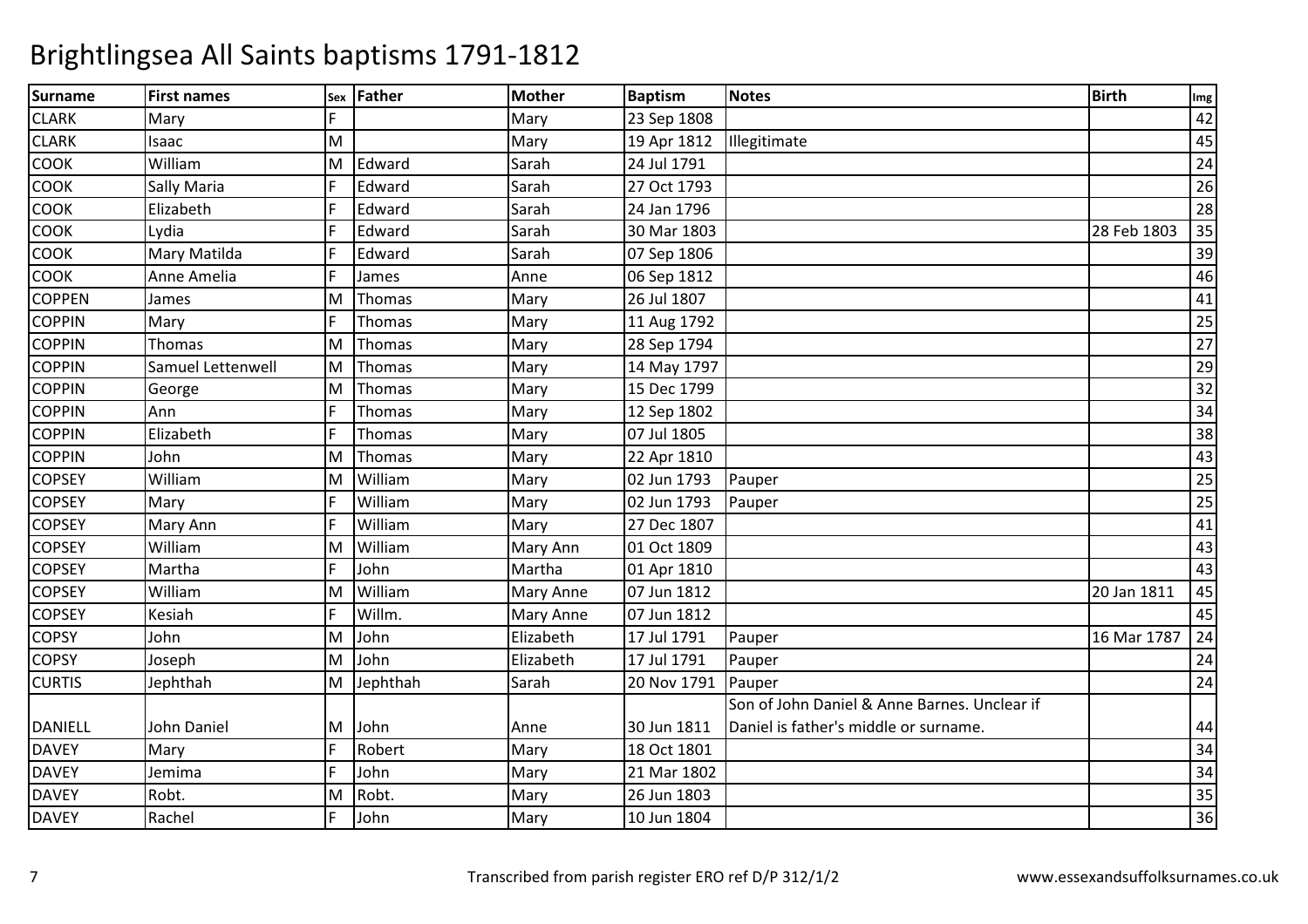| <b>Surname</b>  | <b>First names</b> | Sex | <b>Father</b> | <b>Mother</b> | <b>Baptism</b> | <b>Notes</b> | <b>Birth</b> | Img             |
|-----------------|--------------------|-----|---------------|---------------|----------------|--------------|--------------|-----------------|
| <b>DAVEY</b>    | John               | м   | Robert        | Mary          | 28 Apr 1805    |              |              | 38              |
| <b>DAVEY</b>    | <b>Mary Anne</b>   | F   | Robert        | Mary          | 19 Nov 1809    |              |              | 43              |
| <b>DAVEY</b>    | George             | M   | Robert        | Mary          | 03 Nov 1811    |              |              | 44              |
| <b>DAVIS</b>    | Matthew            | M   | John          | Mary          | 11 Nov 1792    |              |              | 25              |
| <b>DAVIS</b>    | James              | M   | John          | Sarah         | 16 Oct 1796    |              |              | $\overline{29}$ |
| <b>DAVIS</b>    | Martha             | F   | William       | Martha        | 09 Jun 1811    |              |              | 44              |
| <b>DAVISS</b>   | Joseph             | M   | John          | Sarah         | 25 Aug 1799    |              |              | 31              |
| <b>DAVY</b>     | Sarah              | F   | John          | Mary          | 10 Aug 1800    |              |              | 33              |
| <b>DAVY</b>     | Isaac              | M   | Robert        | Mary          | 04 May 1807    |              |              | 40              |
| <b>DAWSON</b>   | Sarah Ann          | F   | Joseph        | Sarah         | 05 May 1804    |              |              | 36              |
| <b>DAWSON</b>   | Sarah Ann          |     | Joseph        | Sarah         | 14 Mar 1805    |              |              | 38              |
| <b>DAWSON</b>   | Joseph             | м   | Joseph        | Sarah         | 18 Jun 1805    |              |              | 38              |
| <b>DAWSON</b>   | John Grimsey       | M   | Joseph        | Sarah         | 13 Jan 1807    |              |              | 40              |
| <b>DAWSON</b>   | Hannah Allen       | F   | Joseph        | Sarah         | 12 Oct 1808    |              |              | 42              |
| <b>DAWSON</b>   | Isaac              | M   | Joseph        | Sarah         | 07 Jun 1810    |              | 20 Feb 1810  | 43              |
| <b>DAWSON</b>   | Susannah Smith     | F   | Joseph        | Sarah         | 04 Jul 1811    |              | 11 Feb 1811  | 44              |
| DAY             | Thomas             | M   | Thomas        | Sarah         | 14 Jul 1811    |              |              | 44              |
| <b>DEATH</b>    | William            | м   | Isaac         | Mary          | 11 Nov 1792    | Pauper       |              | 25              |
| DEATH           | Hannah             |     | Isaac         | Mary          | 23 Jun 1793    | Pauper       |              | $\overline{25}$ |
| <b>DEATH</b>    | Maria              |     | George        | Judith        | 22 Feb 1807    |              |              | 40              |
| <b>DEATH</b>    | Mary Ann           | Ē   | George        | Judith        | 21 Nov 1808    |              |              | 42              |
| <b>DEATH</b>    | William            | M   | Isaac         | Mary          | 01 Oct 1809    |              |              | 43              |
| <b>DEATH</b>    | William            | M   | Isaac         | Mary          | 01 Jul 1810    |              |              | 44              |
| <b>DEATH</b>    | George             | м   | George        | Judith        | 23 Jun 1811    |              |              | 44              |
| <b>DEATH</b>    | Isaac              | M   | Isaac         | Mary          | 11 Aug 1811    |              |              | 44              |
| <b>DINES</b>    | Mary               | F   | John          | Sarah         | 05 Aug 1792    | Pauper       |              | 24              |
| <b>DINES</b>    | William            | M   | John          | Sarah         | 13 Apr 1794    |              |              | $\overline{26}$ |
| <b>DOBBITER</b> | Elizabeth          | E   | John          | Eliz.         | 16 Jun 1793    |              |              | $\overline{25}$ |
| <b>DOOR</b>     | Rebecca            | E   | Wm.           | Rebecca       | 12 Jul 1795    |              |              | $\overline{27}$ |
| <b>DOOR</b>     | Wm.                | M   | Wm.           | Rebecca       | 17 Dec 1797    |              |              | 30              |
| <b>DOOR</b>     | Sarah              |     | Wm. Robt.     | Rebecca       | 11 Aug 1799    |              |              | 31              |
| <b>DOOR</b>     | Henrietta          | F   | Robert        | Rebecca       | 21 Feb 1802    |              |              | 34              |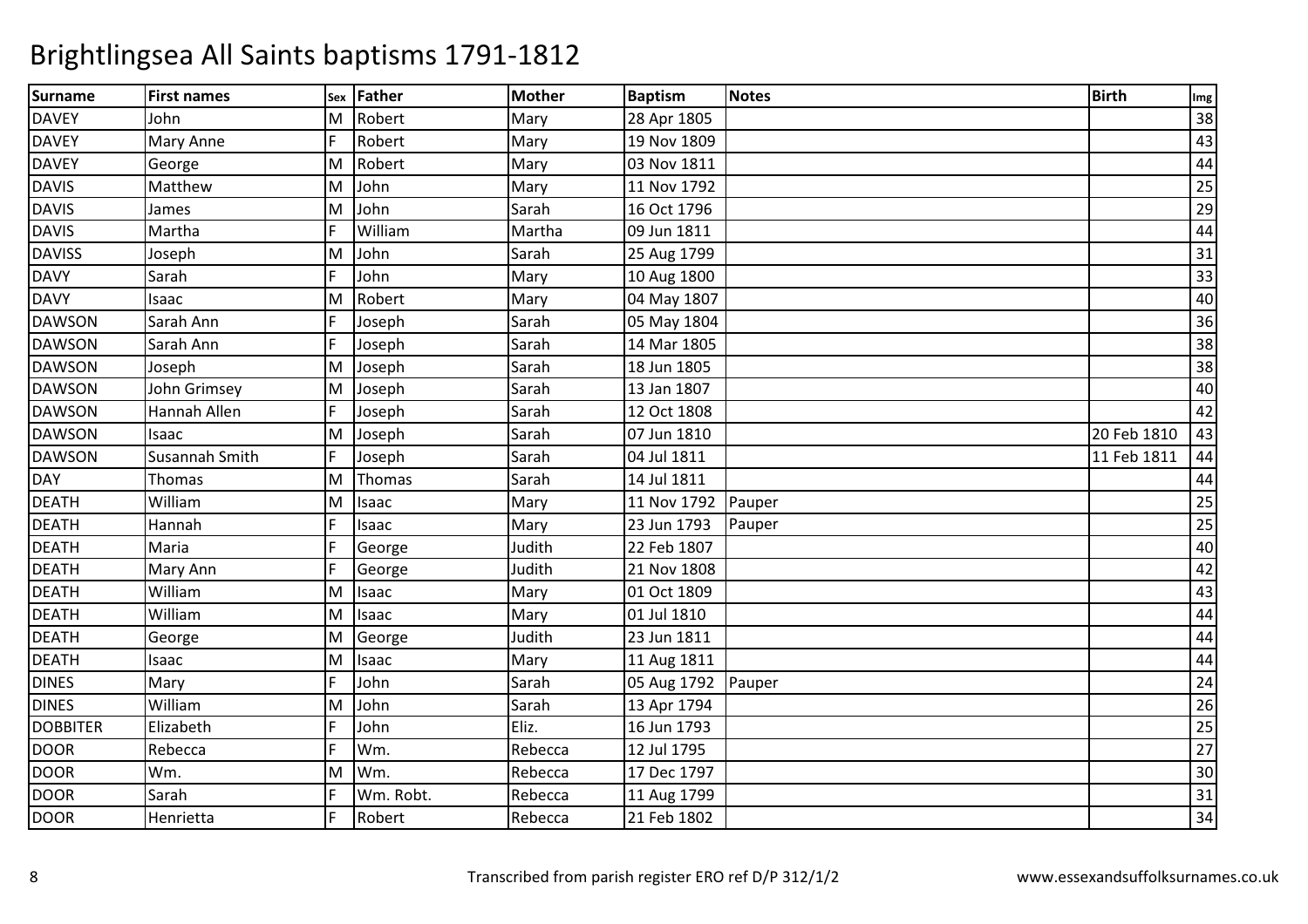| <b>Surname</b>  | <b>First names</b>           | Sex | <b>Father</b> | <b>Mother</b> | <b>Baptism</b> | <b>Notes</b>                                                                                         | <b>Birth</b> | Img             |
|-----------------|------------------------------|-----|---------------|---------------|----------------|------------------------------------------------------------------------------------------------------|--------------|-----------------|
| <b>DOOR</b>     | Mary Ann                     | F   | Wm. Robt.     | Rebecca       | 24 Jun 1804    |                                                                                                      |              | 36              |
| <b>DOOR</b>     | James                        | M   | Wm. Robt.     | Rebecca       | 23 Mar 1806    |                                                                                                      |              | 39              |
| <b>DOOR</b>     | Mary Ann                     |     | Wm. Roberts   | Rebecca       | 07 Feb 1808    |                                                                                                      |              | 41              |
| <b>DRAKE</b>    | <b>Thomas Cook</b>           | M   | John          | Sarah         | 01 Dec 1793    |                                                                                                      |              | 26              |
| <b>DRAKE</b>    | Mary                         | M   | John          | Sarah         | 01 Dec 1793    |                                                                                                      |              | $\overline{26}$ |
| <b>DRAKE</b>    | George                       | M   | John          | Sarah         | 29 Mar 1795    |                                                                                                      |              | 27              |
| <b>DRAKE</b>    | Edward                       | M   | John          | Sarah         | 17 Sep 1797    |                                                                                                      |              | 29              |
| <b>DRAKE</b>    | Joseph                       | M   | John          | Mary          | 21 Oct 1798    |                                                                                                      |              | $\overline{31}$ |
| <b>DRAKE</b>    | Benjamin                     | M   | John          | Elizabeth     | 15 Nov 1803    |                                                                                                      |              | 36              |
|                 |                              |     |               |               |                | Daughter of John Root & Sarah Drake (is Root the                                                     |              |                 |
| <b>DRAKE</b>    | Sarah Ann                    | F.  | John          | Sarah         | 11 Jul 1805    | father's middle or surname?)                                                                         |              | 38              |
|                 |                              |     |               |               |                | Daughter of John Root & Sarah Drake (is Root the                                                     |              |                 |
| <b>DRAKE</b>    | Sarah Ann                    | F   | John Root     | Sarah         | 11 Jul 1805    | father's middle or surname?)                                                                         |              | 38              |
| <b>DRAKE</b>    | John                         | M   | John          | Harriet       | 07 Jun 1812    |                                                                                                      |              | 45              |
| <b>DUNNINGS</b> | Christopher                  | M   |               | Elizabeth     | 14 Mar 1808    |                                                                                                      |              | 41              |
| <b>DUNNINGS</b> | Christopher                  | M   |               | Elizabeth     | 02 Apr 1809    |                                                                                                      |              | 42              |
|                 |                              |     |               |               |                | Daughter of Daniel Griggs & Mary Durrent (not<br>clear if Griggs is the father's middle name or his  |              |                 |
| <b>DURRENT</b>  | Mary                         | F.  | Daniel        | Mary          | 17 Jun 1793    | surname and they're not married)                                                                     |              | 25              |
| <b>EAGLE</b>    | <b>William Francis Noble</b> | M   | Francis       | Elizabeth     | 02 May 1808    |                                                                                                      |              | 41              |
| <b>EAGLE</b>    | <b>Mary Anne</b>             |     | Francis       | Elizabeth     | 01 Jul 1810    |                                                                                                      |              | 44              |
| <b>EAGLE</b>    | <b>Elizabeth Anne</b>        | F   | Charles       | Elizabeth     | 01 Sep 1811    |                                                                                                      | 02 Aug 1811  | 44              |
| <b>EAGLE</b>    | Emanuel                      | M   | Francis       | Elizabeth     | 27 Nov 1812    |                                                                                                      |              | 46              |
| <b>ELLIS</b>    | Maria                        | F   | John          | Elizabeth     | 15 Oct 1800    |                                                                                                      |              | 33              |
| <b>ELLIS</b>    | Betsy                        | F   | John          | Elizabeth     | 19 Dec 1802    |                                                                                                      |              | 35              |
| <b>ELLIS</b>    | Sarah                        | E   | John          | Elizabeth     | 02 Jun 1805    |                                                                                                      |              | 38              |
| <b>ELLIS</b>    | Sarah                        | F   | John          | Elizabeth     | 13 Sep 1807    |                                                                                                      |              | 41              |
| <b>EVERET</b>   | Sarah                        | F   | John          | Sarah         | 13 Aug 1809    | Daughter of John Burgess & Sarah Everet. Is<br>Burgess the father's middle or surname?               |              | 43              |
| <b>EVERET</b>   | Sarah                        | F   | John Burgess  | Sarah         |                | Daughter of John Burgess & Sarah Everet. Is<br>13 Aug 1809   Burgess the father's middle or surname? |              | 43              |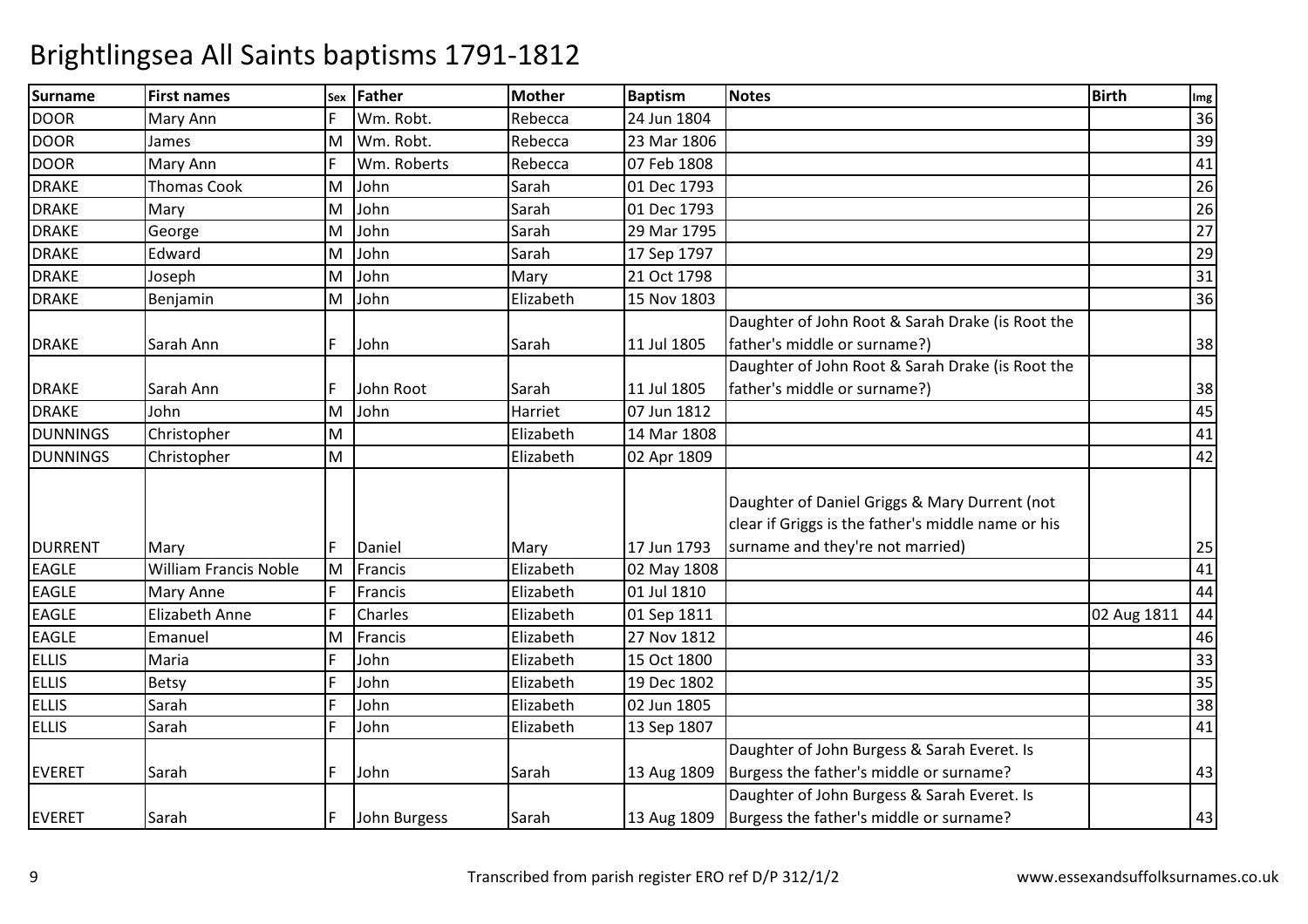| <b>Surname</b>    | <b>First names</b>    |    | sex Father   | <b>Mother</b> | <b>Baptism</b> | <b>Notes</b>                                       | <b>Birth</b> | Img |
|-------------------|-----------------------|----|--------------|---------------|----------------|----------------------------------------------------|--------------|-----|
|                   |                       |    |              |               |                | Parents' names not in register. Unclear if surname |              |     |
| <b>EVERETT</b>    | John Quilter          |    |              |               | 31 oct 1799    | is that of mother or father.                       |              | 32  |
|                   |                       |    |              |               |                | Son of John Burgess & Sarah Everitt. Unclear if    |              |     |
| <b>EVERITT</b>    | John                  | M  | John         | Sarah         | 09 Jun 1811    | Burgess is father's middle or surname.             |              | 44  |
|                   |                       |    |              |               |                | Son of John Burgess & Sarah Everitt. Unclear if    |              |     |
| <b>EVERITT</b>    | John                  | M  | John Burgess | Sarah         | 09 Jun 1811    | Burgess is father's middle or surname.             |              | 44  |
| <b>FARRAH</b>     | Susan                 | F  | Thomas       | Elizabeth     | 27 Feb 1791    |                                                    |              | 23  |
| <b>FARRAH</b>     | Mary Ann              | F  | Thomas       |               | 03 Feb 1793    |                                                    |              | 25  |
| <b>FARRINGTON</b> | Shadrack              | M  | Thomas       | Susan         | 23 Jun 1793    |                                                    |              | 25  |
| FARRINGTON        | Ann                   | F  | Thomas       | Susan         | 13 Sep 1795    |                                                    |              | 28  |
| <b>FARRINGTON</b> | <b>William Purkis</b> | M  | Wm.          | Susan         | 08 Mar 1804    |                                                    |              | 36  |
| <b>FARRINGTON</b> | Wm. Purkis            | M  | Wm.          | Susan         | 24 Jun 1804    |                                                    |              | 37  |
| <b>FARRINGTON</b> | Ann Maria             |    | William      | Susannah      | 27 Jul 1806    |                                                    |              | 39  |
| <b>FARRINGTON</b> | Kesia                 | F  | William      | Susanna       | 10 Jul 1808    |                                                    |              | 42  |
| <b>FARRINGTON</b> | Kesia                 |    | William      | Susannah      | 23 Oct 1808    |                                                    |              | 42  |
| <b>FARRINGTON</b> | Eliza                 | E  | William      | Susanna       | 18 Aug 1811    |                                                    | 02 Jul 1810  | 44  |
| <b>FARROW</b>     | Sarah                 |    | Thomas       | Sarah         | 25 Aug 1805    |                                                    |              | 38  |
| <b>FARROW</b>     | Susanna               | F  | Thomas       | Sarah         | 11 Sep 1808    |                                                    |              | 42  |
| <b>FEN</b>        | Maria                 |    | William      | Mary          | 11 Jun 1797    |                                                    |              | 29  |
| <b>FEN</b>        | William               | M  | William      | Mary          | 27 Jul 1800    |                                                    |              | 33  |
| <b>FENN</b>       | Mary                  | F  | William      | Mary          | 17 Jan 1796    |                                                    |              | 28  |
| <b>FIELDGATE</b>  | John                  | M  | John         | Mary          | 09 Jan 1791    |                                                    |              | 23  |
| <b>FIELDGATE</b>  | Mary Ann              | F  | John         | Mary          | 09 Jun 1793    |                                                    |              | 25  |
| <b>FIELDGATE</b>  | John Pitcher          | M  | John         | Mary          | 18 Jun 1797    |                                                    |              | 29  |
| <b>FIELDGATE</b>  | Elizabeth             | F  | John         | Mary          | 04 Aug 1799    |                                                    |              | 31  |
| <b>FIELDGATE</b>  | Samuel                | M  | John         | Mary          | 13 Jun 1802    |                                                    |              | 34  |
| <b>FIELDGATE</b>  | Maria                 | F  | John         | Mary          | 10 Jun 1804    |                                                    |              | 36  |
| <b>FIELDGATE</b>  | Kezia                 | F  | James        | Lucy          | 23 Mar 1806    |                                                    |              | 39  |
| <b>FIELDGATE</b>  | John                  | M  | John         | Mary          | 01 Jun 1806    |                                                    |              | 39  |
| <b>FIELDGATE</b>  | Elizabeth             | F  | John         | Elizabeth     | 12 Apr 1807    |                                                    |              | 40  |
| <b>FIELDGATE</b>  | Ann                   | F. | John         | Elizabeth     | 12 Apr 1807    |                                                    |              | 40  |
| <b>FIELDGATE</b>  | John                  | M  | John         | Elizabeth     | 23 May 1808    |                                                    |              | 41  |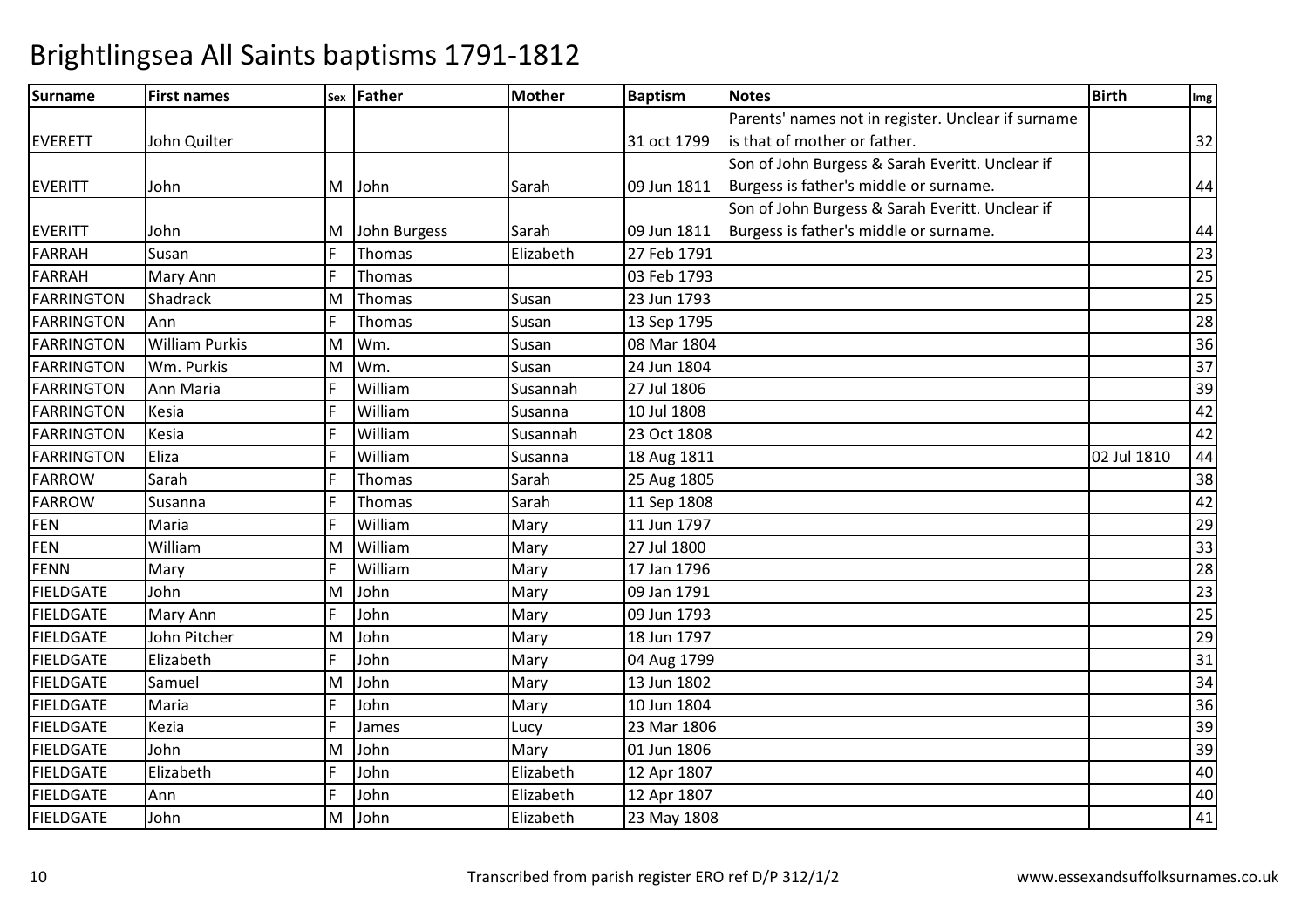| Surname          | <b>First names</b>  | <b>Sex</b> | Father    | <b>Mother</b> | <b>Baptism</b> | <b>Notes</b>                                        | <b>Birth</b> | Img |
|------------------|---------------------|------------|-----------|---------------|----------------|-----------------------------------------------------|--------------|-----|
| <b>FIELDGATE</b> | Susannah            | F.         | James     | Lucy          | 12 Jun 1808    |                                                     |              | 41  |
| <b>FIELDGATE</b> | James               | M          | James     | Lucy          | 07 Oct 1810    |                                                     |              | 44  |
| <b>FINCH</b>     | Wm. Augustine       | M          | Augustine | Hannah        | 22 Nov 1795    |                                                     |              | 28  |
| <b>FLEMING</b>   | John                | M          | John      | Martha        | 21 Apr 1811    |                                                     |              | 44  |
| <b>FLEMINGS</b>  | Mary                | F.         | William   | Mary          | 02 Oct 1805    |                                                     |              | 38  |
| <b>FLEMMING</b>  | Mary Maria          | F          | William   | Mary          | 29 May 1808    |                                                     |              | 41  |
| <b>FOSTER</b>    | William             | M          | Wm.       | Elizabeth     | 15 Jun 1791    |                                                     |              | 23  |
| <b>FOSTER</b>    | John                | M          | William   | Elizabeth     | 06 Oct 1793    |                                                     |              | 26  |
| <b>FRANCIS</b>   | William             | M          | William   | Maria         | 06 Sep 1801    |                                                     |              | 34  |
| <b>FRANCIS</b>   | Robt. George        | M          | William   | Maria         | 30 Jan 1803    |                                                     |              | 35  |
| <b>FRANCIS</b>   | Maria               |            | William   | Maria         | 25 Nov 1804    |                                                     |              | 37  |
| <b>FRANCIS</b>   | Daniel              | M          | William   | Maria         | 18 Nov 1810    |                                                     | 22 Mar 1810  | 44  |
| <b>FRANCIS</b>   | Joseph              | M          | William   | Maria         | 01 Sep 1811    |                                                     | 05 Jul 1811  | 44  |
| <b>FRENCH</b>    | James               | M          | John      | Elizabeth     | 22 Mar 1795    |                                                     |              | 27  |
| <b>FRENCH</b>    | Joseph              | M          | John      | Elizabeth     | 29 Jun 1800    |                                                     |              | 32  |
| <b>FRENCH</b>    | Lucy                | F          | John      | Elizabeth     | 29 Jun 1800    |                                                     |              | 32  |
| <b>FRENCH</b>    | Mary Elizabeth      | F          | Wm.       | Elizabeth     | 26 Jan 1806    |                                                     |              | 39  |
| <b>FRENCH</b>    | John                | M          | William   | Elizabeth     | 24 Feb 1811    |                                                     |              | 44  |
| <b>FROST</b>     | Samuel              | M          | Samuel    | Martha        | 12 Jul 1801    |                                                     |              | 33  |
| <b>FROST</b>     | Mary Ann            | F          | Samuel    | Martha        | 05 Mar 1806    |                                                     |              | 39  |
| <b>FROST</b>     | Sarah               | F          | Nathan    | Elizabeth     | 26 Jul 1807    |                                                     |              | 41  |
| <b>FROST</b>     | Martha              | F          | Samuel    | Martha        | 06 Nov 1808    |                                                     | 31 May 1808  | 42  |
| <b>FROST</b>     | Susan               |            | Nathan    | Elizabeth     | 10 Feb 1811    |                                                     |              | 44  |
| <b>FROST</b>     | Hannah              | F          | Samuel    | Martha        | 20 Oct 1811    |                                                     |              | 44  |
|                  |                     |            |           |               |                | Unclear if Gage is the father's middle name or      |              |     |
| <b>GAGE</b>      | <b>William Gage</b> | M          | Martin    | Jane          | 15 Jul 1810    | surname                                             | 11 Jun 1810  | 44  |
|                  |                     |            |           |               |                | Son of Martin Gage & Jane Vince. Unclear if Gage is |              |     |
| <b>GAGE</b>      | <b>William Gage</b> | M          | Martin    | Jane          | 15 Jul 1810    | the father's middle name or surname.                | 11 Jun 1810  | 44  |
| <b>GARLING</b>   | Sarah               | F          | James     | Elizth.       | 07 Apr 1811    |                                                     |              | 44  |
| <b>GEES</b>      | John                | M          | William   | Hannah        | 12 Jun 1808    |                                                     |              | 41  |
| <b>GESSIMON</b>  | Mary Ann            |            | Alexander | Thamar        | 07 Sep 1806    |                                                     |              | 39  |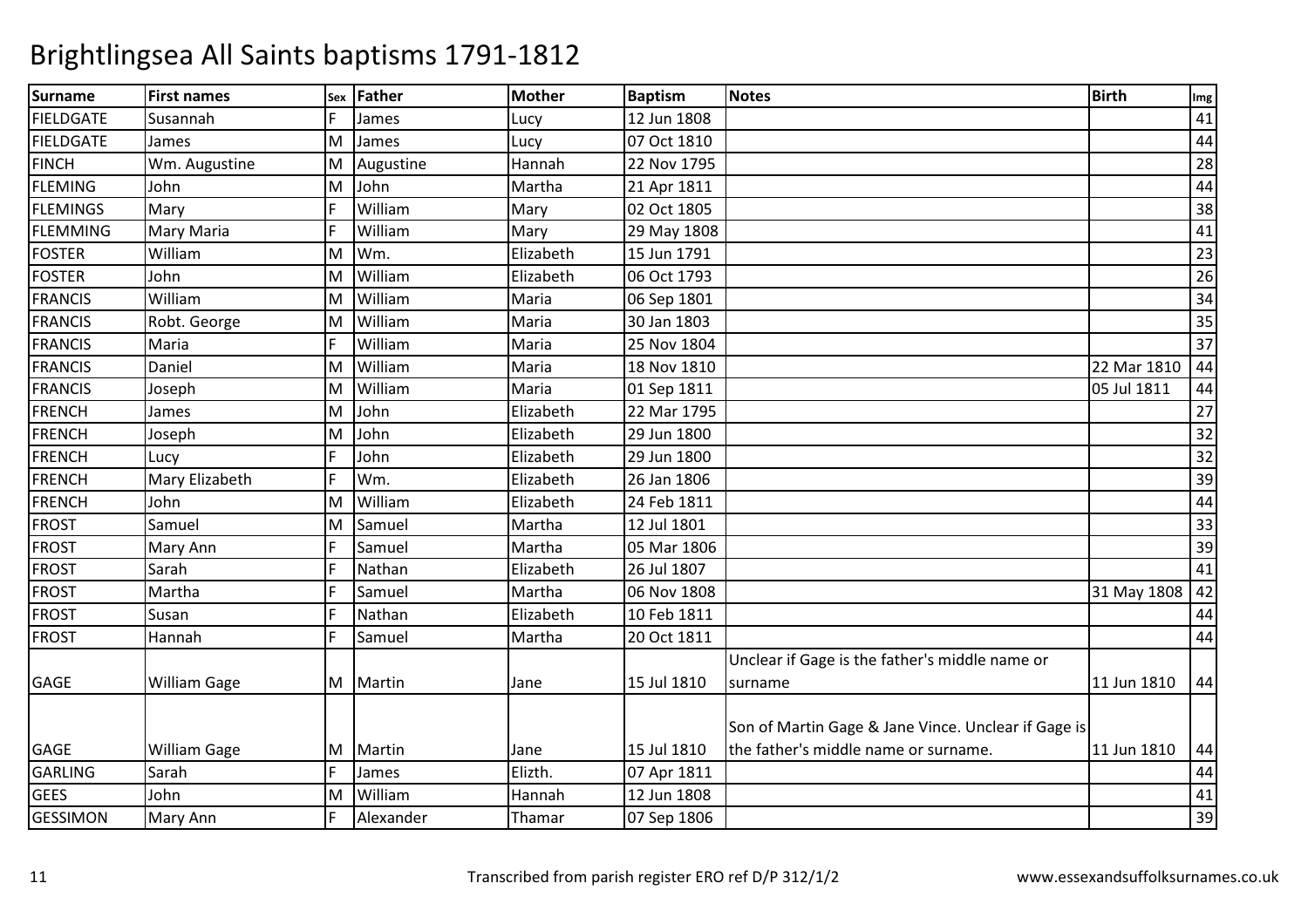| <b>Surname</b>  | <b>First names</b> | Sex | Father  | <b>Mother</b> | <b>Baptism</b> | <b>Notes</b>                                       | <b>Birth</b> | Img             |
|-----------------|--------------------|-----|---------|---------------|----------------|----------------------------------------------------|--------------|-----------------|
| <b>GEWES</b>    | William            | M   | William | Hannah        | 11 May 1806    |                                                    |              | 39              |
|                 |                    |     |         |               |                | Parents' names not in register. Unclear if surname |              |                 |
| <b>GILL</b>     | Martha             |     |         |               | 29 Jul 1804    | is that of mother or father.                       |              | 37              |
| <b>GODFERY</b>  | Mary Ann           | F   | John    | Sarah         | 12 Jul 1801    |                                                    |              | 33              |
| <b>GODFREY</b>  | Mary               |     | Robert  | Sarah         | 20 Nov 1791    |                                                    |              | 24              |
| <b>GODFREY</b>  | Robt.              | M   | Robert  | Sarah         | 15 Sep 1793    |                                                    |              | $\overline{26}$ |
| <b>GODFREY</b>  | James              | M   | James   | Mary          | 24 Jan 1796    |                                                    |              | 28              |
| <b>GODFREY</b>  | John               | M   | Robert  | Sarah         | 22 May 1796    |                                                    |              | $\overline{28}$ |
| <b>GODFREY</b>  | Sarah              |     | John    | Sarah         | 14 Aug 1796    |                                                    |              | 28              |
| <b>GODFREY</b>  | Robert             | M   | James   |               | 21 Jan 1798    |                                                    |              | 30              |
| <b>GODFREY</b>  | John               | M   | John    | Mary          | 08 Jul 1798    |                                                    |              | 30              |
| <b>GODFREY</b>  | Martha             |     | Robt.   | Sarah         | 19 Aug 1798    |                                                    |              | 30              |
| <b>GODFREY</b>  | Mary               |     | Robt.   | Sarah         | 19 Oct 1800    |                                                    |              | 33              |
| <b>GODFREY</b>  | Martha             |     | James   | Martha        | 31 Oct 1802    | Year of birth hard to read - possibly 1800?        | 28 Jan 1800  | 35              |
| <b>GODFREY</b>  | Charlotte          |     | James   | Martha        | 31 Oct 1802    |                                                    |              | 35              |
| <b>GODFREY</b>  | Thomas             | M   | John    | Sarah         | 03 Jul 1803    |                                                    |              | $\overline{35}$ |
| <b>GODFREY</b>  | John               | м   | James   | Martha        | 04 Nov 1804    |                                                    |              | $\overline{37}$ |
| <b>GODFREY</b>  | Sarah              |     | John    | Sarah         | 09 Dec 1804    |                                                    |              | 37              |
| <b>GODFREY</b>  | Mary               |     | James   | Martha        | 11 Aug 1806    |                                                    |              | 39              |
| <b>GODFREY</b>  | John               | M   | John    | Sarah         | 07 Dec 1806    |                                                    |              | 40              |
| <b>GODFREY</b>  | Sarah              |     | Thomas  | Elizabeth     | 06 Sep 1807    |                                                    |              | 41              |
| <b>GODFREY</b>  | Martin             | M   | James   | Martha        | 22 Jan 1809    |                                                    |              | 42              |
| <b>GODFREY</b>  | Mary               | F   | John    | Martha        | 12 Feb 1809    |                                                    | 13 Jul 1806  | 42              |
| <b>GODFREY</b>  | James              | M   | John    | Sarah         | 28 May 1809    |                                                    |              | 42              |
| <b>GODFREY</b>  | Charlotte          |     | James   | Martha        | 01 Apr 1810    |                                                    |              | 43              |
| <b>GODFREY</b>  | Elizabeth          |     | Thomas  | Elizabeth     | 03 Jun 1810    |                                                    |              | 43              |
| <b>GOLDACRE</b> | Martha             |     | William | Ann           | 29 May 1791    |                                                    |              | 23              |
| <b>GOLDACRE</b> | Charlotte          |     | William | Ann           | 21 Jul 1793    |                                                    |              | 25              |
| <b>GOLDACRE</b> | Ann                |     | William | Ann           | 08 Mar 1795    |                                                    |              | 27              |
| <b>GOLDACRE</b> | William            | M   | William | Ann           | 24 Jan 1796    |                                                    |              | 28              |
| <b>GOLDACRE</b> | Joseph             | M   | William | Ann           | 22 Sep 1798    |                                                    |              | 31              |
| <b>GOLDACRE</b> | Sarah              |     | William | Ann           | 14 Jun 1801    |                                                    |              | 33              |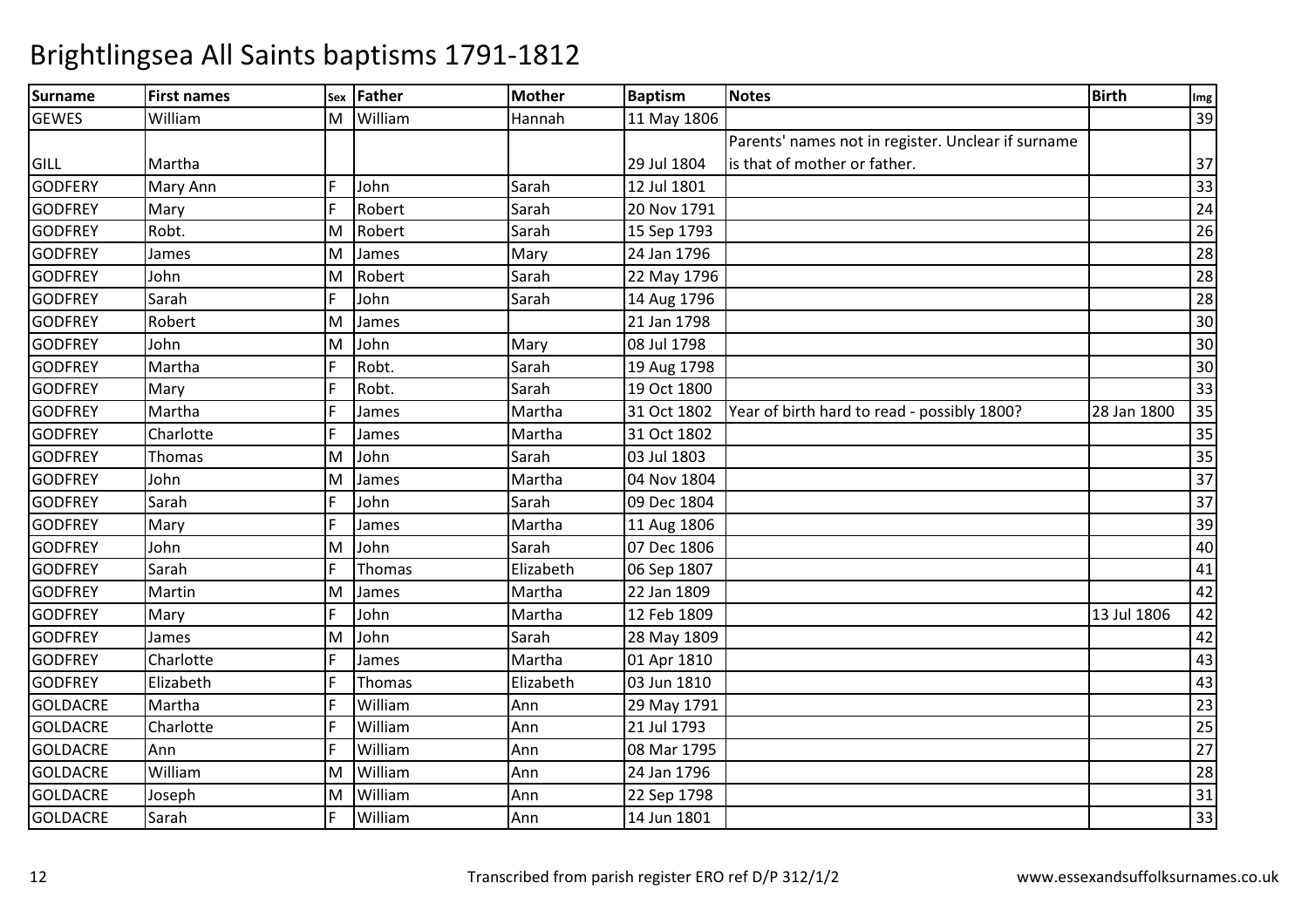| <b>Surname</b>  | <b>First names</b>   | Sex | <b>Father</b> | <b>Mother</b> | <b>Baptism</b> | Notes                                                                                               | <b>Birth</b> | Img             |
|-----------------|----------------------|-----|---------------|---------------|----------------|-----------------------------------------------------------------------------------------------------|--------------|-----------------|
| <b>GOLDACRE</b> | James                | M   | William       | Ann           | 04 Nov 1804    |                                                                                                     |              | 37              |
| <b>GOODWIN</b>  | Susan                |     | William       | Susan         | 30 Jun 1805    |                                                                                                     |              | 38              |
| GOODWIN         | Mary                 |     | William       | Susan         | 20 Jul 1806    |                                                                                                     |              | 39              |
| <b>GOODWIN</b>  | Mary Elizabeth       |     | James         | Elizabeth     | 09 Sep 1810    |                                                                                                     |              | 44              |
| <b>GREEN</b>    | John                 | M   | George        | Mary          | 15 Jun 1794    |                                                                                                     |              | $\overline{26}$ |
| <b>GREEN</b>    | Charlotte Shearman   | F   |               | Mary          | 28 Apr 1799    |                                                                                                     |              | 31              |
| <b>GRIGGS</b>   | John                 | M   | John          | Ann           | 06 Jun 1793    |                                                                                                     |              | 25              |
|                 |                      |     |               |               |                | Daughter of Daniel Griggs & Mary Durrent (not<br>clear if Griggs is the father's middle name or his |              |                 |
| <b>GRIGGS</b>   | Mary                 | F   | Daniel        | Mary          | 17 Jun 1793    | surname and they're not married)                                                                    |              | 25              |
| <b>GRIGGS</b>   | Daniel               | M   | Daniel        | Mary          | 28 Sep 1794    |                                                                                                     |              | $\overline{27}$ |
| <b>GRIGGS</b>   | Daniel               | M   | Daniel        | Mary          | 08 May 1796    |                                                                                                     |              | $\overline{28}$ |
| <b>GRIGGS</b>   | <b>William Hazel</b> | M   | John          |               | 05 Feb 1797    |                                                                                                     |              | 29              |
| <b>GRIGGS</b>   | James                |     | Daniel        | Mary          | 18 Nov 1798    | James & Wm, twin children of                                                                        |              | 31              |
| <b>GRIGGS</b>   | Wm.                  |     | Daniel        | Mary          | 18 Nov 1798    | James & Wm, twin children of                                                                        |              | $\overline{31}$ |
| <b>GRIGGS</b>   | George               | M   | John          | Ann           | 14 Jul 1799    |                                                                                                     |              | $\overline{31}$ |
| <b>GRIGGS</b>   | Maria                | F   | Daniel        | Mary          | 03 Aug 1800    |                                                                                                     |              | 33              |
| <b>GRIGGS</b>   | Sarah                | F   | John          | Ann           | 04 Oct 1801    |                                                                                                     |              | 34              |
| <b>GRIGGS</b>   | Amy                  | F   | Daniel        | Mary          | 25 Oct 1801    |                                                                                                     |              | $\overline{34}$ |
| <b>GRIGGS</b>   | William              | M   | John          | Ann           | 27 Jun 1802    |                                                                                                     |              | 34              |
| <b>GRIGGS</b>   | Silas                | M   | Daniel        | Mary          | 01 May 1803    |                                                                                                     |              | 35              |
| <b>GRIGGS</b>   | Sally                |     | John          | Mary?         | 03 Jul 1803    | Entered as Mary, then Ann added just above.                                                         |              | 35              |
| <b>GRIGGS</b>   | Amy                  | F   | Daniel        | Mary          | 09 Dec 1804    |                                                                                                     |              | $\overline{37}$ |
| <b>GRIGGS</b>   | Charles              | M   | John          | Ann           | 26 May 1805    |                                                                                                     |              | 38              |
| <b>GRIGGS</b>   | Mary Anne            | F   | John          | Anne          | 18 Nov 1810    |                                                                                                     |              | 44              |
| <b>GRIMSEY</b>  | Isaac                | M   | Isaac         | Susan         | 06 Apr 1804    |                                                                                                     |              | $\overline{36}$ |
| <b>GRIMSEY</b>  | Susan                | F   | Isaac         | Susan         | 22 Sep 1805    |                                                                                                     |              | $\overline{38}$ |
| <b>HALL</b>     | Susan                | E   | John          | Mary          | 02 Sep 1799    | Abode: Bury                                                                                         |              | $\overline{31}$ |
| <b>HARRIS</b>   | Lucy                 | F   | Richard       | Mary          | 02 Jun 1791    |                                                                                                     |              | $\overline{23}$ |
| <b>HARRIS</b>   | Sally Maria          |     | Richard       | Mary          | 06 Jun 1793    |                                                                                                     |              | $\overline{25}$ |
| <b>HART</b>     | Maria                | F   | John          |               | 03 Feb 1793    |                                                                                                     |              | $\overline{25}$ |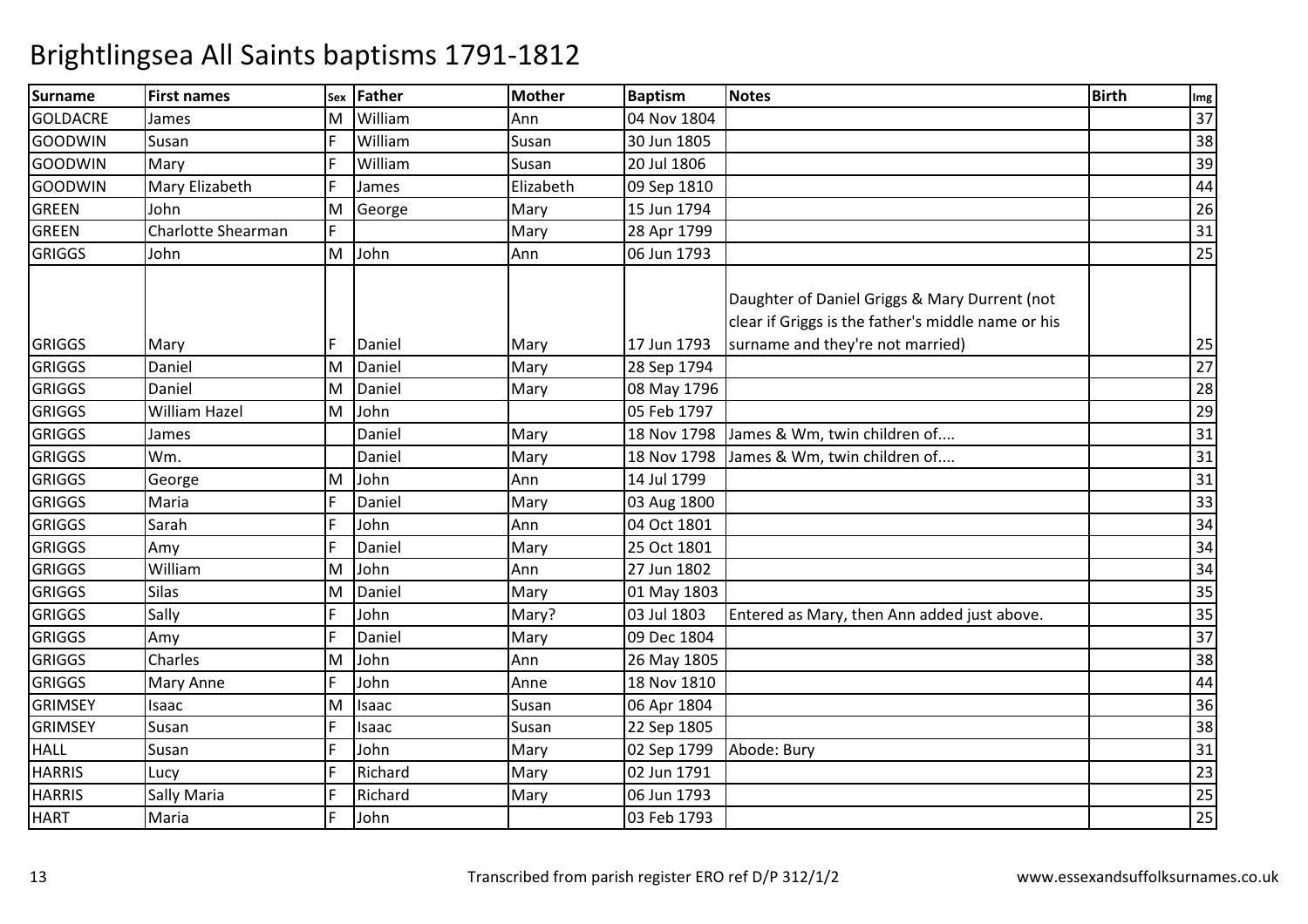| <b>Surname</b>   | <b>First names</b>       | <b>Sex</b> | <b>Father</b> | <b>Mother</b> | <b>Baptism</b> | <b>Notes</b>                                   | <b>Birth</b> | Img             |
|------------------|--------------------------|------------|---------------|---------------|----------------|------------------------------------------------|--------------|-----------------|
| <b>HARVEY</b>    | William                  | M          | William       | Martha        | 07 Mar 1802    |                                                |              | 34              |
| <b>HARVEY</b>    | Mary                     | F.         | James         | Elizabeth     | 22 Sep 1811    |                                                |              | 44              |
| <b>HEFFER</b>    | Nathaniel                | M          | John          | Ann           | 30 Jan 1791    |                                                |              | 23              |
| <b>HELMSLEY</b>  | <b>Charles Valentine</b> | M          | Charles       | Sarah         | 17 Oct 1802    | Son of Charles Helmsley and Sarah Howard       |              | 35              |
|                  |                          |            |               |               |                | A natural child of Charles Helmsley and Sarah  |              |                 |
| <b>HELMSLEY</b>  | Hannah                   |            | Charles       | Sarah         | 17 Oct 1802    | Howard                                         |              | 35              |
|                  |                          |            |               |               |                | Son of Sarah Howard & Helmsley (father's first |              |                 |
| <b>HELMSLEY</b>  | Charles William          | M          |               | Sarah         | 07 Sep 1806    | name not in register)                          |              | 39              |
| <b>HEMPSTEAD</b> | Nathaniel                | M          | John          | Sarah         | 24 Feb 1811    |                                                |              | 44              |
| <b>HILLS</b>     | <b>William Mumford</b>   | M          | John          | Elizabeth     | 21 Oct 1792    |                                                |              | 25              |
| <b>HILLS</b>     | John                     | M          | John          | Elizabeth     | 21 Oct 1792    |                                                |              | 25              |
| <b>HILLS</b>     | Susannah                 | F          | John          | Elizabeth     | 21 Oct 1792    |                                                |              | $\overline{25}$ |
| <b>HILLS</b>     | Elizabeth                | F.         | Samuel        | Eliz.         | 24 Nov 1793    | Pauper                                         |              | $\overline{26}$ |
| <b>HILLS</b>     | Susanna Eli.             | F          | William       | Susannah      | 05 May 1805    |                                                |              | 38              |
| <b>HILLS</b>     | William                  | M          | Peter         | Thamar        | 11 Sep 1805    |                                                |              | 38              |
| <b>HILLS</b>     | Stephen                  | M          | Peter         | Ann           | 15 Feb 1807    |                                                |              | 40              |
| <b>HILLS</b>     | Sarah                    | F          | Peter         | Thamar        | 14 May 1809    |                                                |              | 42              |
| <b>HILLS</b>     | Elizabeth                | E          | John          | Catherine     | 20 May 1810    |                                                | 22 Aug 1784  | 43              |
| <b>HILLS</b>     | Elizabeth                | F          | John          | Catherine     | 20 May 1810    |                                                | 10 Jan 1798  | 43              |
| <b>HILLS</b>     | Elizabeth                | F          | John          | Catherine     | 20 May 1810    |                                                | 20 Dec 1800  | 43              |
| <b>HILLS</b>     | <b>Philip Francis</b>    | M          | John          | Catherine     | 22 Sep 1811    |                                                | 18 Feb 1795  | 44              |
| <b>HILLS</b>     | Thamar                   | F          | Peter         | Thamar        | 19 Apr 1812    |                                                |              | 45              |
| <b>HOLDEN</b>    | Isaac                    | M          | Isaac         | Mary          | 26 Aug 1798    |                                                |              | 30              |
| <b>HOLDEN</b>    | John                     | M          | Isaac         | Mary          | 15 Jun 1800    |                                                |              | $\overline{32}$ |
| <b>HOLDEN</b>    | Mary                     | F.         | Isaac         | Mary          | 04 May 1806    |                                                |              | 39              |
| <b>HOLDEN</b>    | <b>Isaac Howard</b>      | M          | Thomas        | Sarah         | 18 Oct 1807    |                                                |              | 41              |
| <b>HOLDEN</b>    | Sarah                    | F          | Isaac         | Mary          | 05 Nov 1809    |                                                |              | 43              |
| <b>HOLDEN</b>    | Joseph                   | M          | Isaac         | Mary          | 05 Nov 1809    |                                                | 23 Sep 1809  | 43              |
| <b>HOLDEN</b>    | Elizabeth                | F          | Thomas        | Sarah         | 08 Apr 1810    |                                                |              | 43              |
| <b>HOLDEN</b>    | Sarah                    | Ē          | John          | Jane          | 16 Jun 1811    |                                                | 03 Oct 1809  | 44              |
| <b>HOLDEN</b>    | Sarah Anne               |            | Thos.         | Sarah         | 06 Sep 1812    |                                                |              | 46              |
| <b>HOLDEN</b>    | Mary Anne                |            | John          | Jane          | 04 Oct 1812    |                                                |              | 46              |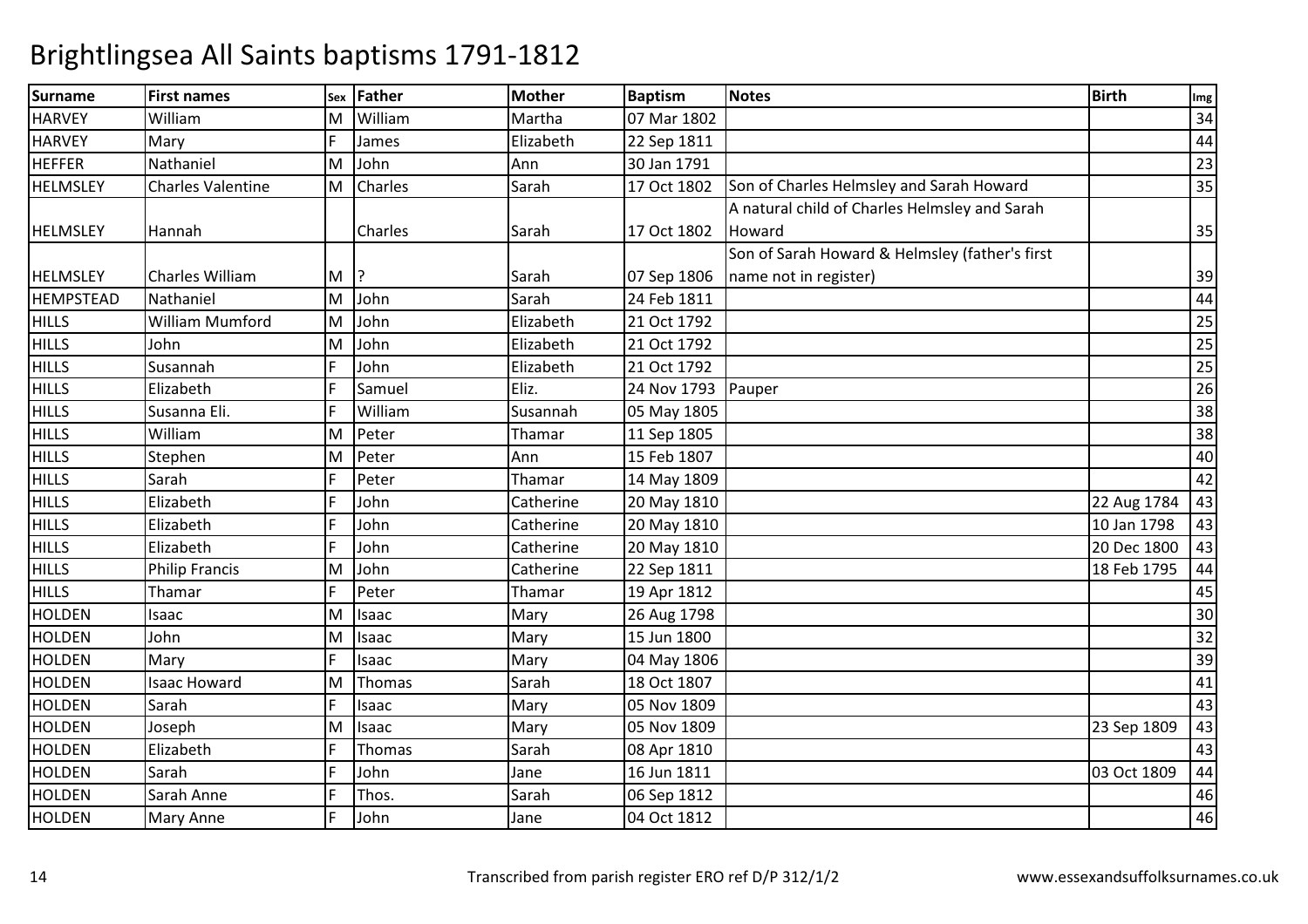| Surname          | <b>First names</b>       | Sex | Father         | <b>Mother</b> | <b>Baptism</b> | <b>Notes</b>                                   | <b>Birth</b> | Img             |
|------------------|--------------------------|-----|----------------|---------------|----------------|------------------------------------------------|--------------|-----------------|
| <b>HOLDIEN</b>   | Leonard                  | M   | Isaac          | Mary          | 24 Jun 1804    |                                                |              | $\overline{37}$ |
| <b>HOLDIEN</b>   | Thomas                   | M   | Isaac          | Mary          | 24 Jun 1804    |                                                |              | 37              |
| <b>HOMSLEY</b>   | Lucy Lanoonia            |     | <b>Charles</b> | Lucy          | 06 Mar 1808    | Unclear if surname is HOMSLEY or HORNSLEY      | 19 Mar 1807  | 41              |
| <b>HORNSLEY</b>  | Lucy Lanoonia            |     | Charles        | Lucy          | 06 Mar 1808    | Unclear if surname is HOMSLEY or HORNSLEY      | 19 Mar 1807  | 41              |
| <b>HOUGHTON</b>  | John                     | M   | Edward         | Sarah         | 01 May 1791    |                                                |              | 23              |
| <b>HOUGHTON</b>  | Miles Wm.                | M   | Edward         | Sarah         | 04 May 1794    |                                                |              | 26              |
| <b>HOW</b>       | Sally                    |     | William        | Mary          | 05 Aug 1792    | Pauper                                         |              | 24              |
| <b>HOW</b>       | Wm.                      | M   | Wm.            | Elizabeth     | 03 Jun 1798    |                                                |              | 30              |
| <b>HOWARD</b>    | Sally                    |     | John           | Sally         | 02 Mar 1792    |                                                |              | 24              |
| <b>HOWARD</b>    | John Tabor               | M   | John           | Sally         | 29 Jun 1794    |                                                |              | $\overline{26}$ |
| <b>HOWARD</b>    | <b>Harriet Helmsley</b>  |     |                | Sarah         | 08 Jul 1798    | Natural child                                  |              | 30              |
| <b>HOWARD</b>    | Samuel                   | M   | Samuel         | Eli.          | 26 Aug 1798    |                                                |              | 30              |
| <b>HOWARD</b>    | Anna                     | F.  | Samuel         | Susan         | 27 Jun 1802    |                                                |              | 34              |
| <b>HOWARD</b>    | <b>Charles Valentine</b> | M   | Charles        | Sarah         | 17 Oct 1802    | Son of Charles Helmsley and Sarah Howard       |              | 35              |
|                  |                          |     |                |               |                | A natural child of Charles Helmsley and Sarah  |              |                 |
| <b>HOWARD</b>    | Hannah                   |     | <b>Charles</b> | Sarah         | 17 Oct 1802    | Howard                                         |              | 35              |
| <b>HOWARD</b>    | Robert                   | M   | Samuel         | Susanna       | 04 Jul 1803    |                                                |              | 35              |
| <b>HOWARD</b>    | John                     | M   | Samuel         | Martha        | 01 Jul 1804    |                                                |              | 37              |
|                  |                          |     |                |               |                | Son of Sarah Howard & Helmsley (father's first |              |                 |
| <b>HOWARD</b>    | <b>Charles William</b>   | M   |                | Sarah         | 07 Sep 1806    | name not in register)                          |              | 39              |
| <b>HOWS</b>      | Mary Ann                 | F.  | Samuel         | Elizabeth     | 26 Jan 1800    |                                                |              | 32              |
| HUFFE?           | William                  | M   | John           | Sarah         | 02 Nov 1794    |                                                |              | 27              |
| <b>HUSBAND</b>   | Sally                    | Ë   |                | Anne          | 17 Jun 1810    | Illegitimate                                   |              | 43              |
| <b>IRON</b>      | Eliza                    | Ė   |                | Susan         | 12 Dec 1802    | Natural child                                  |              | $\overline{35}$ |
| <b>IVES</b>      | Elizabeth                |     | James          | Rachel        | 05 Feb 1792    |                                                |              | 24              |
| <b>IVES</b>      | Mary                     |     | James          | Rachel        | 24 May 1795    |                                                |              | 27              |
| <b>IVES</b>      | Wm.                      | M   | James          | Rachel        | 17 Jun 1798    |                                                |              | 30              |
| <b>IVES</b>      | Thomas                   | M   | James          | Rachel        | 15 Jun 1800    |                                                |              | 32              |
| <b>JAMES</b>     | Edward                   | M   | William        | Susan         | 08 Feb 1807    |                                                |              | 40              |
| <b>JAMES</b>     | Sidney Ann               |     | William        | Susan         | 01 Oct 1809    |                                                |              | 43              |
| <b>JAMES</b>     | Lucy                     |     | William        | Susan         | 17 Nov 1811    |                                                |              | 45              |
| <b>JEFFERIES</b> | Thomas John              | M   | Thomas         | Eliz.         | 07 Jan 1796    |                                                |              | 28              |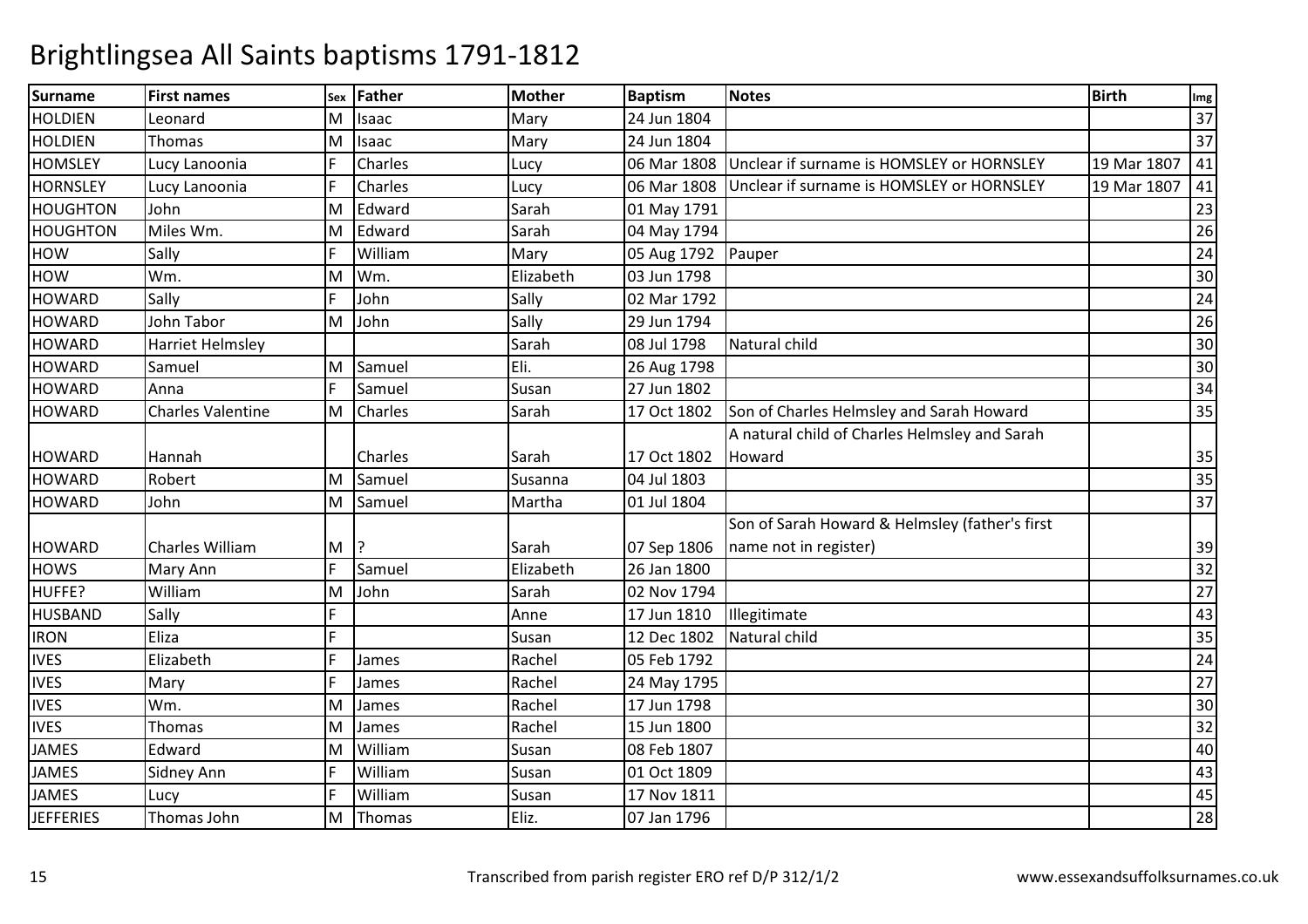| <b>Surname</b>   | <b>First names</b>   | <b>Sex</b> | <b>Father</b> | <b>Mother</b> | <b>Baptism</b>     | <b>Notes</b>                                       | <b>Birth</b> | Img             |
|------------------|----------------------|------------|---------------|---------------|--------------------|----------------------------------------------------|--------------|-----------------|
| <b>JEFFRIES</b>  | <b>Alfred Buck</b>   | M          | Thomas        | Elizabeth     | 03 Jun 1798        |                                                    |              | 30              |
| <b>JEFFRIES</b>  | Mary Ann             | F.         | John          | Mary          | 25 Nov 1804        |                                                    |              | 37              |
| <b>JEFFRYS</b>   | Lucy Elizabeth       | F.         | Thomas        | Elizabeth     | 03 Jul 1800        |                                                    |              | 32              |
| <b>JENNINGS</b>  | James Francis        | M          | John          | Mary          | 18 Oct 1807        |                                                    |              | $\overline{41}$ |
|                  |                      |            |               |               |                    | Of the ship Dictator which at this day lays in the |              |                 |
| <b>JOHNSON</b>   | Mary                 | F          | William       | Mary          | 17 Jul 1804        | King                                               |              | 37              |
| <b>KEMP</b>      | Daniel               | M          | Daniel        | Maria         | 26 May 1811        |                                                    | 30 Mar 1811  | 44              |
|                  |                      |            |               |               |                    | Parents' names not in register. Unclear if surname |              |                 |
| <b>KERRIDGE</b>  | George               |            |               |               |                    | 13 May 1792 is that of mother or father.           |              | 24              |
| <b>KERRIDGE</b>  | James                | M          | George        | Mary          | 26 Mar 1794 Pauper |                                                    |              | 26              |
| <b>KERRIDGE</b>  | Rose                 | F          | George        | Mary          | 01 May 1796        |                                                    |              | 28              |
| <b>KERRIDGE</b>  | Mary Ann             | F          | George        | Mary          | 22 Oct 1797        |                                                    |              | $\overline{29}$ |
| <b>KERRIDGE</b>  | Elizabeth            | F          | George        | Mary          | 25 May 1800        |                                                    |              | $\overline{32}$ |
| <b>KERRIDGE</b>  | George               | M          | George        | Mary          | 13 Jun 1802        |                                                    |              | 34              |
| <b>KERRIDGE</b>  | Mary                 |            |               |               | 11 Dec 1803        | Crossed out.                                       |              | 36              |
| <b>KERRIDGE</b>  | John                 | M          | George        | Mary          | 01 Jan 1804        |                                                    |              | 36              |
| <b>KERRIDGE</b>  | Kesia                | F          | George        | Mary          | 02 Jul 1809        |                                                    |              | 42              |
| <b>KERRIDGE</b>  | Eliza                | F.         | George        | Mary          | 31 Mar 1811        |                                                    |              | 44              |
| <b>KING</b>      | Shaw                 | M          | John          | Sarah         | 12 May 1797        |                                                    |              | 29              |
| <b>KING</b>      | <b>Susan Connell</b> |            | John          | Connell       | 14 Jun 1807        |                                                    |              | 40              |
| <b>KINGSBURY</b> | Betsy                | M          | Sam.          | Sarah         | 18 Dec 1803        |                                                    |              | 36              |
| LADHAMS          | Martha               | F          | Benjamin      | Martha        | 01 Dec 1811        |                                                    |              | 45              |
| <b>LAMBERT</b>   | John                 | M          | John          | Mary          | 22 Nov 1795        |                                                    |              | 28              |
| <b>LAMBERT</b>   | John                 | M          | John          | Mary          | 23 Nov 1800        |                                                    |              | $\overline{33}$ |
| <b>LAMBERTH</b>  | William              | M          | John          | Mary          | 23 Jun 1811        |                                                    |              | 44              |
| <b>LAMBETH</b>   | Mary                 | F.         | John          | Mary          | 22 Jul 1798        |                                                    |              | 30              |
| <b>LAMBETH</b>   | Sarah                | F          | John          | Mary          | 29 Nov 1801        |                                                    |              | $\overline{34}$ |
| <b>LAMBETH</b>   | Amy                  | F          | John          | Mary          | 15 Jul 1804        |                                                    |              | $\overline{37}$ |
| LAMBETH          | Mary Ann             | F          | John          | Mary          | 07 Apr 1805        |                                                    |              | $\overline{38}$ |
| <b>LAMBETH</b>   | John Thomas          | M          | John          | Mary          | 03 May 1807        |                                                    |              | 40              |
| <b>LAPPAGE</b>   | Sally                | F.         | John          | Rose          | 11 Sep 1791        |                                                    |              | 24              |
| <b>LAPPAGE</b>   | John                 | M          | John          | Rose          | 25 Aug 1793        |                                                    |              | $\overline{26}$ |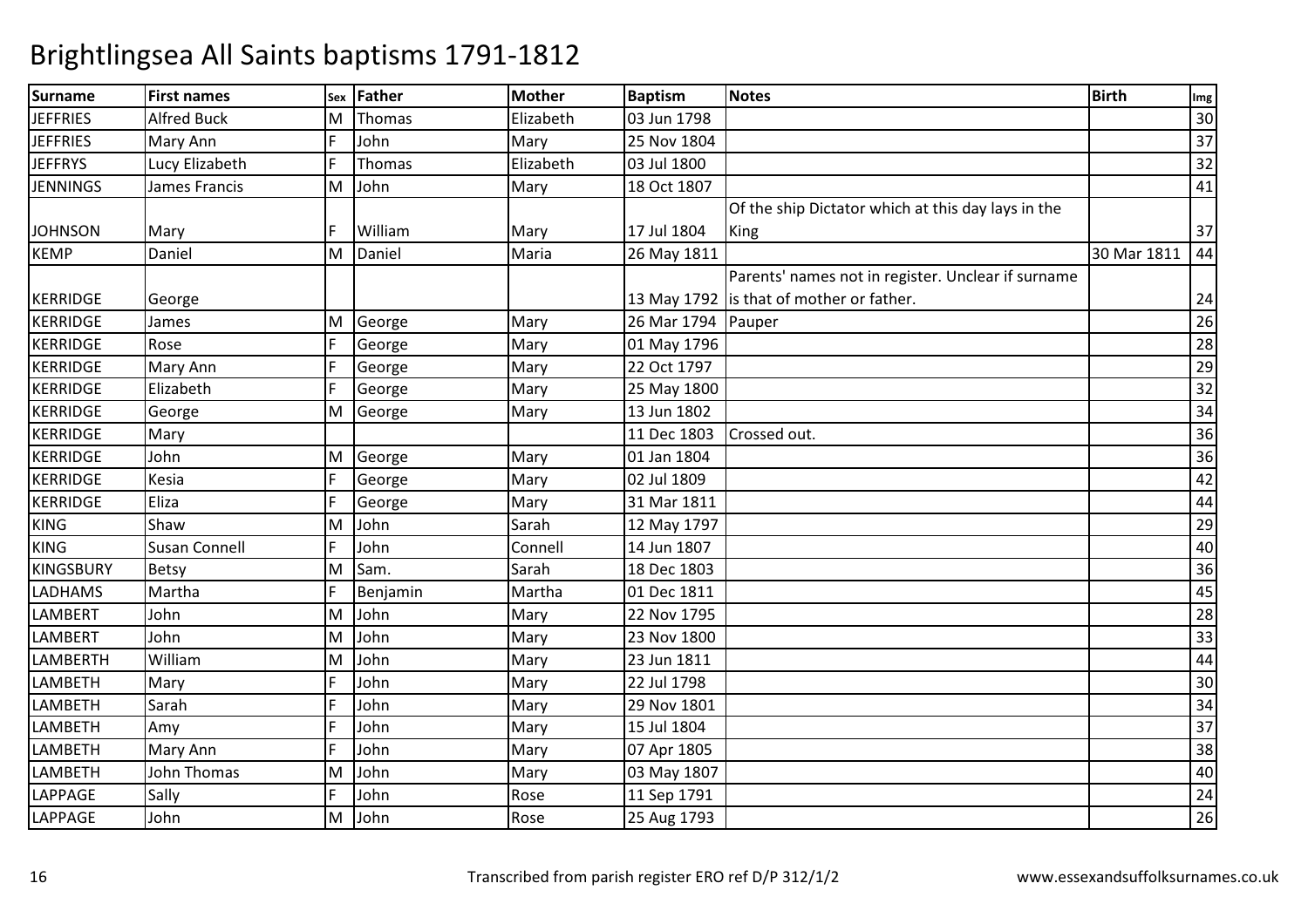| <b>Surname</b>  | <b>First names</b>    |    | sex Father | <b>Mother</b> | <b>Baptism</b> | <b>Notes</b>                                       | <b>Birth</b> | Img             |
|-----------------|-----------------------|----|------------|---------------|----------------|----------------------------------------------------|--------------|-----------------|
|                 |                       |    |            |               |                |                                                    |              |                 |
|                 |                       |    |            |               |                | Private baptised. Parents' names not in register - |              |                 |
| LAPPAGE         | William               |    |            |               | 03 Jul 1795    | unclear if surname is that of mother or father.    |              | 27              |
| LAPPAGE         | John                  | M  | John       | Mary          | 02 Dec 1798    |                                                    |              | 31              |
|                 |                       |    |            |               |                | Parents' names not in register. Unclear if surname |              |                 |
| LAPPAGE         | Rose                  |    |            |               | 03 Apr 1801    | is that of mother or father.                       |              | 33              |
| LAYSEL          | James                 | M  | Jaames     | Lucy          | 02 Jun 1799    |                                                    |              | 31              |
| LAYSEL          | <b>Edward William</b> | M  | James      | Lucy          | 23 Jan 1803    |                                                    |              | 35              |
| LAYSELL         | Edward                | M  | James      | Lucy          | 21 Jun 1801    |                                                    |              | $\overline{33}$ |
| LEE             | Thomas                | M  | Thomas     | Susan         | 08 Oct 1809    |                                                    |              | 43              |
| LEE             | John                  | M  | John       | Martha        | 17 Jun 1810    |                                                    |              | 43              |
| LEE             | Elizabeth             | F  |            | Elizabeth     | 17 Jun 1810    | Illegitimate                                       |              | 44              |
| <b>LETCH</b>    | Elizabeth             | F. | Richard    | Sarah         | 26 May 1793    |                                                    |              | $\overline{25}$ |
| <b>LETCH</b>    | Hellena               | F  | Richard    | Sarah         | 26 Feb 1797    |                                                    |              | 29              |
| <b>LETCH</b>    | Robt.                 | M  | Richard    | Sarah         | 19 May 1799    |                                                    |              | 31              |
| <b>LETCH</b>    | Sarah                 |    | James      | Sarah         | 27 Sep 1807    |                                                    |              | 41              |
| <b>LETCH</b>    | Jemima                | F  | James      | Sarah         | 25 Jun 1809    |                                                    |              | 42              |
| <b>LETCH</b>    | James                 | м  | James      | Sarah         | 21 Jun 1812    |                                                    | 18 Feb 1812  | 45              |
| <b>LEVERICK</b> | Sally                 |    | William    | Charlotte     | 29 Apr 1792    |                                                    |              | 24              |
| <b>LEVERICK</b> | Charlotte             | F  | William    | Charlotte     | 11 Jan 1795    |                                                    |              | 27              |
| <b>LEVERICK</b> | <b>Edward William</b> | M  | Wm.        | Mary          | 31 Jul 1796    |                                                    |              | 28              |
| <b>LEVERICK</b> | Mary Eli.             | F  | Wm.        |               | 12 Aug 1798    |                                                    |              | 30              |
| LEWIS           | <b>William Thomas</b> | M  | Henry      | Elizabeth     | 15 Nov 1812    |                                                    |              | 46              |
| LEWS            | Henry                 | M  | Henry      | Elizabeth     | 09 Apr 1809    |                                                    |              | 42              |
| LEWS            | John                  | M  | Henry      | Elizabeth     | 16 Sep 1810    |                                                    |              | 44              |
| LILLEY          | Joseph Seger          | M  | Joseph     | Ann           | 16 Oct 1803    |                                                    |              | 36              |
|                 |                       |    |            |               |                | Parents' names not in register. Unclear if surname |              |                 |
| <b>LILLEY</b>   | Anny?                 |    |            |               | 16 Oct 1803    | is that of mother or father.                       |              | 36              |
| <b>LILLEY</b>   | Joseph Seager         | M  | Joseph     | Mary          | 26 Jan 1806    |                                                    |              | 39              |
| LILLEY          | Joseph Seager         | M  | Joseph     | Mary          | 24 Jun 1806    |                                                    |              | 39              |
| <b>LISTER</b>   | Robert                | M  | Bernard    | Martha        | 10 Nov 1805    |                                                    |              | $\overline{38}$ |
| <b>LISTER</b>   | Elizabeth             | F  | Benard     | Marth         | 26 Jul 1807    |                                                    |              | 41              |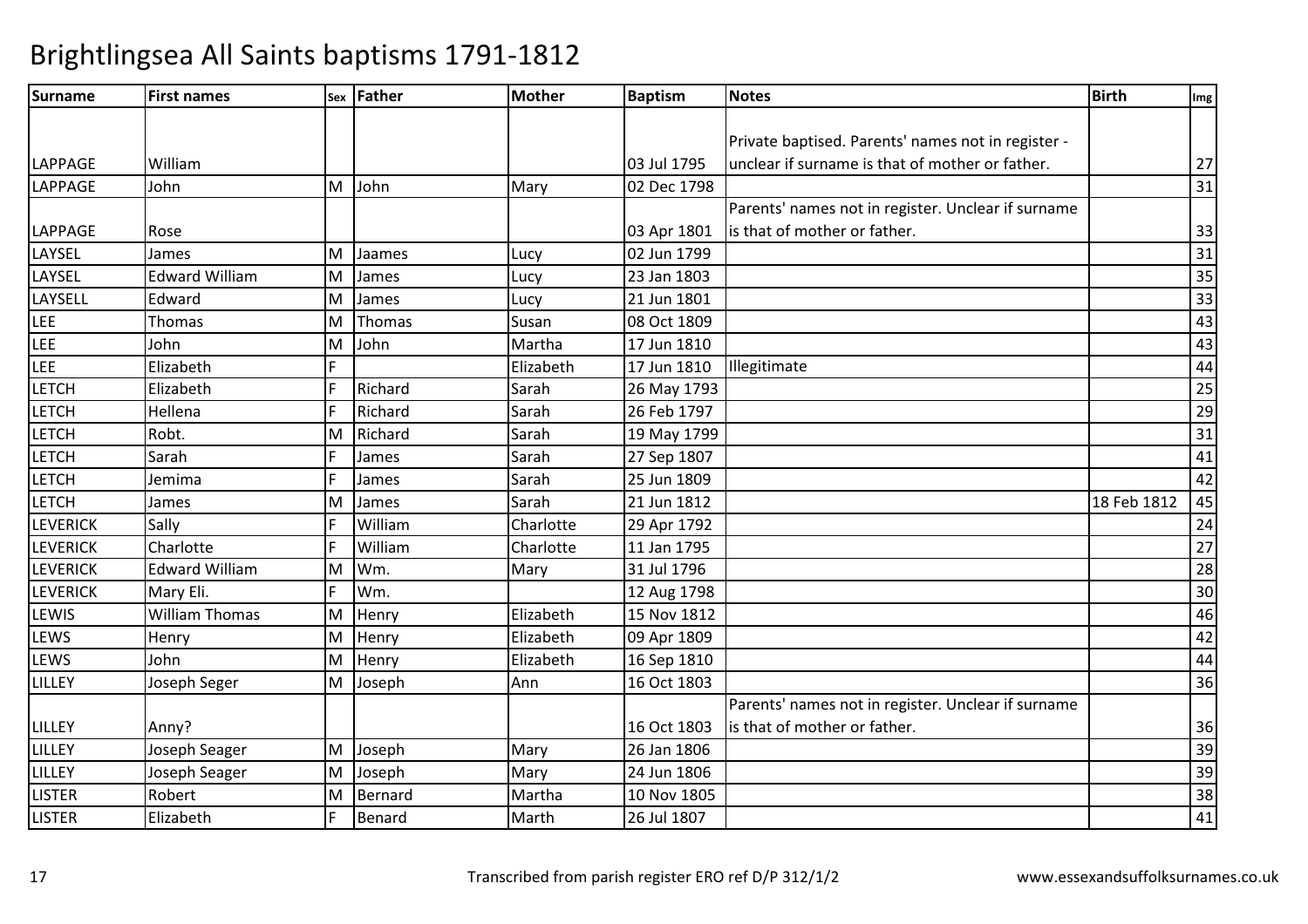| <b>Surname</b> | <b>First names</b> | Sex | <b>Father</b> | <b>Mother</b> | <b>Baptism</b> | <b>Notes</b>                                       | <b>Birth</b> | Img |
|----------------|--------------------|-----|---------------|---------------|----------------|----------------------------------------------------|--------------|-----|
| <b>LISTER</b>  | Laban              | M   | Barnard       | Martha        | 15 Jan 1809    |                                                    |              | 42  |
| LONG           | Prudence           |     |               | Elizabeth     | 09 Dec 1792    | Pauper                                             |              | 25  |
| <b>LUFKIN</b>  | Sarah              | F   | Abraham       | Martha        | 19 Jan 1806    |                                                    |              | 39  |
| <b>LUFKIN</b>  | Susan              |     | Abraham       | Martha        | 14 Mar 1808    |                                                    |              | 41  |
| <b>LUFKIN</b>  | Susannah           |     | Abraham       | Martha        | 01 Oct 1809    |                                                    |              | 43  |
| <b>LUFKIN</b>  | Martha             |     | Abraham       | Martha        | 14 Jul 1811    |                                                    |              | 44  |
| <b>MANN</b>    | John               | м   | Henry         | Sarah         | 18 Sep 1791    | Pauper                                             |              | 24  |
| <b>MANN</b>    | Eleanora           | F.  | Henry         | Sarah         | 18 Sep 1791    | Pauper                                             |              | 24  |
| <b>MANN</b>    | Mary               | F   | Henry         | Sarah         | 05 Jan 1794    |                                                    |              | 26  |
| <b>MANN</b>    | James              | M   | Henry         | Mary          | 10 Sep 1797    |                                                    |              | 29  |
|                |                    |     |               |               |                | Parents' names not in register. Unclear if surname |              |     |
| MAR[LT]IN      | Mary               |     |               |               | 22 Nov 1801    | is that of mother or father.                       |              | 34  |
| <b>MARTIN</b>  | Mary               | F   | Samuel        | Tamar         | 05 Feb 1792    |                                                    |              | 24  |
| <b>MARTIN</b>  | John               | M   | Samuel        | Thamar        | 17 Jan 1794    |                                                    |              | 26  |
| <b>MARTIN</b>  | Robert             | м   | Samuel        | Thamar        | 15 May 1796    |                                                    |              | 28  |
| <b>MARTIN</b>  | Shadrach           | м   | Samuel        | Thamar        | 19 Jan 1798    |                                                    |              | 30  |
| <b>MARTIN</b>  | John Edward        | м   | Edward        | Susan         | 13 Jul 1800    |                                                    |              | 32  |
| <b>MARTIN</b>  | Edward             | м   | Edward        | Susan         | 23 Aug 1801    |                                                    |              | 33  |
| <b>MARTIN</b>  | Abraham            | M   | Abraham       | Ann           | 28 Nov 1802    |                                                    |              | 35  |
| <b>MARTIN</b>  | John               | M   | John          | Sarah         | 03 Jul 1803    |                                                    |              | 35  |
| <b>MARTIN</b>  | Ann                |     | Abraham       | Ann           | 08 Apr 1804    |                                                    |              | 36  |
| <b>MARTIN</b>  | Joseph             | M   | John          | Sarah         | 14 Jul 1805    |                                                    |              | 38  |
| <b>MARTIN</b>  | James              | M   | John          | Sarah         | 24 May 1807    |                                                    |              | 40  |
| <b>MARTIN</b>  | Abraham            | M   | Abraham       | Ann           | 18 Oct 1807    |                                                    |              | 41  |
| <b>MARTIN</b>  | Kesia              |     | Abraham       | Ann           | 28 May 1809    |                                                    |              | 42  |
| <b>MASKAL</b>  | Charlotte          | F   | Wm.           | Charlotte     | 23 Aug 1801    |                                                    |              | 33  |
| <b>MASKAL</b>  | Emanuel            | м   | William       | Charlotte     | 12 May 1805    |                                                    |              | 38  |
| <b>MASKAL</b>  | Rhoda              |     | William       | Charlotte     | 21 Jun 1807    |                                                    |              | 41  |
| <b>MASKALL</b> | Elijah             | M   | William       | Charlotte     | 19 Jun 1803    |                                                    |              | 35  |
| <b>MASKEL</b>  | Rhoda              |     | William       | Charlotte     | 22 Apr 1810    |                                                    |              | 43  |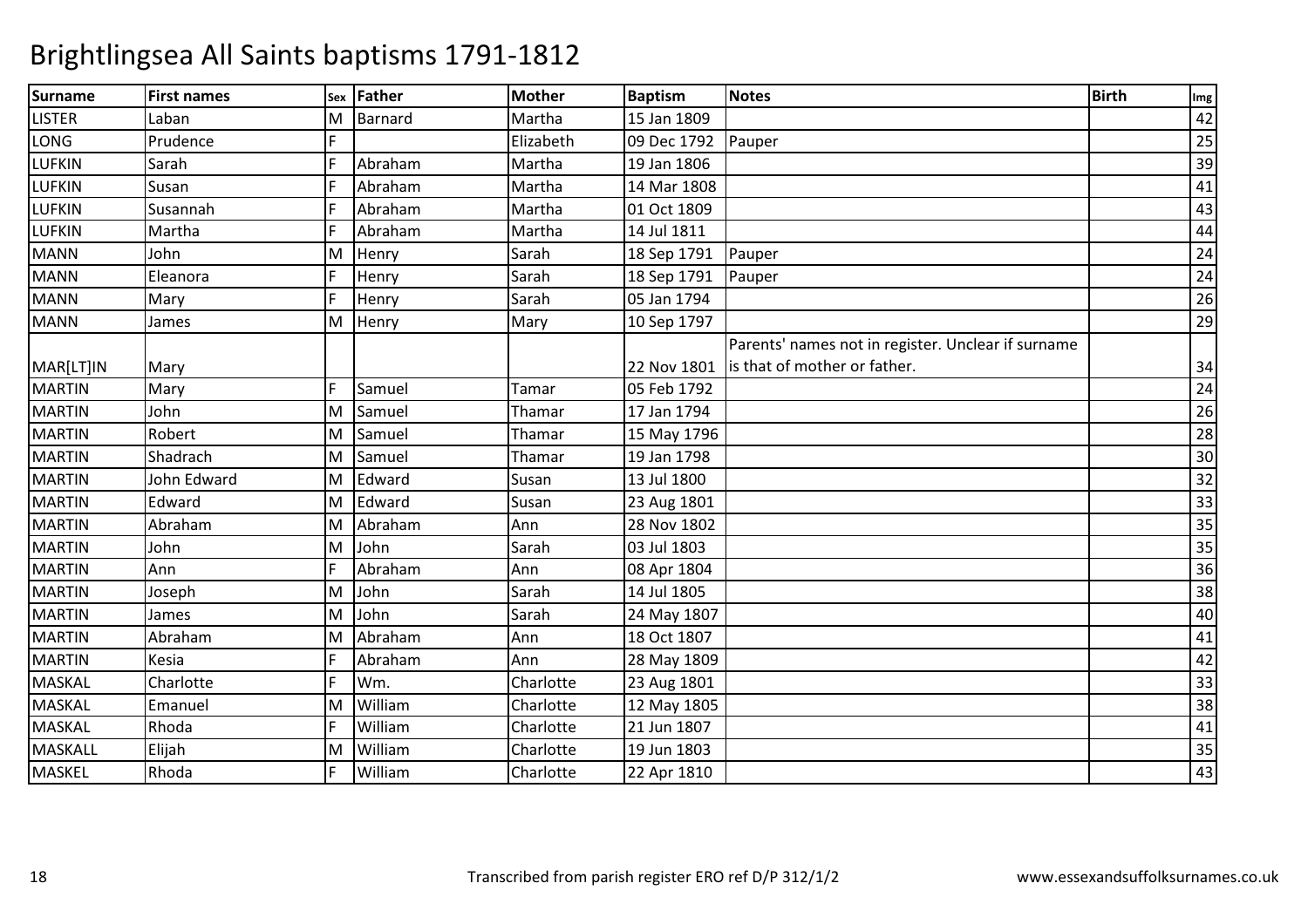| <b>Surname</b>   | <b>First names</b>   |    | sex Father    | <b>Mother</b> | <b>Baptism</b> | <b>Notes</b>                                   | <b>Birth</b> | Img             |
|------------------|----------------------|----|---------------|---------------|----------------|------------------------------------------------|--------------|-----------------|
|                  |                      |    |               |               |                | Confusing - Daughter of Anne & Abraham, and    |              |                 |
|                  |                      |    |               |               |                | beneath the names, the surnames Maskell and    |              |                 |
|                  |                      |    |               |               |                | Ames. Unclear whose surname is whose, or if    |              |                 |
| <b>MASKELL</b>   | Nancy                | F. | Abraham       | Anne          | 06 Sep 1812    | middle names.                                  |              | 46              |
| <b>MAY</b>       | John                 | M  | Henry         | Judith        | 10 Apr 1791    |                                                |              | 23              |
| <b>MAY</b>       | John                 | M  | William       | Lydia         | 27 Nov 1791    |                                                |              | 24              |
| <b>MAY</b>       | Lydia                | F  | William       | Lydia         | 26 Apr 1795    |                                                |              | 27              |
| <b>MAY</b>       | Martha               | F  | William       | Lydia         | 26 Mar 1797    |                                                |              | 29              |
| <b>MAY</b>       | Rebecca              | F. | Wm.           | Lydia         | 16 Dec 1798    |                                                |              | 31              |
| <b>MAY</b>       | William              | M  | Wm.           | Hannah        | 02 Sep 1804    |                                                |              | 37              |
| <b>MAY</b>       | Sophia               | F. | William       | Hannah        | 03 Jul 1808    |                                                |              | 41              |
| <b>MAYS</b>      | William              | M  | Henry         | Judith        | 05 Jan 1794    |                                                |              | 26              |
| <b>MAYS</b>      | Robert               | M  | Henry         | Judith        | 25 Aug 1799    |                                                |              | 31              |
| MIDDLETON        | Thomas               | M  | John          | Mary          | 30 Jan 1791    |                                                |              | 23              |
| <b>MIDDLETON</b> | Hannah Mary          | F. | John          | Elizabeth     | 23 Jun 1793    |                                                |              | 25              |
| MIDDLETON        | Mary                 | F  | John          | Mary          | 08 Nov 1795    |                                                |              | 28              |
|                  |                      |    |               |               |                |                                                |              |                 |
|                  |                      |    |               |               |                | Daughter of Captain Thomas Miles. Born October |              |                 |
| <b>MILES</b>     | Mary                 | F. | <b>Thomas</b> | Ann           | 26 Nov 1801    | 20th half past two oclock in the afternoon.    | 20 Oct 1801  | 34              |
| <b>MILLER</b>    | Sarah                |    |               | Hannah        | 15 May 1791    | A natural child of Hannah Miller by Popps.     |              | 23              |
| <b>MILLS</b>     | Robt.                | M  | Thomas        | Rachel        | 05 Nov 1797    |                                                |              | 30              |
| <b>MILLS</b>     | Thomas               | M  | Thomas        | Elizabeth     | 29 Jun 1800    |                                                |              | 32              |
| <b>MILLS</b>     | Mary Ann             |    | Thomas        | Elizabeth     | 26 Jul 1801    |                                                |              | 33              |
| <b>MILLS</b>     | John                 | M  | Thomas        | Elizabeth     | 02 Dec 1804    |                                                |              | $\overline{37}$ |
| <b>MILLS</b>     | William              | M  | Thomas        | Elizabeth     | 12 Apr 1807    |                                                |              | 40              |
| <b>MITTSON</b>   | Sarah                | F  | William       | Elizabeth     | 04 Jul 1803    |                                                |              | 35              |
| <b>MOOR</b>      | Frances Durben       | F. | John          | Sally         | 27 Apr 1806    |                                                |              | 39              |
| <b>MOORE</b>     | <b>Edward Ayrton</b> | M  | John          | Sarah         | 05 Aug 1809    |                                                |              | 43              |
| <b>MOORE</b>     | <b>Edward Ayrton</b> | M  | John          | Sarah         | 06 Oct 1811    |                                                | 31 Jul 1809  | 44              |
| <b>MOSELY</b>    | Francis Robt.        | M  | Robt.         | Rose          | 14 Aug 1796    |                                                |              | 28              |
| <b>MOSELY</b>    | Mary                 |    | Robert        | Rose          | 07 Oct 1798    |                                                |              | $\overline{31}$ |
| <b>MUNT</b>      | Elizabeth            | F. | Sam.          | Ann           | 17 Mar 1793    |                                                |              | $\overline{25}$ |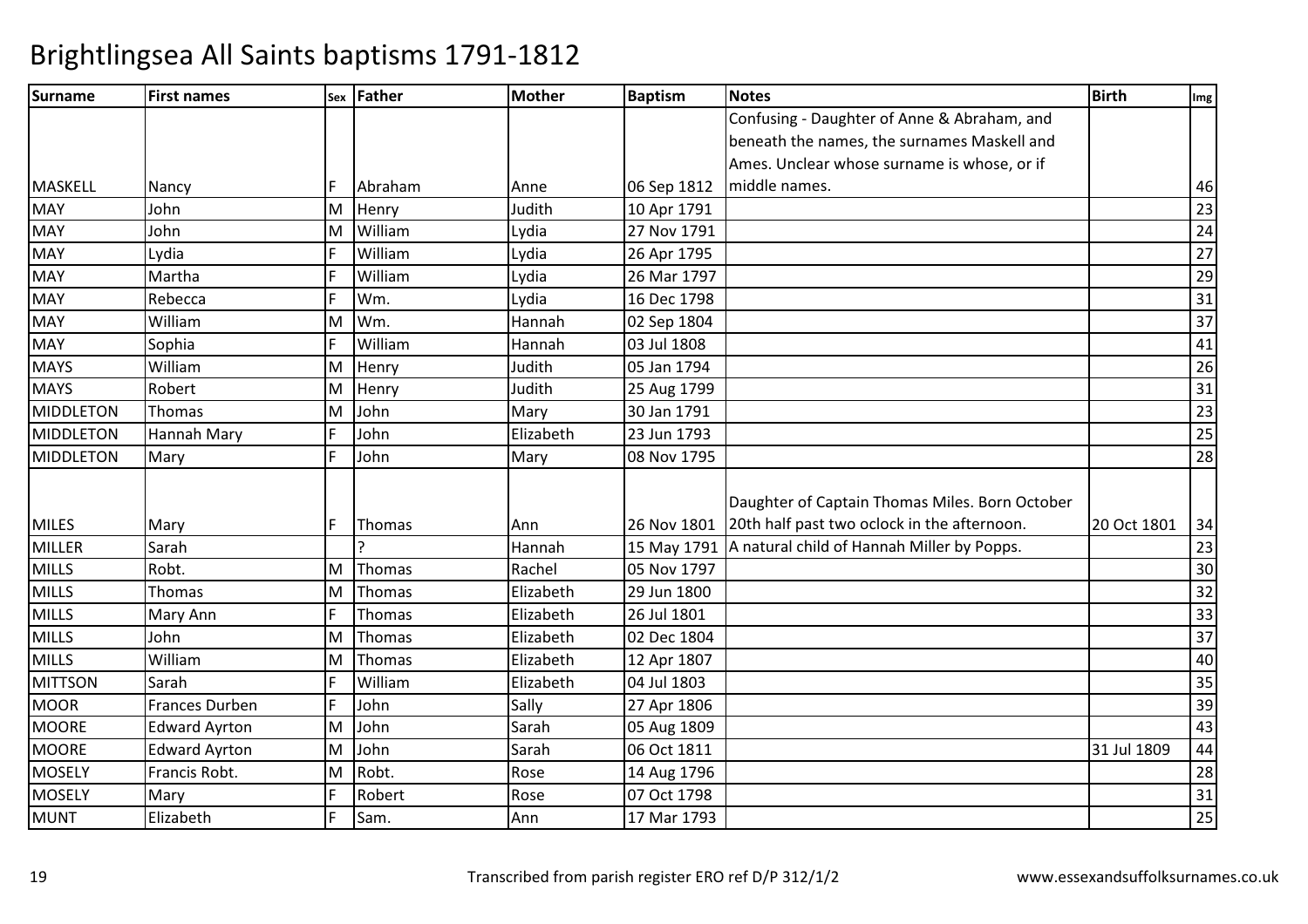| <b>Surname</b> | <b>First names</b> | Sex | Father  | <b>Mother</b> | <b>Baptism</b> | <b>Notes</b>                            | <b>Birth</b> | Img             |
|----------------|--------------------|-----|---------|---------------|----------------|-----------------------------------------|--------------|-----------------|
| <b>MUNT</b>    | Mary Ann           | F   | Samuel  | Mary          | 24 Aug 1794    |                                         |              | 27              |
| <b>MUNT</b>    | Charlotte          | F   | Samuel  | Sarah         | 13 Aug 1797    |                                         |              | 29              |
| <b>MUNT</b>    | John               | M   | Samuel  | Margaret      | 22 Jun 1800    |                                         |              | 32              |
| <b>MUNT</b>    | Joseph             | M   |         | Margaret      | 26 Jul 1807    |                                         |              | 41              |
| <b>MUNT</b>    | William            | M   | Wm.     | Sarah         | 17 Sep 1809    |                                         |              | 43              |
| <b>MUNT</b>    | Samuel             | M   | Samuel  | Sarah         | 11 Aug 1811    |                                         |              | 44              |
| <b>MUNT</b>    | Robert             | M   | Samuel  | Sarah         | 11 Oct 1812    |                                         |              | 46              |
| <b>MYHIL</b>   | Mary               |     | William | Elizabeth     | 03 Nov 1791    |                                         |              | 24              |
| <b>NEVIL</b>   | Eleanor            | F   | Thomas  | Sarah         | 07 Oct 1798    |                                         |              | $\overline{31}$ |
| <b>NEVIL</b>   | Thomas             | M   | Thomas  | Sarah         | 22 Feb 1801    |                                         |              | 33              |
| <b>NEVIL</b>   | Mary               | F   | Thomas  | Sarah         | 12 Oct 1806    |                                         |              | 39              |
| <b>NEVILL</b>  | Sarah              | F   | Thomas  | Sarah         | 18 Dec 1796    |                                         |              | $\overline{29}$ |
| <b>NEWMAN</b>  | Wm.                | м   | William | Cana?         | 20 May 1798    |                                         |              | 30              |
| <b>NOBLE</b>   | Lucy               | F   | John    | Sarah         | 23 Aug 1801    | Daughter of Sarah Simons and John Noble |              | 34              |
| <b>NOBLE</b>   | John Stephen       | M   | John    | Hannah        | 19 Mar 1804    |                                         |              | 36              |
| <b>NOBLE</b>   | Mary Ann           |     | John    | Susanna       | 11 May 1807    |                                         |              | 40              |
| <b>NOBLE</b>   | Caroline Eliza     | F   | John    | Susanna       | 12 Jan 1809    | Eliza corrected from Elizabeth          |              | 42              |
| <b>NURSE</b>   | James              | M   | John    | Elizabeth     | 23 Sep 1792    |                                         |              | 25              |
| <b>NURSE</b>   | Joseph Benjamin    | M   | John    | Eli.          | 26 Nov 1797    |                                         |              | 30              |
| <b>NURSE</b>   | Rachel             | F   | John    | Rachel        | 06 May 1810    |                                         | 19 Aug 1809  | 43              |
| <b>NURSE</b>   | John               | M   | John    | Rachel        | 30 Jun 1811    |                                         |              | 44              |
| <b>ORMAN</b>   | Mary               | F   | John    | Ann           | 12 Jun 1791    |                                         |              | 23              |
| <b>ORMAN</b>   | Jacob              | M   | John    | Ann           | 17 Mar 1793    |                                         |              | 25              |
| <b>ORMAN</b>   | Jemima             | F   | John    | Ann           | 04 Nov 1798    |                                         |              | 31              |
| <b>ORMAN</b>   | John               | M   | John    | Ann           | 21 Feb 1802    |                                         |              | 34              |
| <b>ORMAN</b>   | James              | M   | John    | Mary          | 23 Sep 1804    |                                         |              | 37              |
| <b>ORMAN</b>   | Amy                |     | John    | Mary          | 09 Nov 1806    |                                         |              | 39              |
| <b>ORMES</b>   | Mary Ann           | F   | John    | Ann           | 04 Nov 1804    |                                         |              | 37              |
| <b>ORMES</b>   | Eliza              |     | John    | Ann           | 20 Apr 1806    |                                         |              | 39              |
| <b>ORMES</b>   | John               | M   | John    | Ann           | 11 Dec 1808    |                                         |              | 42              |
| <b>OSBOURN</b> | William            |     |         | Martha        | 22 Feb 1801    | Natural child                           |              | 33              |
| PAGE           | Joseph             | M   | Joseph  | Rebecca       | 28 Oct 1798    |                                         |              | 31              |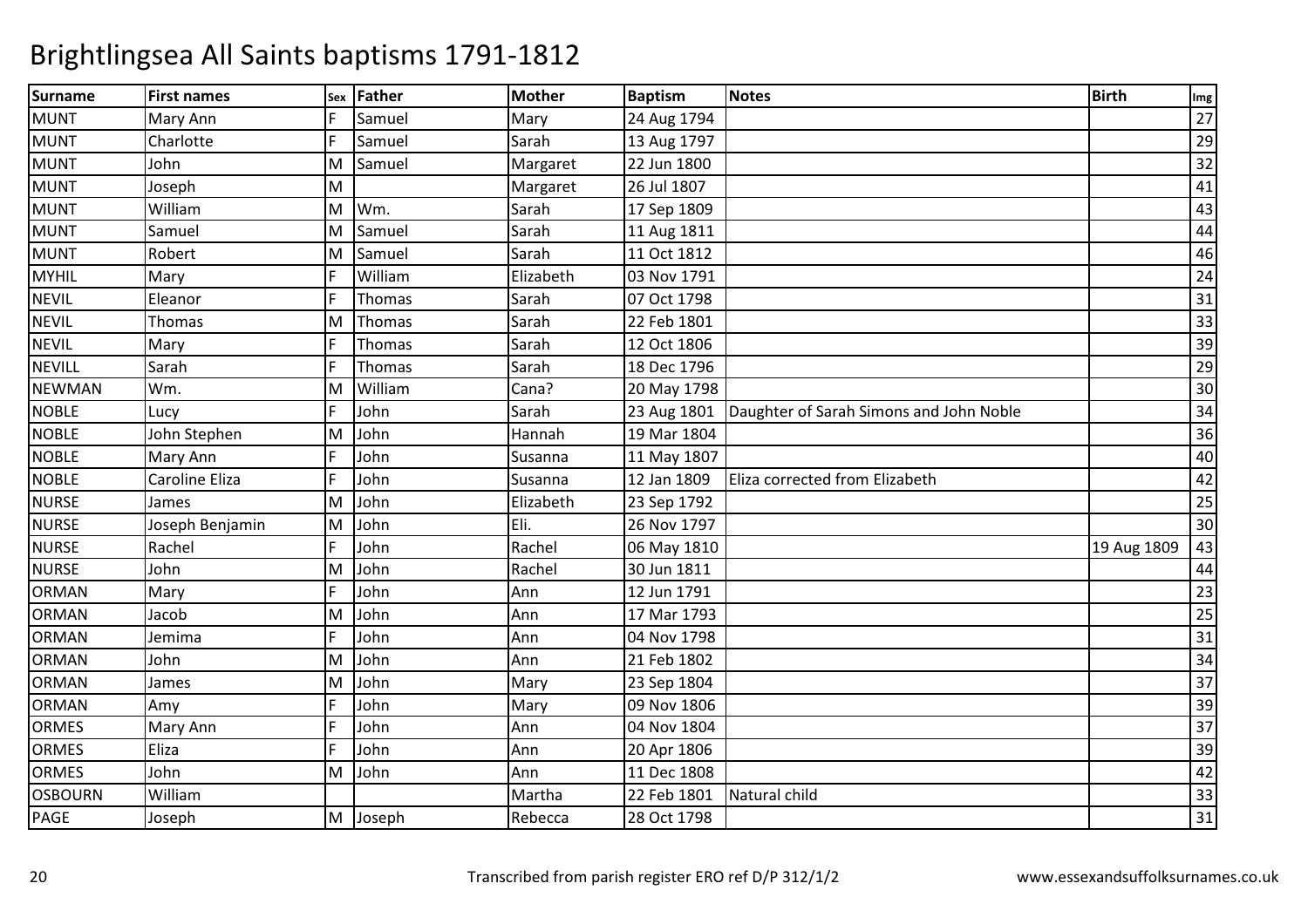| <b>Surname</b>  | <b>First names</b> | Sex | Father  | <b>Mother</b> | <b>Baptism</b> | <b>Notes</b>                                         | <b>Birth</b> | Img             |
|-----------------|--------------------|-----|---------|---------------|----------------|------------------------------------------------------|--------------|-----------------|
| <b>PAGE</b>     | Amy Helena         | F.  | John    | Sarah         | 28 Mar 1802    |                                                      |              | 34              |
| PAGE            | John               | M   | John    | Sarah         | 11 Mar 1804    |                                                      |              | 36              |
|                 |                    |     |         |               |                | Entry reads "William, a child of Pages." Parents'    |              |                 |
|                 |                    |     |         |               |                | names not in register. Unclear if surname is that of |              |                 |
| <b>PAGE</b>     | William            |     |         |               | 28 Apr 1805    | mother or father.                                    |              | 38              |
| <b>PAGE</b>     | Sarah              | F.  | John    | Sarah         | 07 Dec 1806    |                                                      |              | 39              |
| PAIN            | Mahalath           | F   | Edward  | Martha        | 28 Jul 1793    |                                                      |              | 26              |
| <b>PANNOCK</b>  | Thomas             | M   | Thomas  | Naomi         | 10 Jul 1803    |                                                      |              | 35              |
| <b>PATRICK</b>  | George             | M   | George  | Mary          | 31 Oct 1802    |                                                      | 16 Mar 1799  | 35              |
| <b>PATRICK</b>  | James              | M   | George  | Mary          | 31 Oct 1802    |                                                      |              | 35              |
| <b>PATRICK</b>  | George             | M   | James   | Ann           | 10 Sep 1809    |                                                      |              | 43              |
| <b>PATRICK</b>  | Eliza              |     | George  | Mary          | 16 Dec 1810    | Born in the month of September 1809                  | * Sep 1809   | 44              |
| <b>PATRICK</b>  | Lucy               | F   | James   | Anne          | 07 Apr 1811    |                                                      |              | 44              |
| <b>PATRICK</b>  | Judith             | Ē   | James   | Anne          | 28 Jun 1812    |                                                      |              | 45              |
| <b>PATTRICK</b> | John               | M   | George  | Mary          | 23 Nov 1806    |                                                      |              | 39              |
| <b>PAYNE</b>    | Mary Ann           |     | Edward  | Mary          | 09 Aug 1807    |                                                      |              | 41              |
| <b>PAYNE</b>    | Rhoda              | F.  | Edward  | Mary          | 18 Jun 1809    |                                                      |              | 42              |
| <b>PECK</b>     | Sally              | F   | Daniel  | Hannah        | 29 Dec 1793    |                                                      |              | 26              |
| <b>PEGGS</b>    | John               | M   | John    | Elizabeth     | 29 Jan 1804    |                                                      |              | 36              |
| <b>PEGGS</b>    | Thomas John        | M   | John    | Elizabeth     | 09 Feb 1806    |                                                      |              | 39              |
| <b>PEGGS</b>    | William Henry      | M   | John    | Elizabeth     | 23 Jul 1809    |                                                      |              | 43              |
| <b>PEGGS</b>    | Daniel             | M   | John    | Elizabeth     | 12 Jul 1812    |                                                      | 27 Mar 1812  | 46              |
| <b>PENNICK</b>  | Sarah              |     | Thomas  | Naomi         | 15 Mar 1807    |                                                      |              | 40              |
| <b>PINNOCK</b>  | Naomi              |     | Thomas  | Naomi         | 22 Sep 1811    |                                                      |              | 44              |
| PITTAKIN        | Martha             |     | Stephen | Mary          | 13 May 1804    |                                                      |              | 36              |
| <b>PITTICK</b>  | Mary               |     | Stephen | Mary          | 30 Jan 1796    |                                                      |              | 28              |
| <b>PITTICK</b>  | Una?               |     | Stephen | Mary          | 18 Nov 1798    |                                                      |              | $\overline{31}$ |
| <b>PITTICK</b>  | Judith             | F.  | Stephen | Mary          | 10 May 1807    |                                                      |              | 40              |
| <b>PITTICK</b>  | Sarah              | F   | Stephen | Mary          | 10 May 1807    |                                                      |              | 40              |
| PITTIKEN        | Lydia              | F.  | Stephen | Mary          | 28 Jun 1801    |                                                      |              | 33              |
| PLUMER          | John               | M   | Robt.   | Susan         | 21 Oct 1792    |                                                      |              | $\overline{25}$ |
| <b>PLUMER</b>   | Susan              | F.  | Robert  | Susan         | 02 Feb 1806    |                                                      |              | 39              |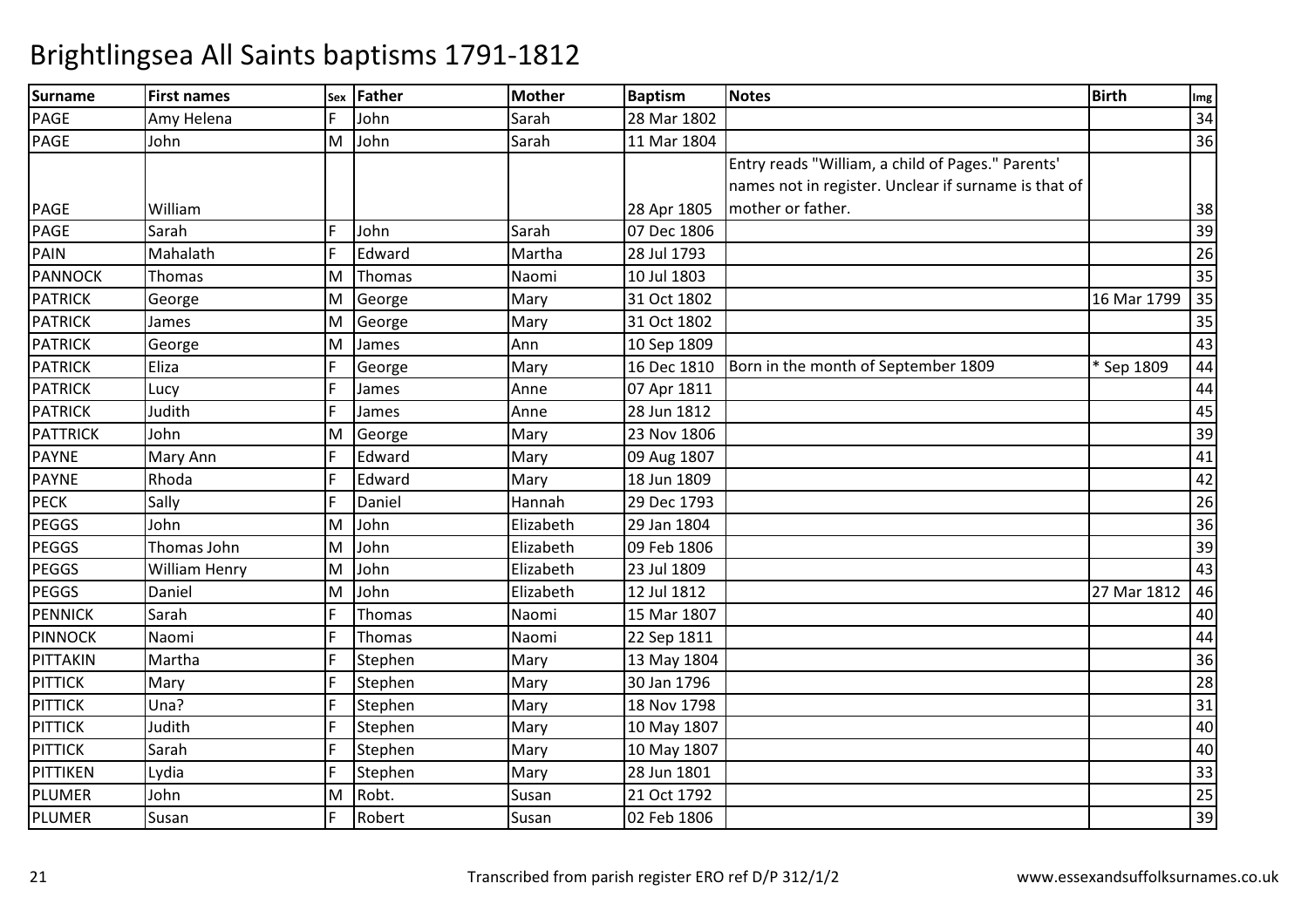| <b>Surname</b>    | <b>First names</b>     | Sex | <b>Father</b> | <b>Mother</b> | <b>Baptism</b> | <b>Notes</b>                                       | <b>Birth</b> | Img             |
|-------------------|------------------------|-----|---------------|---------------|----------------|----------------------------------------------------|--------------|-----------------|
| <b>POPPS</b>      | Sarah                  |     |               | Hannah        | 15 May 1791    | A natural child of Hannah Miller by Popps.         |              | 23              |
| <b>PROUD</b>      | <b>Richard William</b> | M   | William       | Else          | 06 Oct 1811    |                                                    | 09 Jul 1811  | 44              |
| <b>PULLEN</b>     | Mary Elizabeth         |     | John          | Elizabeth     | 04 Aug 1799    |                                                    |              | 31              |
| <b>PULLEN</b>     | Richard                | M   | John          | Elizabeth     | 04 Aug 1799    |                                                    |              | 31              |
|                   |                        |     |               |               |                | Father's name hard to read - appears to be Richard |              |                 |
| <b>PULLEN</b>     | Henry                  | M   | John?         | Elizabeth     | 27 Apr 1801    | overwritten with John.                             |              | 33              |
| PULLEN            | Henry                  | M   | John          | Elizabeth     | 17 Nov 1805    |                                                    | 01 Jan 1801  | 38              |
| PULLEN            | Sarah                  | F.  | John          | Elizabeth     | 17 Nov 1805    |                                                    |              | 38              |
| <b>PURDY</b>      | Elizabeth              | E   | Wm.           | Elizabeth     | 09 Dec 1792    |                                                    |              | 25              |
| <b>RAFFLES</b>    | Mary                   | F   | Thomas        | Elizabeth     | 11 Aug 1792    |                                                    |              | 24              |
| <b>RAMPLING</b>   | <b>Philip Sainty</b>   |     |               | Martha        | 02 Nov 1800    | Natural child                                      |              | 33              |
| <b>RAYLAND</b>    | Maria                  | F   | Samuel        | Rachel        | 19 Feb 1804    |                                                    |              | 36              |
| RICHARDSON        | Joseph                 | M   | William       | Sarah         | 10 Jun 1792    |                                                    |              | $\overline{24}$ |
| <b>RICHARDSON</b> | William                | M   | John          | Susan         | 16 Jul 1793    |                                                    |              | 25              |
| <b>RICHARDSON</b> | John                   | M   | William       | Sarah         | 13 Apr 1794    |                                                    |              | $\overline{26}$ |
| <b>RICHARDSON</b> | Joseph                 | M   | Joseph        | Hannah        | 27 Jul 1800    |                                                    |              | 33              |
| <b>RICHARDSON</b> | Frederick              | M   | John          | Susan         | 01 Sep 1801    |                                                    | 15 Jul 1798  | 34              |
| <b>RICHARDSON</b> | William                | M   | Joseph        | Hannah        | 12 Dec 1802    |                                                    |              | 35              |
| <b>RICHARDSON</b> | Elizabeth              |     | Joseph        | Hannah        | 31 Mar 1805    |                                                    |              | $\overline{38}$ |
| <b>RICHARDSON</b> | <b>Thomas Turpin</b>   | M   | Joseph        | Hannah        | 10 Aug 1806    |                                                    |              | 39              |
| <b>RICHARDSON</b> | John                   | M   | Joseph        | Hannah        | 22 May 1808    |                                                    |              | 41              |
| <b>RICHARDSON</b> | Elizabeth              | F   | Joseph        | Hannah        | 14 Apr 1811    |                                                    |              | 44              |
| <b>RICHMOND</b>   | Hannah Elizabeth       | F   | Joseph        | Eli.          | 02 Oct 1797    |                                                    |              | 29              |
| <b>RICHMOND</b>   | Maria Ann              | F.  | Joseph        | Elizabeth     | 29 Jun 1800    |                                                    |              | 32              |
| <b>RICHWOOD</b>   | John                   | M   | John          | Ann           | 21 Aug 1803    | Abode: Mildenhall, Suffolk                         |              | 36              |
| <b>ROBERTS</b>    | Martha                 | F   | William       | Rebecca       | 29 Jul 1810    |                                                    |              | 44              |
| <b>ROBINSON</b>   | Lucy                   | F   |               |               | 11 Sep 1791    | Daughter of Widow Robinson. Pauper.                |              | 24              |
| <b>ROBINSON</b>   | Richard                | M   | Richard       | Mary          | 13 Jan 1793    | Pauper                                             |              | $\overline{25}$ |
| <b>ROBSON</b>     | John                   | M   | Roger         | Mary          | 21 Jun 1806    |                                                    |              | 39              |
| <b>ROOT</b>       | Elizabeth              | F   | Samuel        | Jane          | 13 May 1792    |                                                    |              | 24              |
| <b>ROOT</b>       | Rosy                   | F   | John          | Ann           | 29 Jun 1792    |                                                    |              | $\overline{24}$ |
| <b>ROOT</b>       | Elizabeth              | F   | James         | Margt.        | 14 Dec 1794    |                                                    |              | 27              |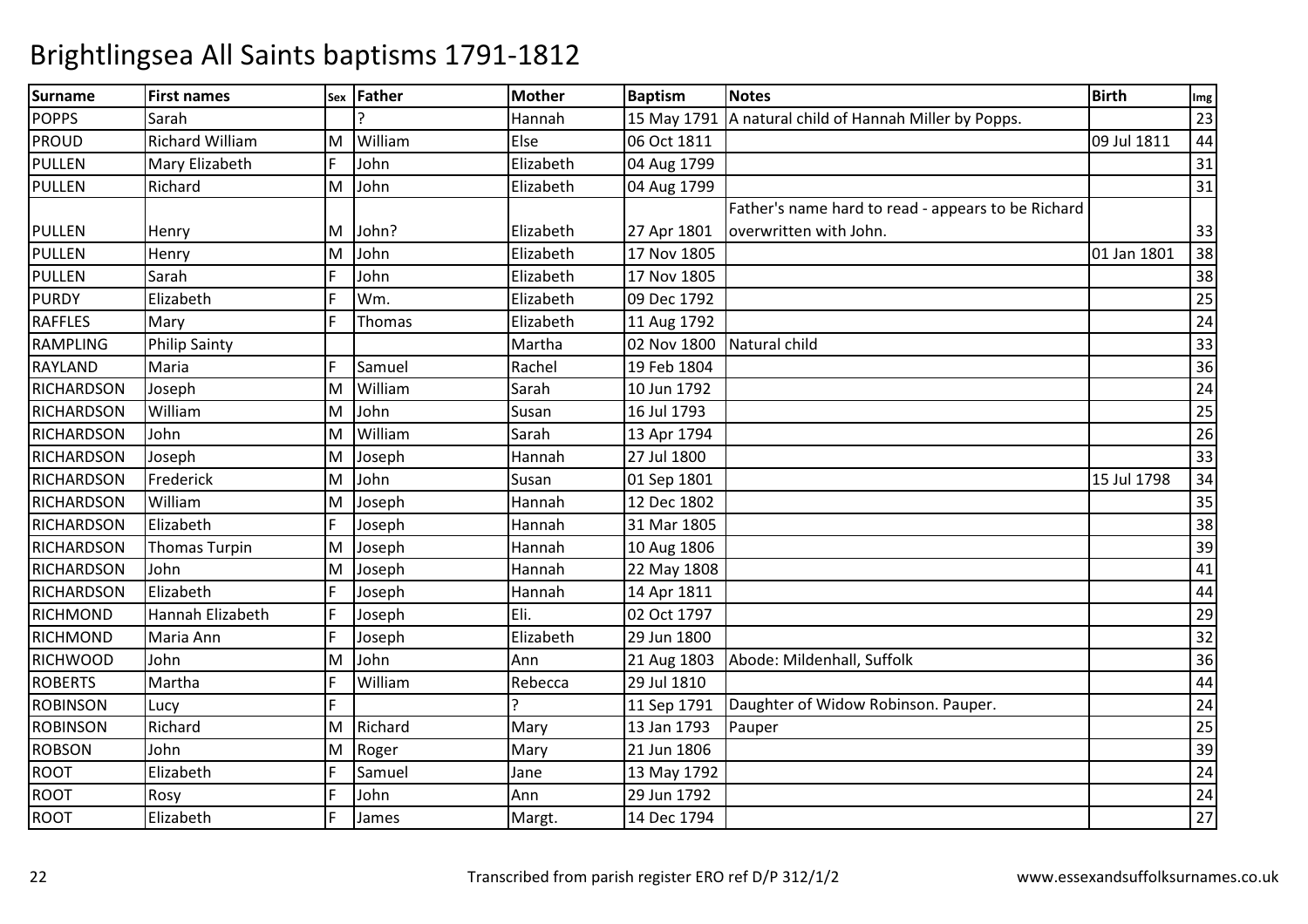| <b>Surname</b>  | <b>First names</b> | Sex | Father          | <b>Mother</b> | <b>Baptism</b> | Notes                                            | <b>Birth</b> | Img             |
|-----------------|--------------------|-----|-----------------|---------------|----------------|--------------------------------------------------|--------------|-----------------|
| <b>ROOT</b>     | John               | M   | Samuel          | Jane          | 30 Dec 1794    |                                                  |              | $\overline{27}$ |
| <b>ROOT</b>     | Thomas Jacobs      | M   | John            | Ann           | 19 Feb 1795    |                                                  |              | 27              |
| <b>ROOT</b>     | Elizabeth          |     | James           | Margaret      | 03 Mar 1799    |                                                  |              | 31              |
| <b>ROOT</b>     | James              | M   | James           | Margaret      | 18 Apr 1800    |                                                  |              | 32              |
| <b>ROOT</b>     | James              | M   | James           | Margaret      | 10 Aug 1800    |                                                  |              | 33              |
|                 |                    |     |                 |               |                | Daughter of John Root & Sarah Drake (is Root the |              |                 |
| <b>ROOT</b>     | Sarah Ann          | F   | John            | Sarah         | 11 Jul 1805    | father's middle or surname?)                     |              | 38              |
| <b>ROOT</b>     | Ann                |     | John            | Sarah         | 09 Nov 1806    |                                                  |              | 39              |
| <b>ROOT</b>     | Susanna Lufkin     | F.  | John            | Susanna       | 12 Jul 1812    |                                                  | 15 Mar 1812  | 46              |
| <b>ROSE</b>     | William            | M   | Nicholas        | Sarah         | 16 Mar 1794    |                                                  |              | 26              |
| <b>ROSE</b>     | John               | M   | <b>Nicholas</b> | Sarah         | 14 Aug 1796    |                                                  |              | 29              |
| <b>ROSE</b>     | James              | M   | Nicholas        | Sarah         | 18 Nov 1798    |                                                  |              | 31              |
| <b>ROSE</b>     | William            | M   | Robt.           | Mary          | 01 Jun 1800    | Natural son of Robt. Rose & Mary Clark           |              | 32              |
| <b>ROSE</b>     | Sarah              | E   | Nicholas        | Sarah         | 13 May 1801    |                                                  |              | 33              |
| <b>ROSE</b>     | Mary               | F   | <b>Nicholas</b> | Sarah         | 18 Dec 1803    |                                                  |              | 36              |
| ROSE            | Joseph             | M   | Nicholas        | Sarah         | 16 Mar 1806    |                                                  |              | 39              |
| <b>ROSE</b>     | George             | M   | <b>Nicholas</b> | Sarah         | 14 Aug 1808    |                                                  |              | 42              |
| <b>ROSE</b>     | James              | M   | Robert          | Hannah        | 27 Jan 1811    |                                                  |              | 44              |
| <b>ROSE</b>     | Hannah             | F   | Robert          | Hannah        | 20 Sep 1812    |                                                  |              | 46              |
| <b>ROUSE</b>    | Mary Ann           | F   | Francis         | Mary          | 22 Dec 1805    |                                                  |              | 38              |
| <b>ROUSE</b>    | John               | M   | Francis         | Mary          | 02 Apr 1808    |                                                  |              | 41              |
| <b>ROUSE</b>    | John               | M   | James           | Mary          | 05 Feb 1809    |                                                  |              | 42              |
| <b>ROUSE</b>    | Francis            | M   | Francis         | Lucy          | 05 May 1811    |                                                  |              | 44              |
| <b>ROWSON</b>   | Thomas             | M   | Thomas          | Maria         | 01 Nov 1807    |                                                  |              | 41              |
| <b>RUDLING</b>  | Samuel             | M   | Richard         | Mary          | 15 Jun 1791    |                                                  |              | 23              |
| <b>RUDLING</b>  | Edmund             | M   | William         |               | 10 Jun 1792    |                                                  |              | 24              |
| <b>RUDLING</b>  | William            | M   | Edward          | Elizabeth     | 23 Jul 1809    |                                                  |              | 43              |
| <b>RUFFELLS</b> | Elizabeth          |     | George          | Elizabeth     | 23 Oct 1808    |                                                  |              | 42              |
| <b>RUFFLES</b>  | Hellen             | F   | Thomas          | Elizabeth     | 19 Jan 1800    |                                                  |              | 32              |
| <b>RUFFLES</b>  | William            | M   | Thomas          | Elizabeth     | 17 Jun 1804    |                                                  |              | 36              |
| <b>RUFLES</b>   | Martha             | E   | Thomas          | Elizabeth     | 09 Aug 1795    |                                                  |              | $\overline{27}$ |
| <b>SAINTY</b>   | Alfred             | M   | Philip          | Amelia        | 13 Sep 1797    |                                                  |              | 29              |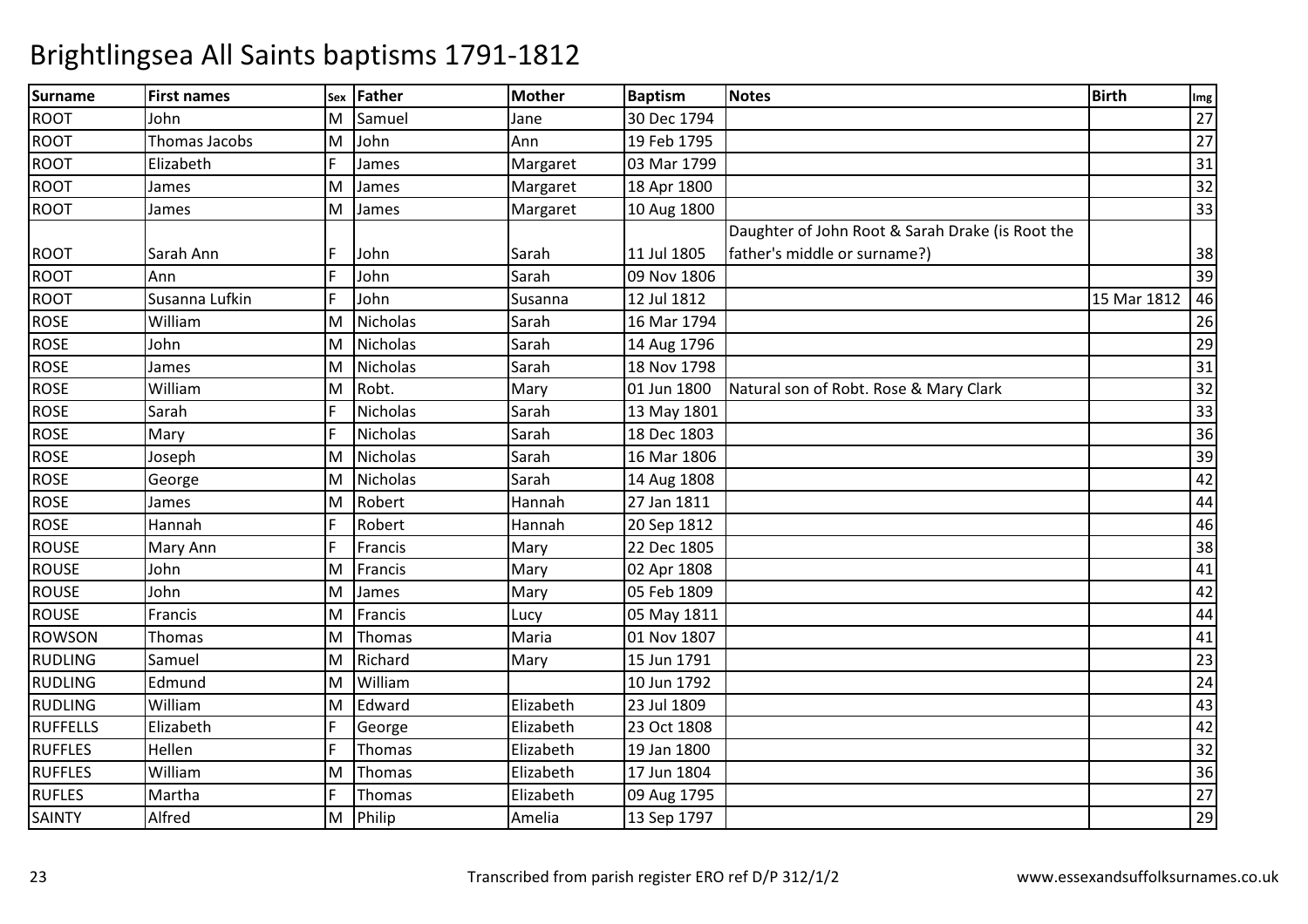| <b>Surname</b>  | <b>First names</b> | Sex | Father  | <b>Mother</b> | <b>Baptism</b> | <b>Notes</b>                            | <b>Birth</b> | Img             |
|-----------------|--------------------|-----|---------|---------------|----------------|-----------------------------------------|--------------|-----------------|
| <b>SAINTY</b>   | Philip Robt.       | M   | Robt.   | Mary          | 11 Mar 1798    |                                         |              | 30              |
| <b>SAINTY</b>   | Sarah Ann          | F   | Philip  | Amelia        | 02 Sep 1798    |                                         |              | 31              |
| <b>SAINTY</b>   | Amelia Sophia      | Ë   | Philip  | Amelia        | 26 Jan 1800    |                                         |              | 32              |
| <b>SAINTY</b>   | Elija              | M   | Robert  | Mary          | 28 Jun 1801    |                                         | 14 Sep 1799  | 33              |
| <b>SAINTY</b>   | James Stock?       | M   | Robert  | Mary          | 28 Jun 1801    | Middle name is Stock or Stark?          |              | 33              |
| <b>SAUNDERS</b> | Ann Helen Prigg    | F   | Thomas  | Susan         | 26 Sep 1804    |                                         |              | 37              |
| <b>SAWYER</b>   | Mary               | F   | John    | Mary          | 11 May 1806    |                                         |              | 39              |
| <b>SAWYER</b>   | John               | M   | John    | Mary          | 20 Mar 1808    |                                         |              | 41              |
| <b>SAWYER</b>   | Anne               | F   | John    | Mary Anne     | 13 Oct 1811    |                                         |              | 44              |
| <b>SCARLET</b>  | John               | M   | John    | Sarah         | 10 May 1807    |                                         |              | 40              |
| <b>SCARLET</b>  | Joseph             | M   | John    | Sarah         | 06 Aug 1809    |                                         |              | 43              |
| <b>SCARLET</b>  | Sarah              | F   | John    | Sarah         | 08 Sep 1811    |                                         |              | 44              |
| <b>SEAGER</b>   | George             | M   | Samuel  | Ann           | 09 Dec 1804    |                                         |              | 37              |
| <b>SEAGER</b>   | Elijah             | M   | Samuel  | Ann           | 15 Feb 1807    |                                         |              | $\overline{40}$ |
| <b>SEAGER</b>   | Sarah Ann          | F   | Samuel  | Ann           | 26 Feb 1809    |                                         |              | 42              |
| <b>SEEGER</b>   | Samuel Robt.       | M   | Samuel  | Ann           | 20 Jul 1800    |                                         |              | $\overline{32}$ |
| <b>SEEGER</b>   | William            | M   | Samuel  | Ann           | 05 Sep 1802    |                                         |              | $\overline{34}$ |
| <b>SHARP</b>    | Susannah           | E   | James   | Ann           | 19 Aug 1792    |                                         |              | 25              |
| <b>SHARP</b>    | William            | M   | James   | Ann           | 10 Nov 1793    |                                         |              | 26              |
| <b>SHEPERD</b>  | Mary               | F   | John    | Mary          | 01 May 1796    |                                         |              | $\overline{28}$ |
| <b>SHEPERD</b>  | Elizabeth          | E   | John    | Mary          | 21 Oct 1798    |                                         |              | 31              |
| SHEPHERD        | Susannah Maria     | E   | John    | Mary          | 08 Jun 1794    |                                         |              | 26              |
| <b>SHEPHERD</b> | John Lufkin        | M   | John    | Mary          | 12 Jul 1801    |                                         |              | 33              |
| <b>SHEPHERD</b> | John               | M   | John    | Mary          | 03 Jul 1803    |                                         |              | 35              |
| <b>SHEPHERD</b> | William            | M   | John    | Mary          | 26 Apr 1806    |                                         |              | 39              |
| <b>SHEPHERD</b> | Sarah              | F   | John    | Mary          | 25 Sep 1808    |                                         |              | 42              |
| <b>SHEPHERD</b> | Sarah              | E   | John    | Mary          | 30 Sep 1810    |                                         |              | 44              |
| SHERMAN         | Mary               | F   | Thomas  | Mary          | 03 Jul 1803    |                                         |              | $\overline{35}$ |
| <b>SIMONS</b>   | Lucy               | F   | John    | Sarah         | 23 Aug 1801    | Daughter of Sarah Simons and John Noble |              | 34              |
| <b>SMITH</b>    | Sally Elizabeth    | F   | Charles | Sarah         | 25 Dec 1799    |                                         |              | 32              |
| SOUTHGATE       | Samuel             | M   | Sam.    | Sarah         | 23 Jun 1793    |                                         |              | $\overline{25}$ |
| SOUTHGATE       | Wm.                | M   | Saml.   | Sarah         | 26 Apr 1795    |                                         |              | $\overline{27}$ |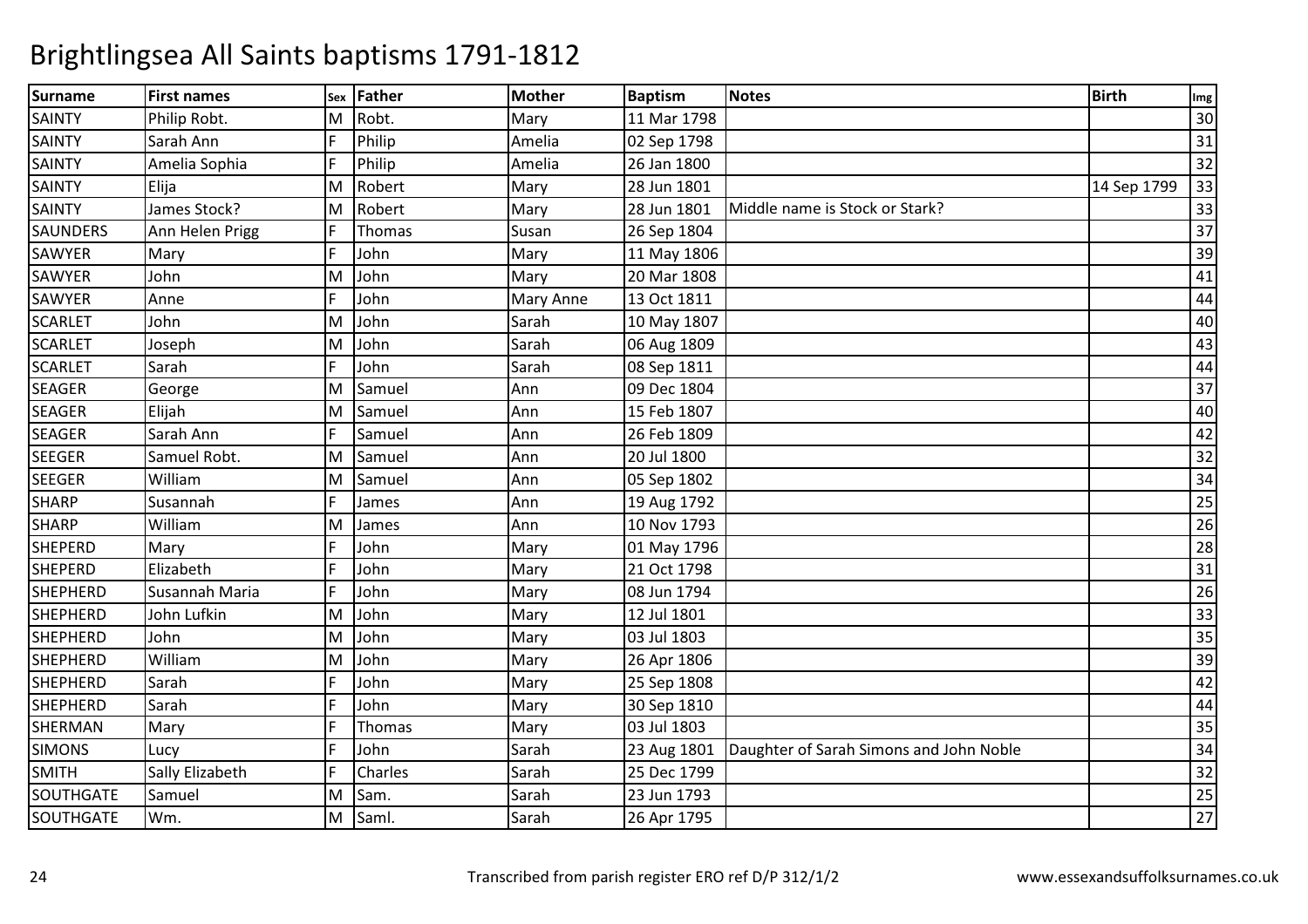| <b>Surname</b>   | <b>First names</b>    | <b>Sex</b> | Father  | <b>Mother</b> | <b>Baptism</b> | <b>Notes</b>                                       | <b>Birth</b> | Img             |
|------------------|-----------------------|------------|---------|---------------|----------------|----------------------------------------------------|--------------|-----------------|
| <b>SOUTHGATE</b> | Sarah Ann             | F.         | Sam.    | Sarah         | 09 Jun 1799    |                                                    |              | 31              |
| SOUTHGATE        | John                  | M          | Samuel  | Sarah         | 07 Feb 1802    |                                                    |              | 34              |
| SOUTHGATE        | Sarah Elizabeth       |            | Sam.    | Sarah         | 19 Aug 1804    |                                                    |              | 37              |
| <b>STAMMERS</b>  | Joseph                | M          | Joseph  | Mary          | 21 Jun 1801    |                                                    |              | 33              |
| <b>STAMMERS</b>  | Mary                  | F          | John    | Susanna       | 22 May 1808    |                                                    |              | 41              |
| <b>STAMMERS</b>  | John                  | M          | John    | Susan         | 03 Jun 1810    |                                                    | 09 Mar 1810  | 43              |
| <b>STAMMERS</b>  | Sarah Anne            | F          | John    | Susanna       | 23 Feb 1812    |                                                    |              | 45              |
| <b>STANTON</b>   | Lucy Maria            | F          | Robt.   | Sarah         | 24 Nov 1793    |                                                    |              | 26              |
| <b>STANTON</b>   | Mary                  | F          | Robt.   | Sarah         | 24 Nov 1793    |                                                    |              | 26              |
| <b>STANTON</b>   | Sophia Ann            | F          | Robt.   | Sarah         | 01 May 1796    |                                                    |              | 28              |
|                  |                       |            |         |               |                | Parents' names not in register. Unclear if surname |              |                 |
| <b>TABOR</b>     | <b>Matthew Ramsey</b> |            |         |               | 03 Jun 1792    | is that of mother or father.                       |              | 24              |
| <b>TABOR</b>     | Sally                 | F          | John    | Sally         | 11 Aug 1792    |                                                    |              | 25              |
| <b>TABOR</b>     | Henry                 | M          | John    | Sally         | 11 Aug 1792    |                                                    |              | 25              |
| <b>TABOR</b>     | Anthony               | M          | Anthony | Elizabeth     | 16 Jul 1793    | Pauper.                                            | 03 Mar 1786  | 25              |
| <b>TABOR</b>     | Thomas                | M          | Anthony | Elizabeth     | 30 Mar 1794    |                                                    |              | 26              |
| <b>TABOR</b>     | Mary Ann              | F.         | Matthew |               | 16 Nov 1794    |                                                    |              | 27              |
| <b>TABOR</b>     | Jemima                | F.         | Matthew | Mary          | 23 Oct 1796    |                                                    |              | 29              |
| <b>TABOR</b>     | Sophia Chenery        |            | Matthew | Mary          | 30 Jun 1799    |                                                    |              | 31              |
| <b>TABOR</b>     | Robert John           | M          | John    | Sally         | 04 Oct 1801    | Born in the year 1796.                             | * * 1796     | $\overline{34}$ |
| <b>TABOR</b>     | Joseph Matthew        | M          | Matthew | Elizabeth     | 13 Nov 1808    |                                                    | 29 Sep 1804  | 42              |
| <b>TAYLOR</b>    | Elizabeth Ann         | F.         | Thomas  | Elizabeth     | 29 May 1798    |                                                    |              | $30\,$          |
| <b>TAYLOR</b>    | John                  | M          | John    | Ann           | 21 Jul 1805    |                                                    |              | 38              |
| <b>TAYLOR</b>    | Mary Ann              |            | John    | Ann           | 11 Sep 1808    |                                                    |              | 42              |
| <b>TAYLOR</b>    | Robert                |            | John    |               | 24 Apr 1809    | Robert & Hannah, twin children of                  |              | 42              |
| <b>TAYLOR</b>    | Hannah                |            | John    |               | 24 Apr 1809    | Robert & Hannah, twin children of                  |              | 42              |
| <b>THEOBALD</b>  | Mary                  | F          | William | Mary          | 24 Feb 1811    |                                                    |              | 44              |
| <b>THOMPSON</b>  | John                  | M          |         | Susan         | 01 Apr 1792    | Pauper                                             |              | 24              |
| <b>THORP</b>     | Mary                  |            | Wm.     | Sarah         | 28 Dec 1794    |                                                    |              | $\overline{27}$ |
| <b>THORP</b>     | John Field            | M          | Cornel  |               | 03 Jan 1804    |                                                    |              | 36              |
| <b>TIPPITS</b>   | John                  | M          | John    |               | 21 Mar 1809    |                                                    |              | 42              |
| <b>TOTHAM</b>    | Sophia                | F.         |         | Sarah         | 17 Jun 1810    | Illegitimate                                       |              | 44              |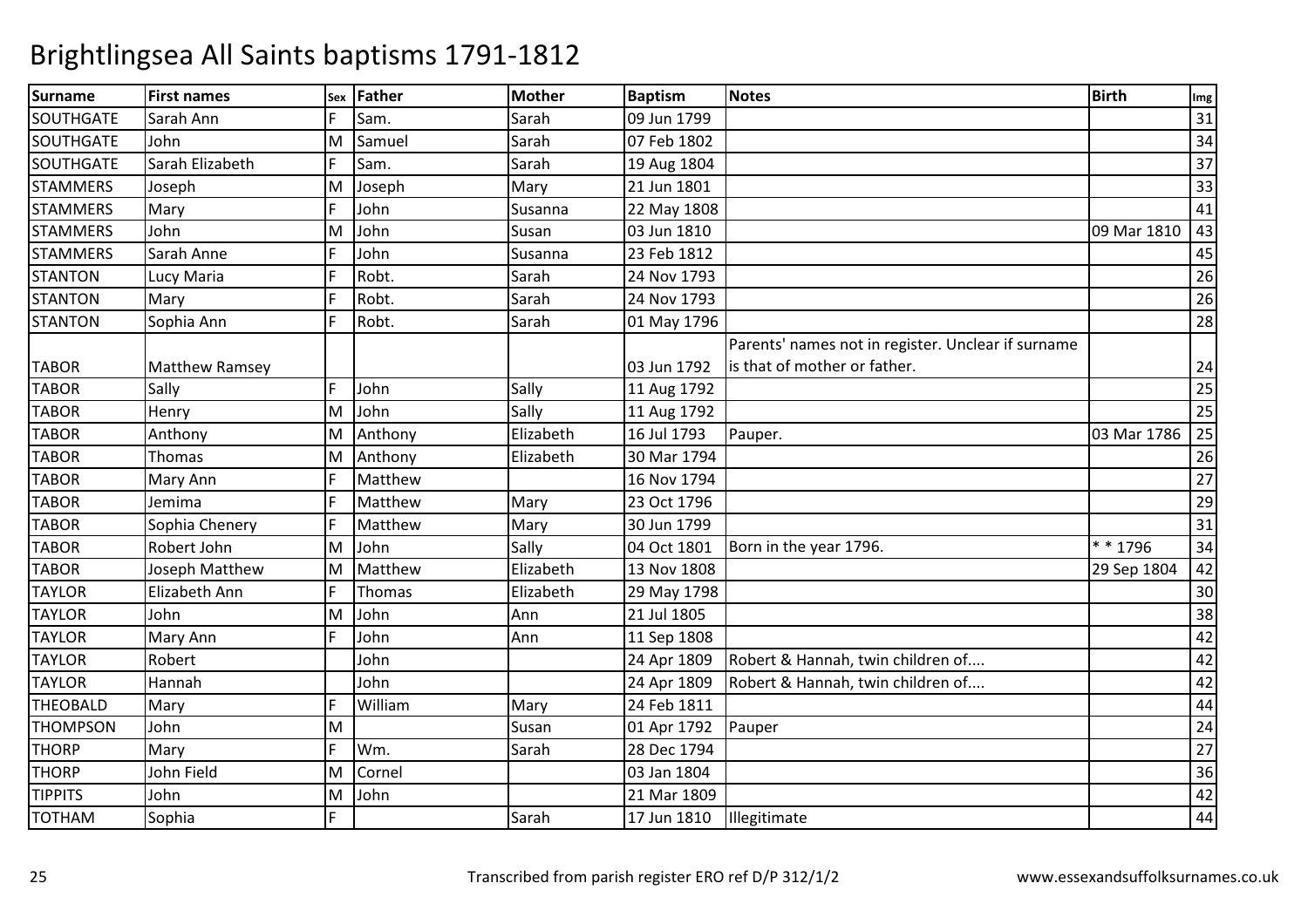| <b>Surname</b>   | <b>First names</b>  | Sex | Father        | <b>Mother</b> | <b>Baptism</b> | <b>Notes</b>                                   | <b>Birth</b>     | Img             |
|------------------|---------------------|-----|---------------|---------------|----------------|------------------------------------------------|------------------|-----------------|
| <b>TRANHAM</b>   | Wm. John            | M   | Wm. John      | Mary          | 25 Oct 1801    |                                                |                  | 34              |
| <b>TRANHAM</b>   | Joseph Arthur       | M   | James         | Mary          | 04 Apr 1803    |                                                |                  | $\overline{35}$ |
| <b>TRANHAM</b>   | Joseph              | M   | Joseph        | Catharine     | 05 Feb 1804    |                                                |                  | 36              |
| <b>TRANHAM</b>   | Elizabeth Mary      | F.  | John          | Elizabeth     | 16 Apr 1804    |                                                |                  | 36              |
| <b>TRANHAM</b>   | Mary Ann            |     | James         | Mary          | 17 Mar 1805    |                                                |                  | 38              |
| <b>TRANHAM</b>   | Joseph              | M   | Joseph        | Catharine     | 16 Nov 1806    |                                                |                  | 39              |
| <b>TRANHAM</b>   | William             | M   | James         | Mary          | 31 May 1807    |                                                |                  | 40              |
| <b>TRANHAM</b>   | Katharine           | F.  | Joseph        | Katharine     | 18 Jun 1809    |                                                | 01 May 1809      | 42              |
| <b>TRANHAM</b>   | Thomas              | M   | James         | Mary          | 04 Aug 1811    |                                                |                  | 44              |
| <b>UNDERWOOD</b> | Joseph              | M   | Joseph        | Sarah         | 22 Apr 1804    |                                                |                  | 36              |
| <b>UNDERWOOD</b> | Joseph              | M   | Joseph        | Sarah         | 15 Jul 1804    |                                                |                  | 37              |
| <b>UNDERWOOD</b> | Sarah Ann           | F.  | John          | Sarah         | 20 Oct 1805    |                                                |                  | 38              |
| <b>UNDERWOOD</b> | Emanuel             | M   | Joseph        | Sarah         | 02 Aug 1807    |                                                |                  | 41              |
| <b>UNDERWOOD</b> | Elisha              | M   | Joseph        | Sarah         | 26 Mar 1809    |                                                |                  | 42              |
| <b>UNDERWOOD</b> | Sarah Anne          | F.  | Joseph        | Sarah         | 30 Dec 1810    |                                                |                  | 44              |
| <b>UNDERWOOD</b> | <b>Mary Anne</b>    | F   | John          | Mary          | 06 Oct 1811    |                                                |                  | 44              |
|                  |                     |     |               |               |                |                                                |                  |                 |
|                  |                     |     |               |               |                | Son of James Underwood & Mary Argent. Unclear  |                  |                 |
| <b>UNDERWOOD</b> | James Edward        | M   | James         | Mary          | 13 Oct 1811    | lif Underwood is father's middle or surname.   | 13 Apr 1811      | 44              |
| <b>VINCE</b>     | Susan               | F.  | William       | Susan         | 22 Jul 1792    |                                                |                  | 24              |
| <b>VINCE</b>     | William             | M   | William       | Susanna       | 27 Apr 1794    |                                                |                  | 26              |
| <b>VINCE</b>     | Elizabeth           | F.  | Wm.           | Elizabeth     | 03 Jun 1798    |                                                |                  | 30              |
| <b>VINCE</b>     | Louisa              | E   | George        | Jane          | 17 Sep 1804    |                                                |                  | 37              |
| <b>VINCE</b>     | Louisa              | F   | Gage          | Jane          | 03 Jul 1808    |                                                | 31 Jul 1804      | 41              |
| <b>VINCE</b>     | Eliza Morris        | F.  | Gage          | Jane          | 03 Jul 1808    |                                                | 29 May 1806   41 |                 |
| <b>VINCE</b>     | John Scot           | M   | Gage          | Jane          | 03 Jul 1808    |                                                |                  | 41              |
|                  |                     |     |               |               |                | Unclear if Gage is the father's middle name or |                  |                 |
| <b>VINCE</b>     | <b>William Gage</b> |     | M Martin Gage | Jane          | 15 Jul 1810    | surname                                        | 11 Jun 1810      | 44              |
|                  |                     |     |               |               |                | Unclear if Gage is the father's middle name or |                  |                 |
| <b>VINCE</b>     | <b>William Gage</b> |     | M Martin      | Jane          | 15 Jul 1810    | surname                                        | 11 Jun 1810      | 44              |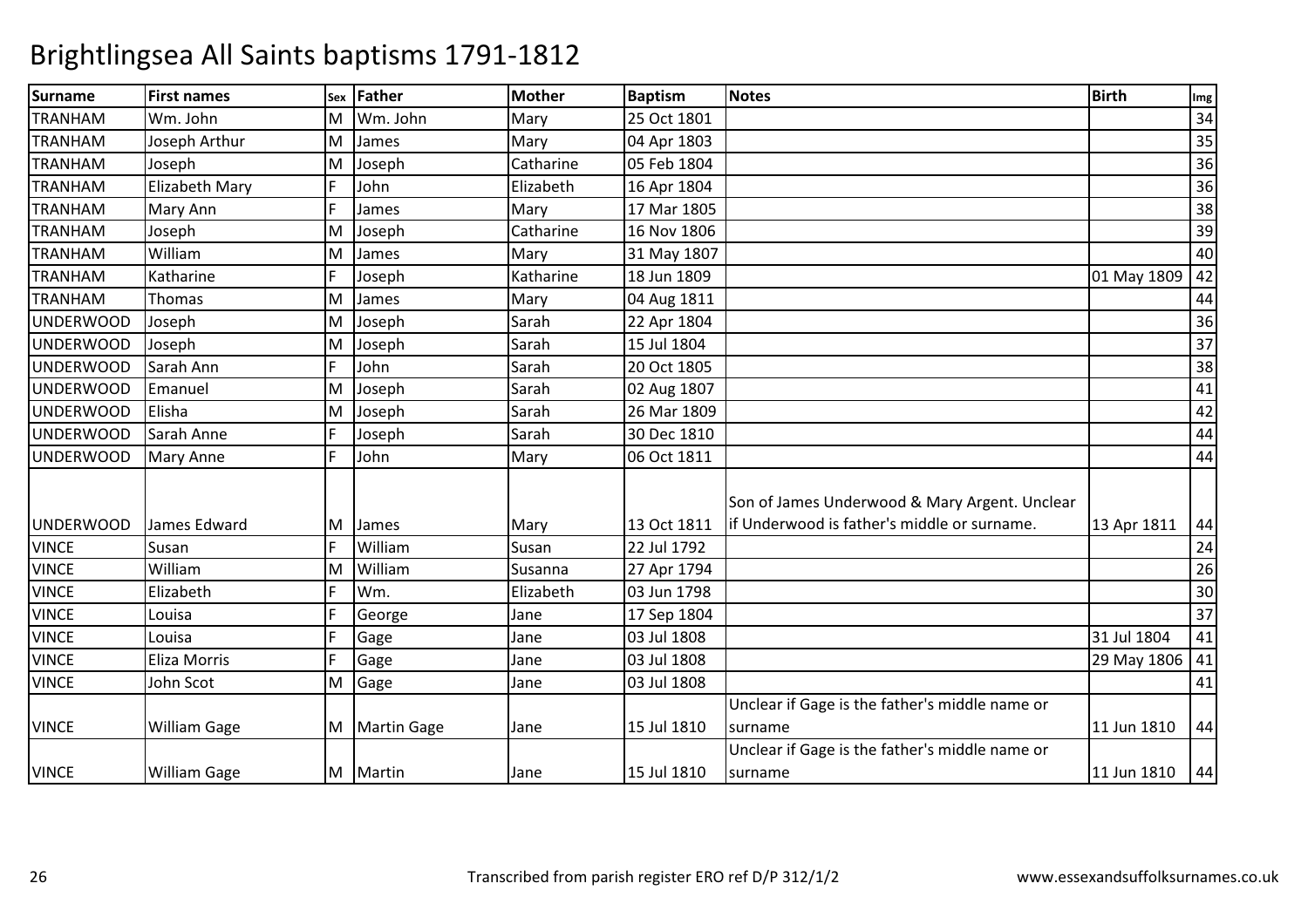| Surname        | <b>First names</b>   | Sex | Father             | <b>Mother</b> | <b>Baptism</b> | <b>Notes</b>                                        | <b>Birth</b> | Img             |
|----------------|----------------------|-----|--------------------|---------------|----------------|-----------------------------------------------------|--------------|-----------------|
|                |                      |     |                    |               |                |                                                     |              |                 |
|                |                      |     |                    |               |                | Son of Martin Gage & Jane Vince. Unclear if Gage is |              |                 |
| <b>VINCE</b>   | William Gage         | M   | Martin             | Jane          | 15 Jul 1810    | the father's middle name or surname.                | 11 Jun 1810  | 44              |
|                |                      |     |                    |               |                |                                                     |              |                 |
|                |                      |     |                    |               |                | Son of Martin Gage & Jane Vince. Unclear if Gage is |              |                 |
| <b>VINCE</b>   | <b>William Gage</b>  | M   | <b>Martin Gage</b> | Jane          | 15 Jul 1810    | the father's middle name or surname.                | 11 Jun 1810  | 44              |
| <b>WADE</b>    | Thomas               | M   | Thomas             | Sarah         | 09 Feb 1812    |                                                     |              | 45              |
| <b>WARD</b>    | Sarah                | F   | Thomas             | Hannah        | 17 Jul 1791    |                                                     |              | 24              |
| <b>WARD</b>    | Mary Maria           | F   | Thomas             | Mary          | 13 May 1792    |                                                     |              | $\overline{24}$ |
| <b>WARD</b>    | Hannah Maria         | F   | Thomas             | Mary          | 25 Jan 1795    |                                                     |              | 27              |
| <b>WARD</b>    | William              | M   | Thomas             |               | 04 Nov 1795    |                                                     |              | 28              |
| <b>WARD</b>    | Lucy                 | F   | Thomas             | Hannah        | 11 Mar 1798    |                                                     |              | 30              |
| <b>WARD</b>    | Martha Eli.          | F   | Thomas             | Mary          | 01 Mar 1801    |                                                     |              | 33              |
| <b>WARD</b>    | Thomas John          | M   | Thomas             |               | 25 Dec 1802    |                                                     |              | 35              |
| <b>WARD</b>    | Anne                 |     | Thomas             | Mary          | 02 Aug 1804    |                                                     |              | $\overline{37}$ |
| <b>WARD</b>    | Thomas               | M   | Thomas             | Mary          | 12 Sep 1805    |                                                     |              | $\overline{38}$ |
| <b>WARD</b>    | Thomas               | M   | Thomas             | Mary          | 20 Oct 1805    |                                                     |              | $\overline{38}$ |
| <b>WARD</b>    | Samuel               | M   | Samuel             | Elizabeth     | 30 Mar 1806    |                                                     |              | 39              |
| <b>WARREN</b>  | James                | M   | John               | Sarah         | 14 Jun 1812    |                                                     | 01 Oct 1811  | 45              |
| WELHAM         | John                 | M   | John               | Mary          | 18 Sep 1791    |                                                     |              | 24              |
| <b>WELHAM</b>  | John                 | M   | John               | Susan         | 13 Jul 1806    |                                                     |              | 39              |
| WELHAM         | Susannah             | F   | John               | Susannah      | 16 Jul 1809    |                                                     |              | 43              |
| <b>WELLER</b>  | Elizabeth            |     | John               | Elizabeth     | 04 Apr 1806    |                                                     |              | 39              |
| <b>WELLER</b>  | Martha               | E   | John               | Elizabeth     | 15 Apr 1808    |                                                     |              | 41              |
| WELLER         | Sarah                | F   | John               | Elizabeth     | 20 Mar 1811    |                                                     | 15 Apr 1809  | 44              |
| <b>WELLER</b>  | Charlotte            | F   | John               | Elizabeth     | 20 Mar 1811    |                                                     | 04 Aug 1810  | 44              |
| <b>WELLER</b>  | John                 | M   | John               | Elizabeth     | 05 Feb 1812    |                                                     | 11 Sep 1811  | 45              |
| <b>WENLOCK</b> | Charles              | M   | Thomas             | Sally         | 24 Jul 1791    |                                                     |              | 24              |
| <b>WENLOCK</b> | Myra Charlotte       | F   | Thomas             | S.            | 17 Mar 1793    |                                                     |              | 25              |
| <b>WENLOCK</b> | Benjamin Christopher | M   | Thom.              | Sally         | 26 Jul 1795    |                                                     |              | 27              |
| <b>WENLOCK</b> | Maria                |     | Thomas             | Sarah         | 06 Sep 1812    |                                                     | 24 Oct 1798  | 46              |
| <b>WENT</b>    | Mahalah              | F   | James              |               | 20 Mar 1791    |                                                     |              | 23              |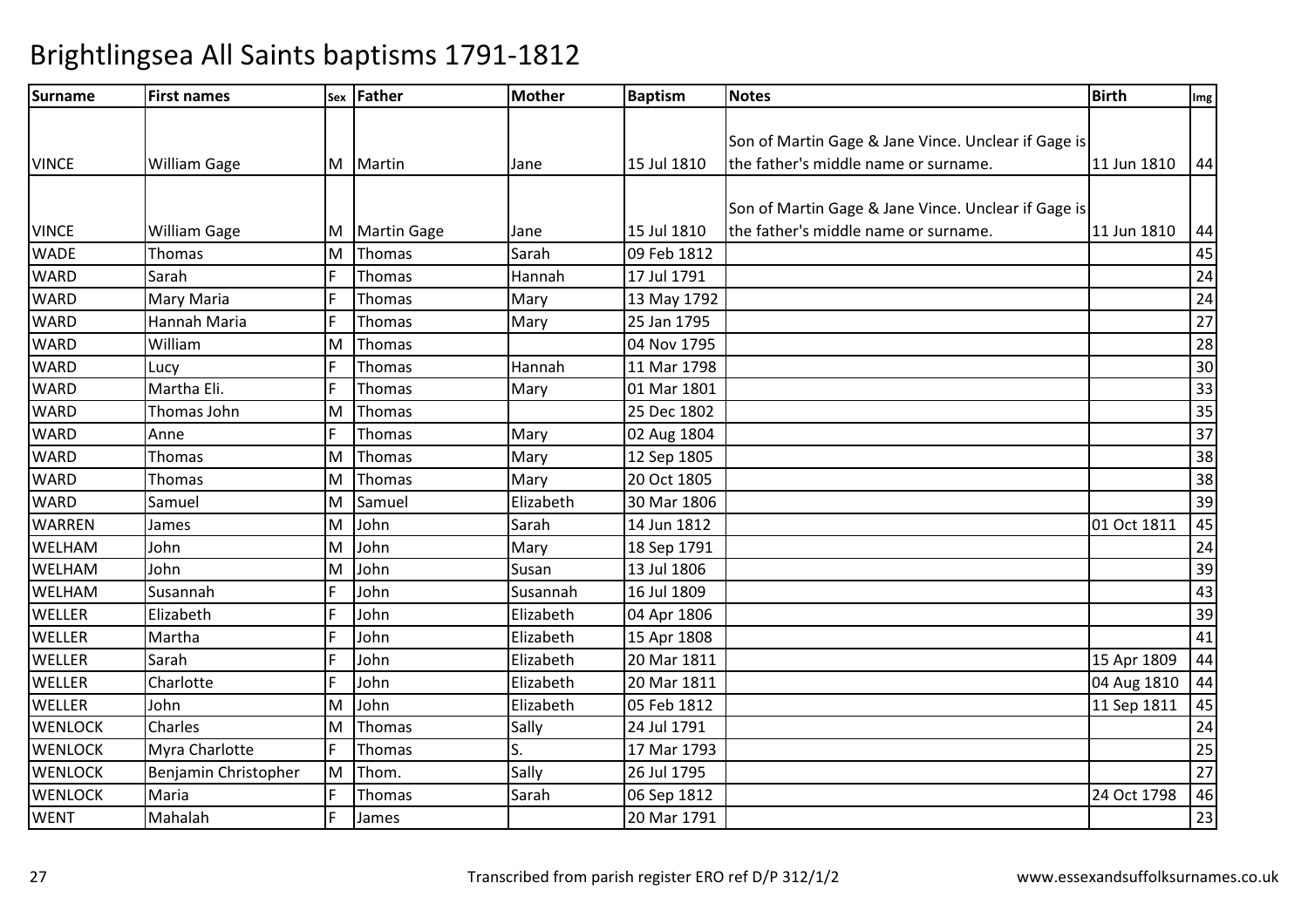| <b>Surname</b>  | <b>First names</b>       | Sex    | <b>Father</b> | <b>Mother</b>  | <b>Baptism</b> | Notes                                                                                                 | <b>Birth</b> | Img             |
|-----------------|--------------------------|--------|---------------|----------------|----------------|-------------------------------------------------------------------------------------------------------|--------------|-----------------|
| <b>WENT</b>     | Elisha                   | M      | James         |                | 29 Nov 1795    |                                                                                                       |              | 28              |
| <b>WENT</b>     | Robert                   | M      | James         | Martha         | 11 Sep 1796    |                                                                                                       |              | 29              |
| <b>WENT</b>     | John                     | M      | John          | Mary           | 12 Apr 1807    |                                                                                                       |              | 40              |
| <b>WENT</b>     | John                     | M      | John          | Mary           | 27 Aug 1809    |                                                                                                       |              | 43              |
| <b>WENT</b>     | William                  | M      | John          | Mary           | 04 Aug 1811    |                                                                                                       |              | 44              |
| <b>WILBEE</b>   | Mary                     | F      | William       | Mary           | 19 Aug 1798    |                                                                                                       |              | 30              |
|                 |                          |        |               |                |                | A child of Witmand (parents' first names not in<br>register - unclear if surname is that of mother or |              |                 |
| <b>WITMAND</b>  | William Husband          | $M$  ? |               |                | 20 Sep 1807    | father)                                                                                               |              | 41              |
| <b>WOLVET</b>   | James                    | M      | Joseph        | Susan          | 14 Aug 1791    |                                                                                                       |              | 24              |
| <b>WOLVET</b>   | Susan Anne               | F      | Thomas        | Susan          | 08 Apr 1810    |                                                                                                       |              | 43              |
| WOMLEY?         | William                  | M      | Wm.           | Elizabeth      | 23 Aug 1795    | Surname hard to read - Wornley? Womley?                                                               |              | $\overline{28}$ |
| <b>WOODLEE</b>  | William                  | M      | James         | Elizabeth      | 17 Jun 1792    |                                                                                                       |              | $\overline{24}$ |
| <b>WOOLVET</b>  | Sarah                    | E      | Joseph        | Sarah Alliston | 21 Jan 1798    |                                                                                                       |              | 30              |
| <b>WOOLVET</b>  | Mary Ann                 | E      | Samuel        | Mary Ann       | 08 Sep 1805    |                                                                                                       |              | 38              |
| <b>WOOLVET</b>  | Elizabeth Taylor         |        | Samuel        | Mary           | 28 Aug 1808    |                                                                                                       |              | 42              |
| <b>WOOLVET</b>  | Thomas                   | M      | Thomas        | Susan          | 11 Sep 1808    |                                                                                                       |              | 42              |
| <b>WOOLVET</b>  | <b>Elizabeth Sains</b>   | F      | John          | Sarah          | 23 Jul 1809    |                                                                                                       |              | 43              |
| <b>WOOLVET</b>  | <b>Elizabeth Parsons</b> | Ē      | John          | Sarah          | 02 Sep 1810    |                                                                                                       |              | 44              |
| <b>WOOLVET</b>  | Joseph                   | M      | Samuel        | Mary Anne      | 16 Sep 1810    |                                                                                                       |              | 44              |
| <b>WOOLVET</b>  | William                  | M      | Thos.         | Susan          | 03 Nov 1811    |                                                                                                       |              | 44              |
| <b>WOOLVET</b>  | Joseph                   | M      | Joseph        | Sarah          | 15 Mar 1812    |                                                                                                       | 10 Feb 1812  | 45              |
| <b>WOORDLEY</b> | <b>Eleaner Ann</b>       |        | Wm.           | Eleaner        | 17 Aug 1797    |                                                                                                       |              | 29              |
| <b>WOORDLEY</b> | Thomas Jessop            |        |               | Eleanora       | 01 Aug 1806    | Natural child                                                                                         |              | 39              |
| <b>WOORDLEY</b> | Thomas Jessop            | M      |               | Eleanora       | 10 Jul 1807    |                                                                                                       |              | 41              |
| <b>WOORDLEY</b> | William                  | M      | Robert        | Elizabeth      | 15 May 1808    |                                                                                                       |              | 41              |
| <b>WORDLEY</b>  | Mary Maskell             | F      | Wm.           | Helena         | 26 Sep 1802    |                                                                                                       |              | 34              |
| <b>WORDLEY</b>  | Eli. Ann Helen           | F      | Robt.         | Eli. Ann       | 20 Feb 1803    |                                                                                                       |              | $\overline{35}$ |
| <b>WORDLEY</b>  | Robt. Augustus           | M      | Robt.         | Ann            | 20 Feb 1803    |                                                                                                       |              | $\overline{35}$ |
| <b>WORDLEY</b>  | Susan Jessop             | F      |               | Eleonora       | 06 Mar 1809    |                                                                                                       |              | 42              |
| WORNLEY?        | William                  | M      | Wm.           | Elizabeth      | 23 Aug 1795    | Surname hard to read - Wornley? Womley?                                                               |              | 28              |
| <b>WRENCH</b>   | Elizabeth                | F      | John          | Sarah          | 31 May 1812    |                                                                                                       |              | 45              |